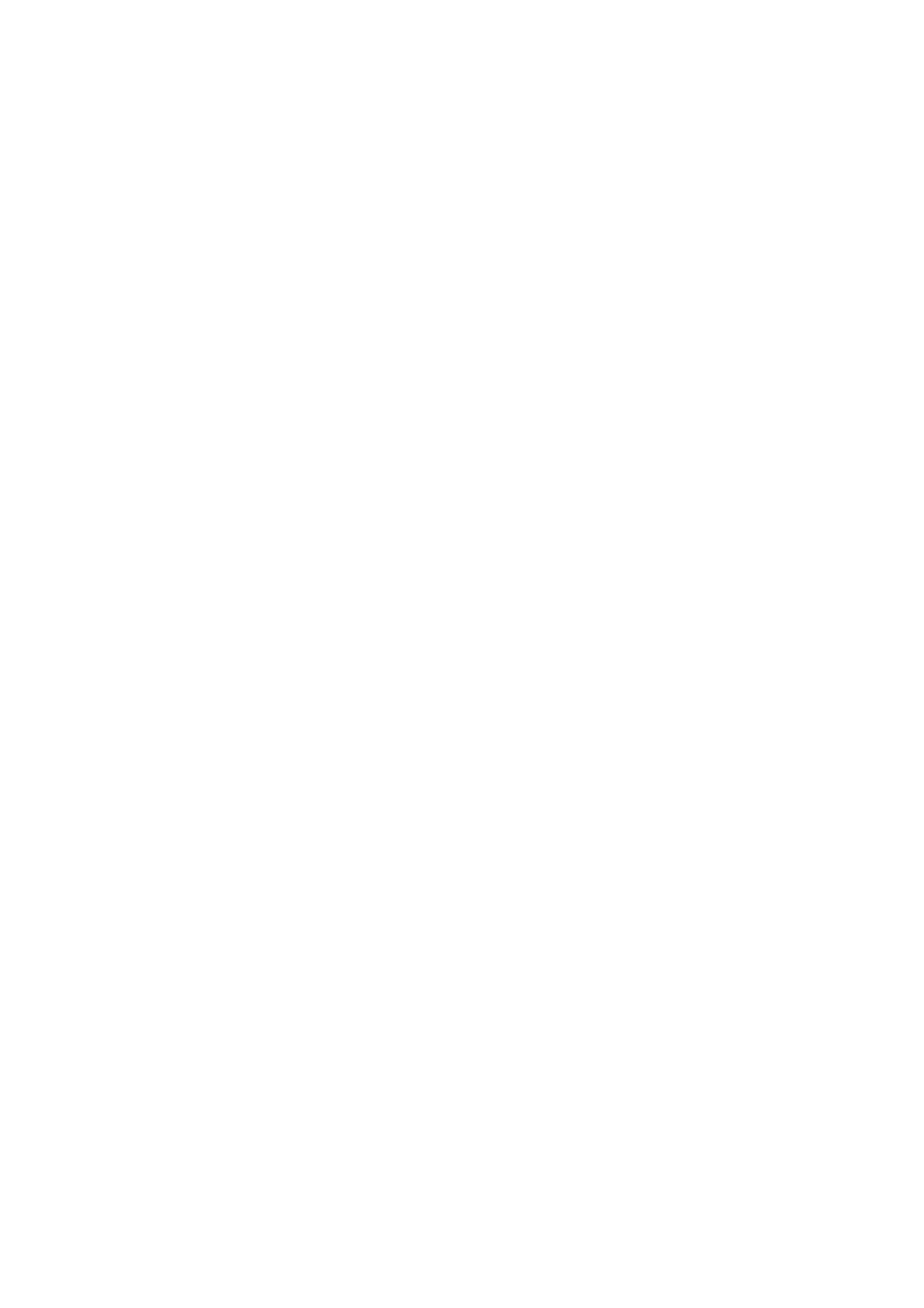## **IMO/ILO/UN ECE GUIDELINES FOR PACKING OF CARGO TRANSPORT UNITS (CTUs)**

# **GUIDELINES FOR THE PACKING OF CARGO OTHER THAN BULK CARGO INTO OR ONTO CARGO TRANSPORT UNITS (CTUs) APPLICABLE TO TRANSPORT OPERATIONS BY ALL SURFACE AND WATER MODES OF TRANSPORT**

# **CONTENTS**

Preamble

Scope

### Definitions

| General conditions                                                            |  |  |  |
|-------------------------------------------------------------------------------|--|--|--|
| Visual inspections prior to packing                                           |  |  |  |
| <b>Exterior</b> inspection<br>Interior inspection                             |  |  |  |
| Packing and securing of cargo                                                 |  |  |  |
| Before packing<br>Packing and securing<br>On completion of packing            |  |  |  |
| Additional advice on the packing and securing of dangerous cargoes            |  |  |  |
| General<br>Before packing<br>Packing and securing<br>On completion of packing |  |  |  |
| Advice on receipt of CTUs                                                     |  |  |  |
| Basic principles for the safe handling and securing of CTUs                   |  |  |  |
| General<br>Lifting<br>Containers on the ground                                |  |  |  |
|                                                                               |  |  |  |

I:\CIRC\MSC\787.doc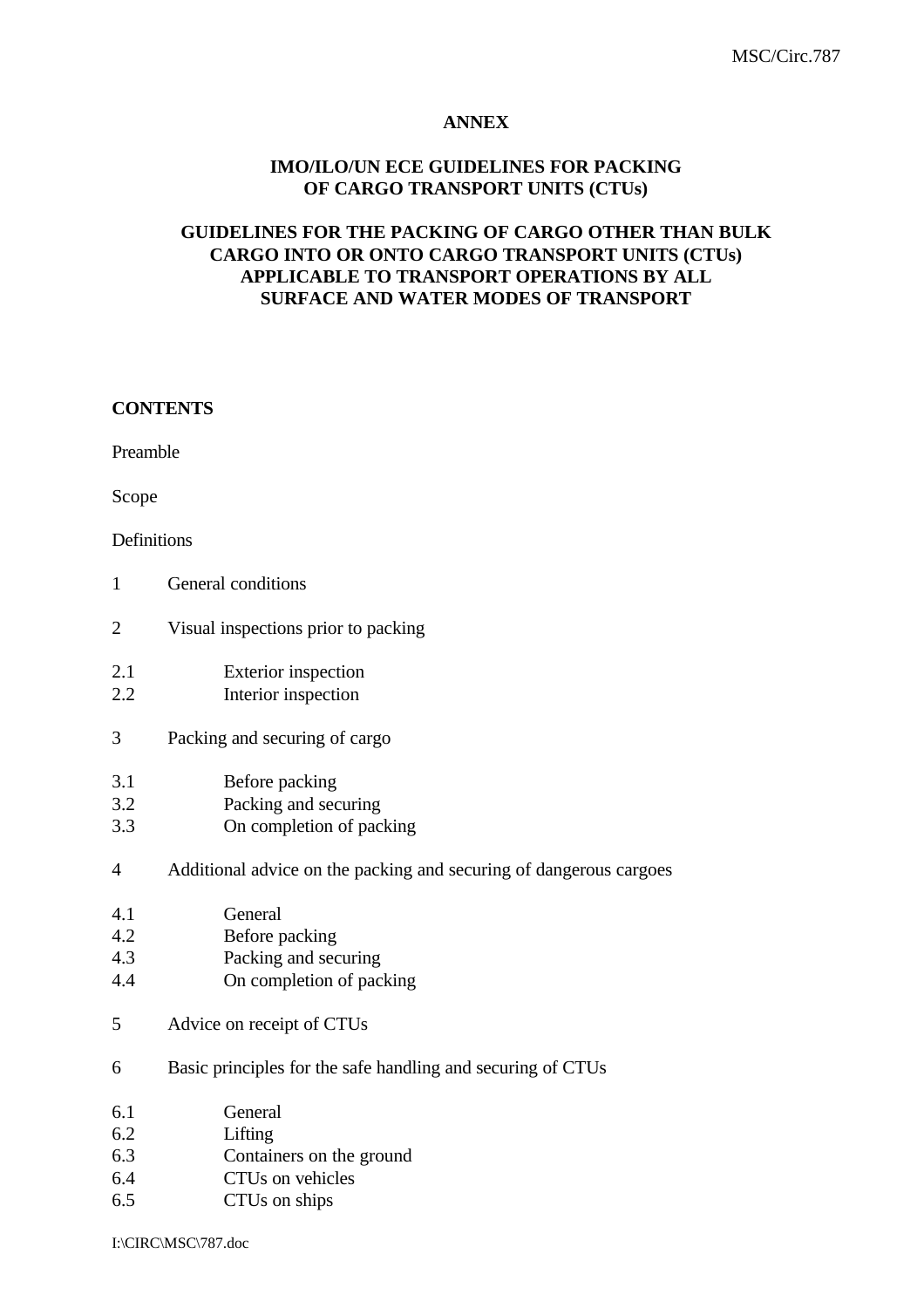| $\tau$<br>Training in packing of cargo in CTUs |                                                                                                  |  |  |
|------------------------------------------------|--------------------------------------------------------------------------------------------------|--|--|
| 7.1                                            | Regulatory authorities                                                                           |  |  |
| 7.2                                            | Management                                                                                       |  |  |
| 7.3                                            | Personnel                                                                                        |  |  |
| 7.4                                            | Training                                                                                         |  |  |
| 7.5                                            | Recommended course syllabus - overview                                                           |  |  |
|                                                |                                                                                                  |  |  |
| Annex 1                                        | Condensation                                                                                     |  |  |
| Annex 2                                        | Labels, placards, marks and signs                                                                |  |  |
| Annex 3                                        | Consequences of overloading of containers                                                        |  |  |
| Annex 4                                        | List of relevant international organizations                                                     |  |  |
| Annex 5                                        | Illustrations of "DO" and "DON'T"                                                                |  |  |
| Annex 6                                        | Topics to be included in a training programme for the packing and securing of cargoes<br>in CTUs |  |  |

List of references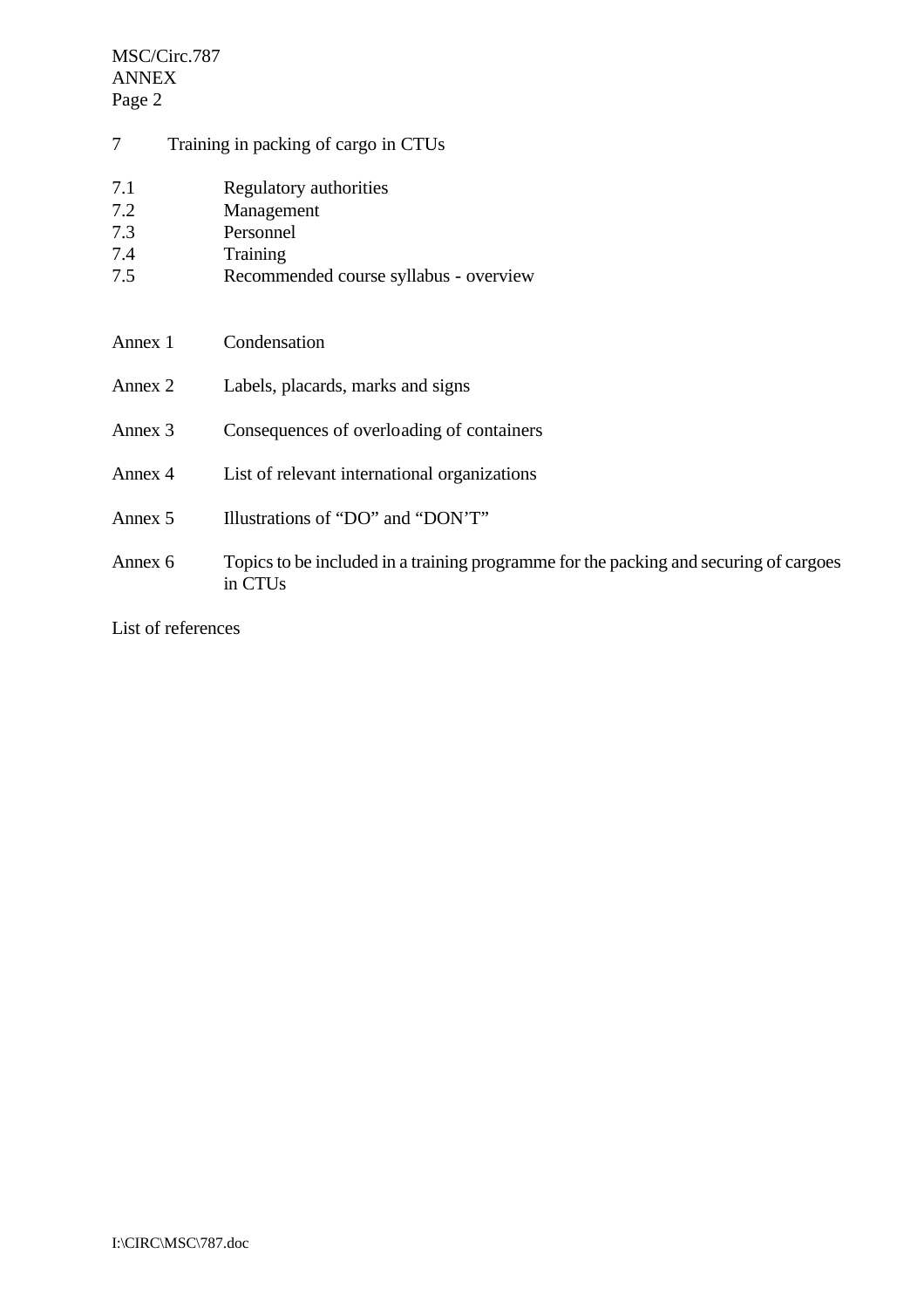## **GUIDELINES FOR THE PACKING OF CARGO, OTHER THAN BULK CARGO, INTO OR ONTO CARGO TRANSPORT UNITS (CTUs) APPLICABLE TO TRANSPORT OPERATIONS BY ALL SURFACE AND WATER MODES OF TRANSPORT**

#### **Preamble**

While the use of freight containers, swap-bodies, vehicles or other cargo transport units substantially reduces the physical hazards to which cargoes are exposed, improper or careless packing of cargoes into/onto such units, or lack of proper blocking, bracing and securing, may be the cause of personnel injury when they are handled or transported. In addition, serious and costly damage may occur to the cargo or to the equipment. The person who packs and secures cargo into/onto the cargo transport unit (CTU) may be the last person to look inside the unit until it is opened by the consignee at its final destination.

Consequently, a great many people in the transport chain will rely on the skill of such persons, including:

- road vehicle drivers and other highway users when the unit is transported;
- rail workers, and others, when the unit is transported by rail;
- crew members of inland waterway vessels when the unit is transported on inland waterways;
- handling staff at inland terminals when the unit is transferred from one transport mode to another;
- dock workers when the unit is loaded or discharged;
- crew members of the ship which may be taking the unit through its most severe conditions during the transport operation; and
- those who unpack the unit.

All persons, such as the above and passengers, may be at risk from a poorly packed container, swap-body or vehicle, particularly one which is carrying dangerous cargoes.

#### **Scope**

These Guidelines, which are not all inclusive, are essential to the safe packing of CTUs by those responsible for the packing and securing of the cargo and by those whose task it is to train people to pack such units. Training is essential if safety standards are to be maintained.

These Guidelines are not intended to conflict with, or to replace or supersede, any existing regulations or recommendations which may concern the carriage of cargo in CTUs. They do not cover the filling or emptying of tank containers, portable tanks or road tank vehicles, or the transport of any bulk cargo in bulk packagings.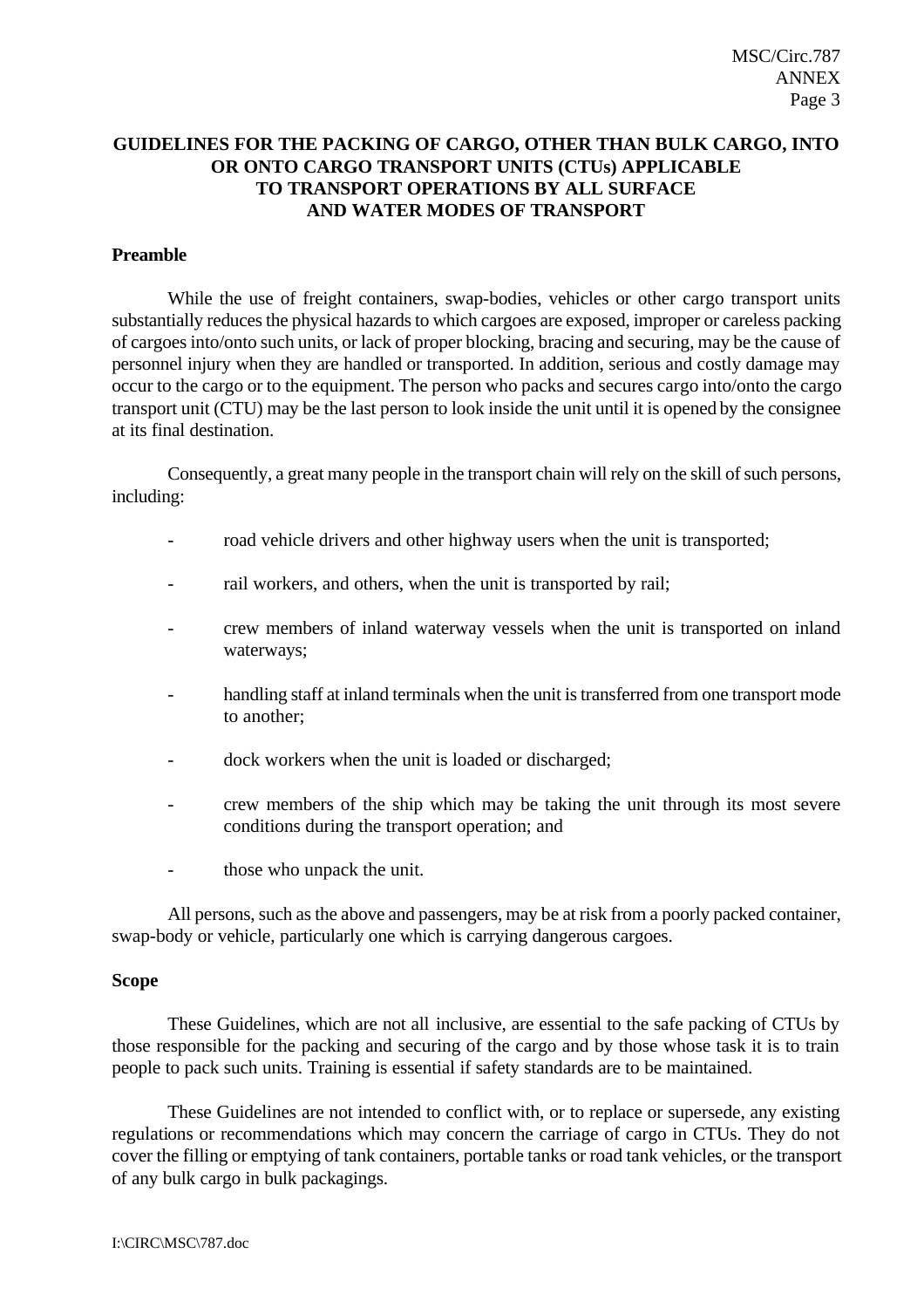### **Definitions**

For the purposes of these Guidelines, cargo transport unit (CTU) has the same meaning as intermodal transport unit (ITU) and the following definitions apply:

*bulk cargoes* means cargoes which are intended to be transported without any intermediate form of containment in bulk packagings or portable tanks;

*block train* means a number of permanently coupled railway wagons, normally running directly between two selected terminals or entities without shunting;

*cargo* means any goods, wares, merchandise and articles of any kind which are intended to be transported;

*cargo transport unit (CTU)* means a freight container, swap-body, vehicle, railway wagon or any other similar unit;

*dangerous cargoes* means packaged dangerous, hazardous or harmful substances, materials or articles, including environmentally hazardous substances (marine pollutants) and wastes, covered by the International Maritime Dangerous Goods (IMDG) Code; the term dangerous cargoes includes any empty uncleaned packagings;

*freight container* means an article of transport equipment that is of a permanent character and accordingly strong enough to be suitable for repeated use; it is designed to transport a number of receptacles, packages, unit loads or overpacks together from the packing point to its final destination by road, rail, inland waterway and/or sea without intermediate separate handling of each package, unit load or overpack. The word "freight" is not repeated throughout these Guidelines;

*handling* includes the operation of loading or unloading/discharging of a ship, railway wagon, vehicle or other means of transport;

*intermediate bulk container (IBC)* means a rigid, semi-rigid or flexible portable packaging that:

- .1 has a capacity of not more than  $3.0 \text{ m}^3$  (3,000) for solids and liquids;
- .2 is designed for mechanical handling; and
- .3 is resistant to the stresses produced in handling and transport, as determined by tests;

*intermodal transport unit (ITU)* means a container, swap-body or semi-trailer suitable for intermodal transport;

*lift truck* means a truck equipped with devices such as arms, forks, clamps, hooks, etc. to handle any kind of cargo, including cargo that is unitized, overpacked or packed in CTUs;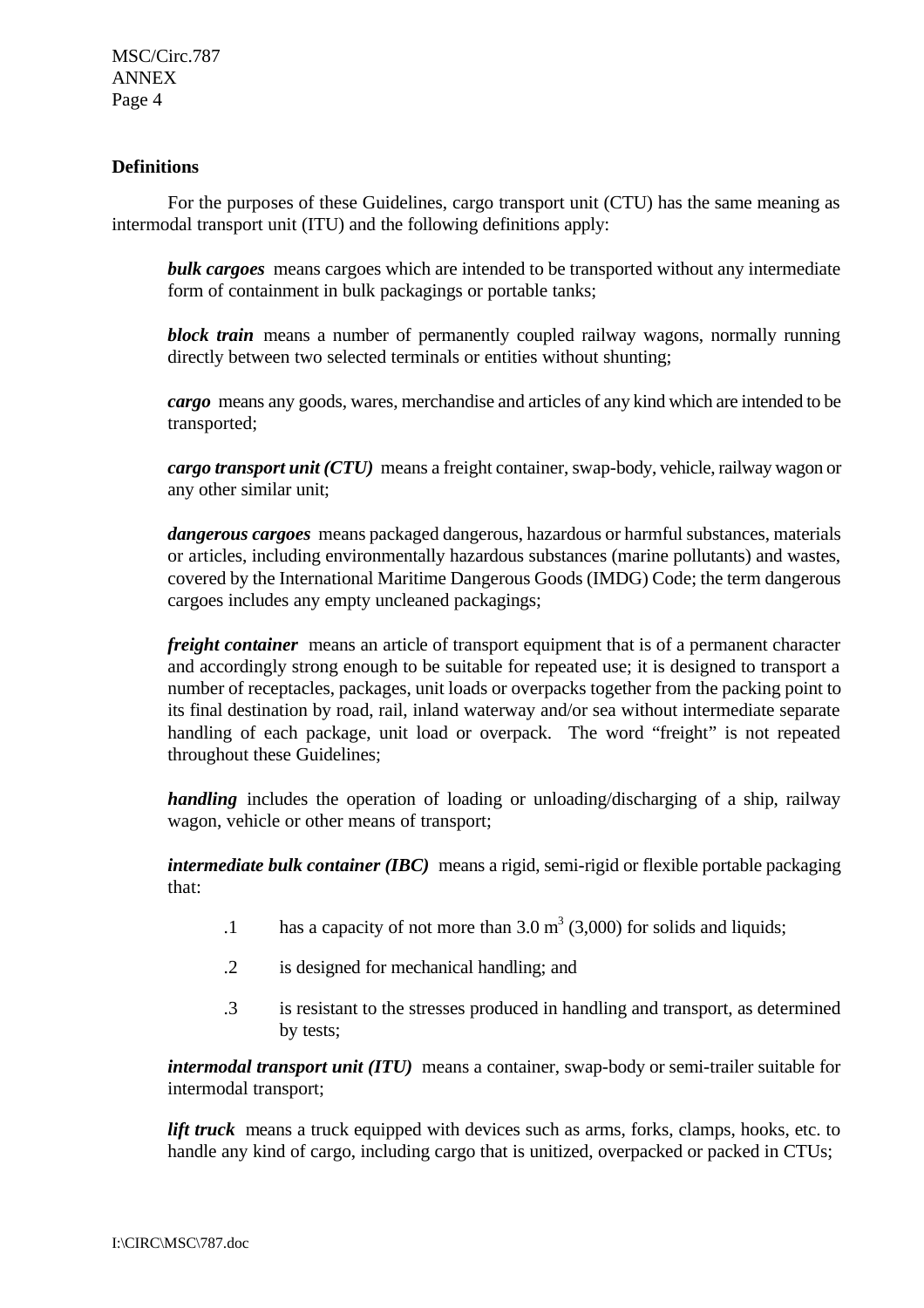*maximum payload* means the maximum permissible weight of cargo to be packed into or onto a CTU. It is the difference between the maximum operating gross weight or rating and the tare weight, which are normally marked on CTUs as appropriate;

*overpack* means an enclosure used by a single shipper to contain one or more packages and to form one unit for convenience of handling and stowage during transport.

Examples of overpacks are a number of packages either:

- .1 placed or stacked on to a load board such as a pallet and secured by strapping, shrink-wrapping, stretch-wrapping or other suitable means; or
- .2 placed in a protective outer packaging such as a box or crate;

*packing* means the packing of packaged and/or unitized or overpacked cargoes into CTUs;

*unpacking* means the removal of cargo from CTUs;

*packaging(s)* means receptacles and any other components or materials necessary for the receptacle to perform its containment function;

*packages* means the complete product of the packing operation, consisting of the packaging and its contents as prepared for transport;

*responsible person* means a person appointed by a shore-side employer who is empowered to take all decisions relating to his/her specific task, having the necessary current knowledge and experience for that purpose, and who, where required, is suitably certificated or otherwise recognized by the regulatory authority;

*ship* means a seagoing or non-seagoing watercraft, including those used on inland waters;

*shunting* means the operation when single railway wagons or groups of railway wagons are pushed to run against each other and be coupled together;

*stowage* means the positioning of packages, IBCs, containers, swap-bodies, tank-containers, vehicles or other CTUs on board ships, in warehouses and sheds or in other areas such as terminals;

*swap-body* means a CTU not permanently attached to an underframe and wheels or to a chassis and wheels, with at least four twist-locks that take into account ISO standard No. 1161:1984. A swap-body need not be stackable but is usually equipped with support legs, designed especially for combined road-rail transport;

*transport* means movement of cargo by one or more modes of transport;

*unit load* means a number of packages that are:

.1 placed or stacked on and secured by strapping, shrink-wrapping or other suitable means to a load board such as a pallet; or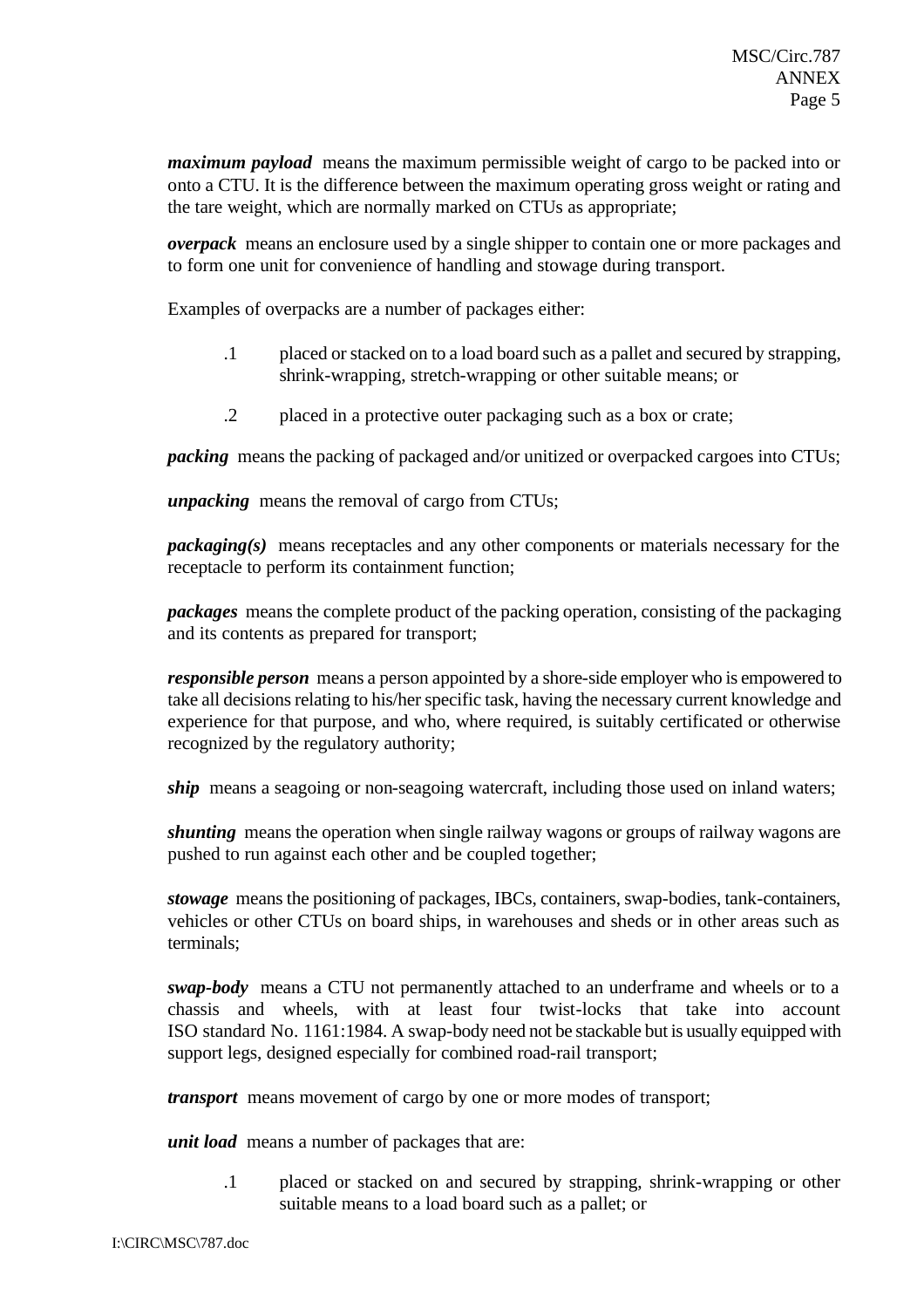- .2 placed in a protective outer enclosure such as a pallet box; or
- .3 permanently secured together in a sling.

*Vehicle* means a road vehicle or railway freight wagon, permanently attached to an underframe and wheels or to a chassis and wheels, which is loaded and unloaded as a unit. It also includes a trailer, semi-trailer or similar mobile unit except those used solely for the purposes of loading and unloading.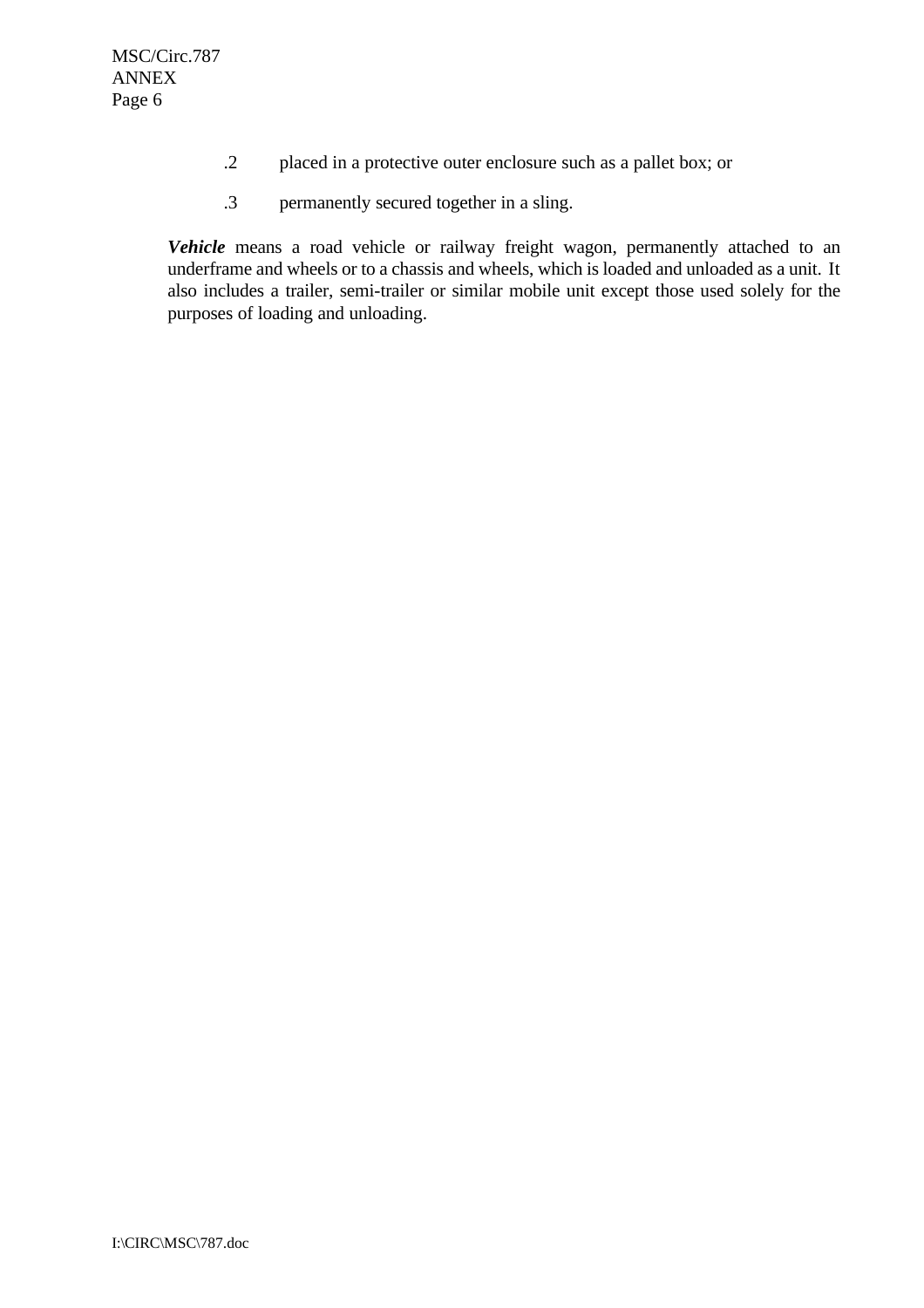#### **1 GENERAL CONDITIONS**

1.1 Sea voyages are made in a variety of weather conditions which are likely to exert a combination of forces upon the ship and its cargo over a prolonged period. Such forces may arise from pitching, rolling, heaving, surging, yawing or swaying or a combination of any two or more.



Figure 1 - Examples of ship movement at sea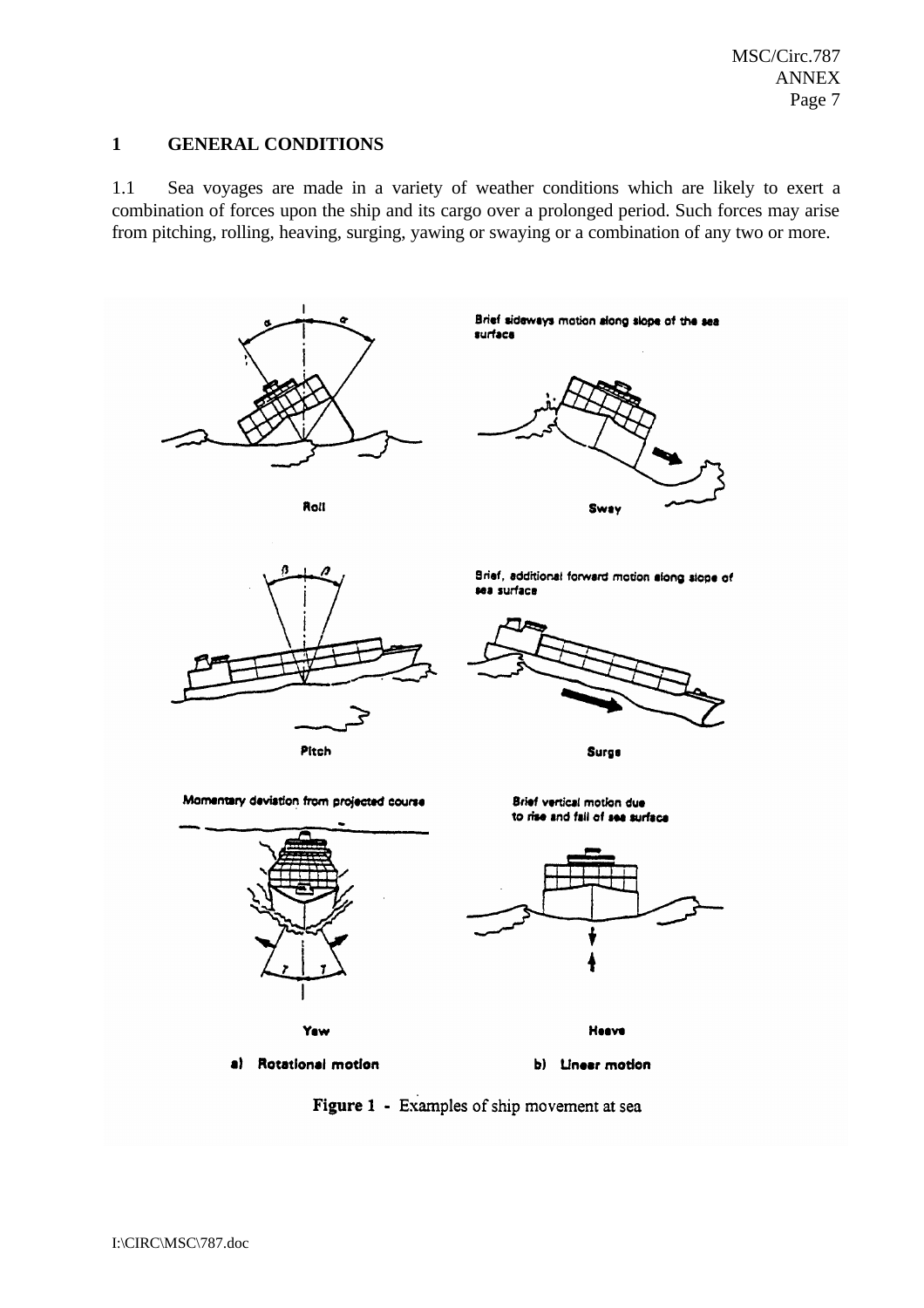1.2 Packing and securing of cargo into/onto a CTU should be carried out with this in mind. It should never be assumed that the weather will be calm and the sea smooth or that securing methods used for land transport will always be adequate at sea.

1.3 During longer voyages, climatic conditions (temperature, humidity, etc.) are likely to vary considerably. These may affect the internal conditions in a CTU which may give rise to condensation (sweating)<sup>1</sup> on cargo or internal surfaces. Where cargo is liable to damage from condensation, expert advice should be sought.

1.4 Road transport operations may generate short-term longitudinal forces upon the cargo and the CTU. They may also cause vibrations that may vary considerably due to different suspension systems, different road surface conditions and different driving habits.

1.5 Rail transport, in addition to subjecting cargo to vibrations (16Hz), may also lead to shocks as a result of shunting operations. Many railways have organised their operations in such a way as to avoid shunting of railway wagons incurring high forces (e.g., by operating dedicated block trains) or by moving CTUs on wagons with high-performance shock absorbers that are normally able to reduce shunting shock forces. It may be advisable to ensure that such operational features have been established for the rail journey.

1.6 Inland river and waterway transport is generally smooth. It will not normally exert any forces higher than those of road transport on the cargo and the CTU. Diesel engines of inland river and waterway vessels may create some low-frequency vibrations which under normal conditions should not give reason for any concern.

1.7 The following table<sup>2</sup> provides an example of the accelerations in 'g's which could arise during transport operations; however, national legislation or recommendations may require the use of other values.

 $\overline{a}$ 

- code of Practice Safety of Loads on Vehicles, United Kingdom Department of Transport;
- UIC presctiption Regolamento Internationale Veicoli (RIV) Loading of Wagons;
- Swedish national regulations on securing of cargo in CTUs for sea transportation;
- the safety of Passenger Ro-Ro Vessels Results of the North West European Research and Development Project;
- IMO Code of Safe Practice for Cargo Stowage and Securing (CSS Code).

<sup>1</sup> See annex 1.

<sup>2</sup> References:

Swedish, Finish and Norwegian national road regulations;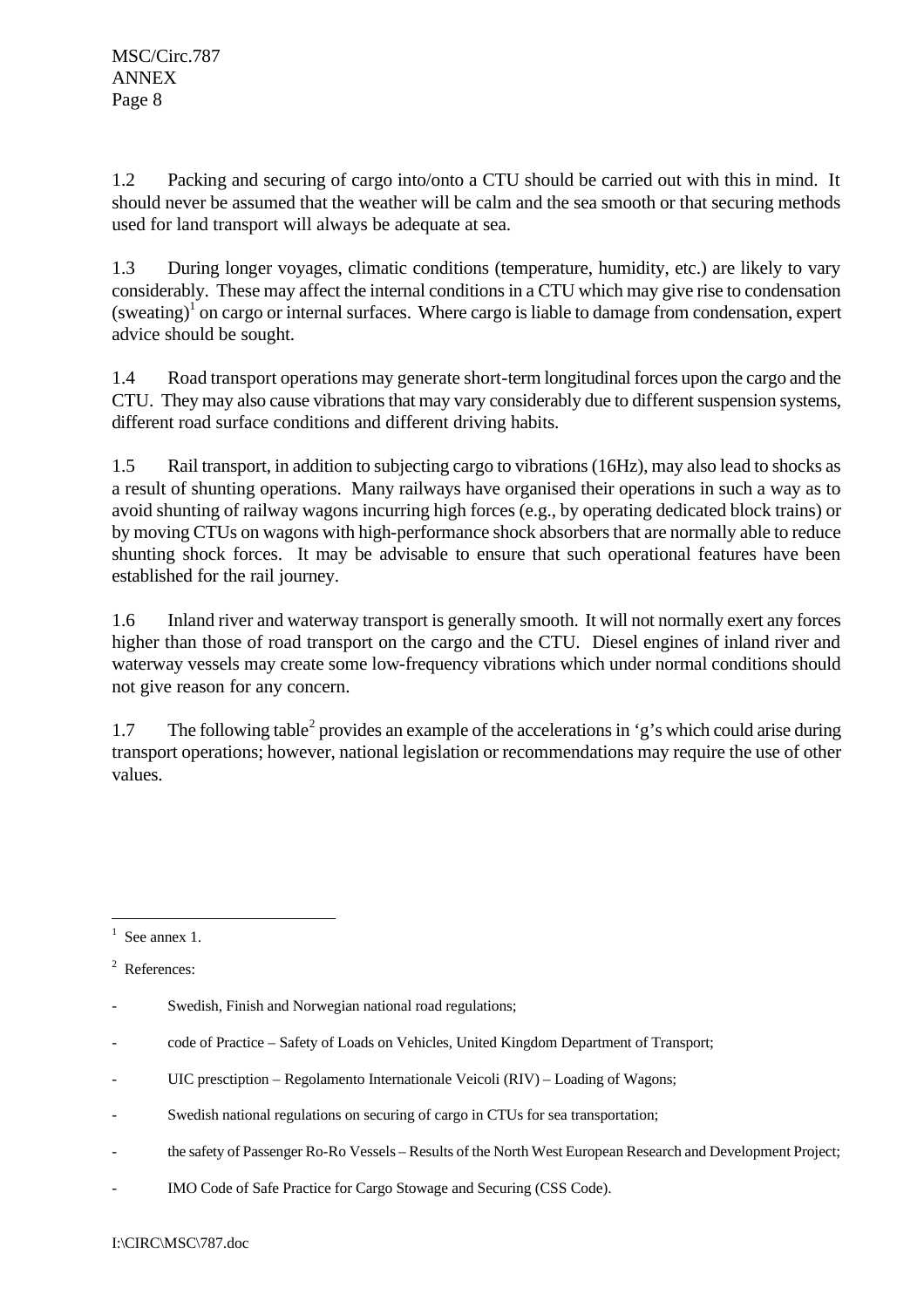| <b>Mode of transport</b>   | <b>Forwards</b>  | <b>Backwards</b> | <b>Sideways</b>        |
|----------------------------|------------------|------------------|------------------------|
| <b>ROAD</b>                | 1.0 <sub>g</sub> | 0.5g             | 0.5g                   |
| <b>RAILWAY</b>             |                  |                  |                        |
| Wagons subject to shunting | 4.0 <sub>g</sub> | 4.0 <sub>g</sub> |                        |
| Combined transport**       | 1.0 <sub>g</sub> | 1.0 <sub>g</sub> | $0.5g(a)$<br>$0.5g(a)$ |
| <b>SEA</b>                 |                  |                  |                        |
| <b>Baltic Sea</b>          | 0.3g(b)          | 0.3g(b)          | 0.5g                   |
| North Sea                  | 0.3g(c)          | 0.3g(c)          | 0.7g                   |
| Unrestricted               | $0.4g$ (d)       | $0.4g$ (d)       | 0.8 <sub>g</sub>       |

-  $1g = 9.81 \text{m/sec}^2$ 

The above values should be combined with static gravity force of 1.0g acting downwards and a dynamic variation of:

| (a) | $\pm 0.3$ g |
|-----|-------------|
| (b) | $\pm 0.5$ g |
| (c) | $\pm 0.7$ g |
| (d) | $\pm 0.8g$  |

 $\overline{a}$ 

<sup>\*</sup> The use of specifically equipped rolling stock is advisable (e.g. long shock absorbers, inscriptions for shunting restrictions).

<sup>\*\*</sup> Combined Transport means wagons with containers, swap-bodies, semi-trailers and trucks, and also "Block Trains" (UIC and RIV).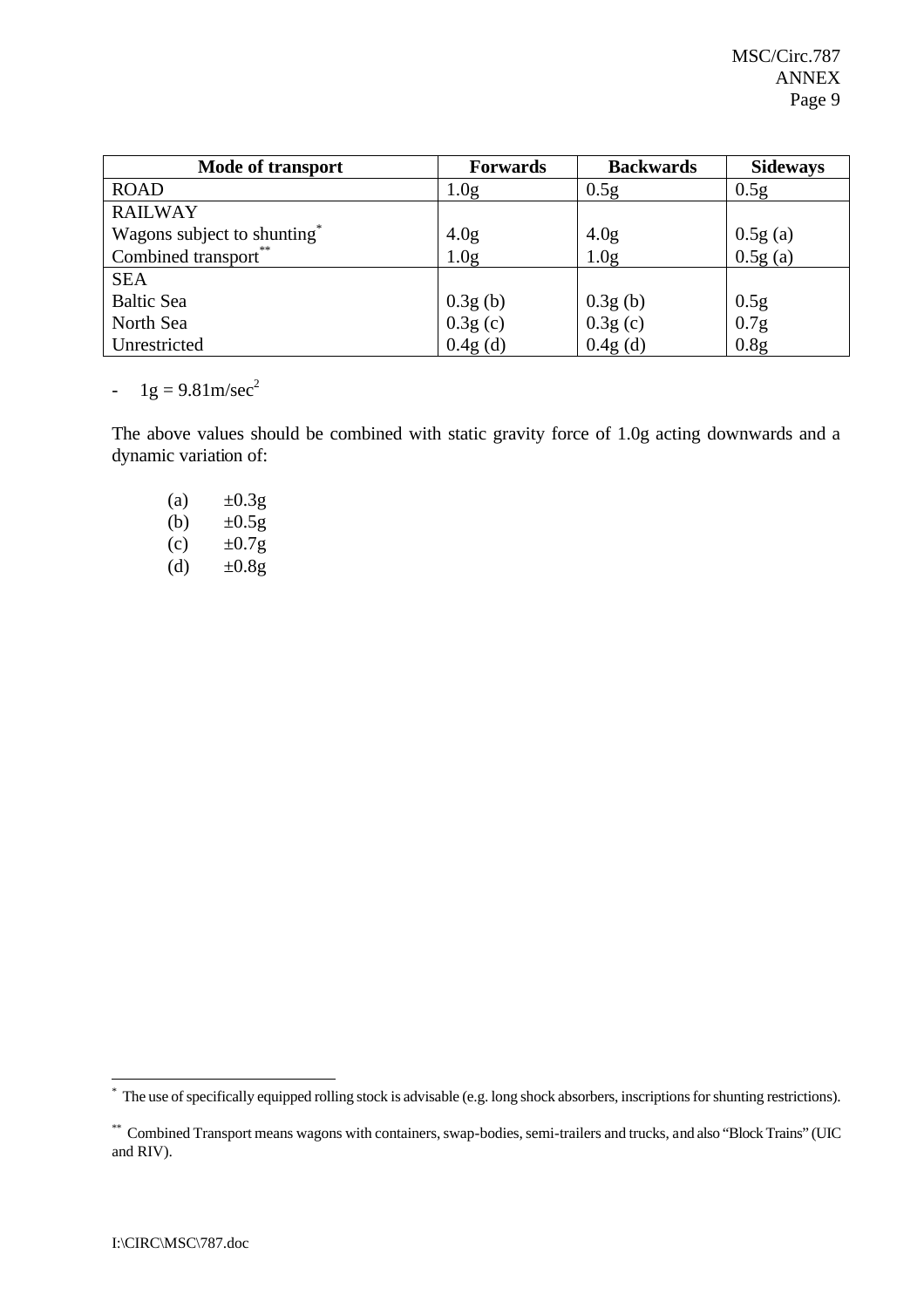



Speed increase - forces acting backwards

Figure 2 - Forces acting on the cargo during road transport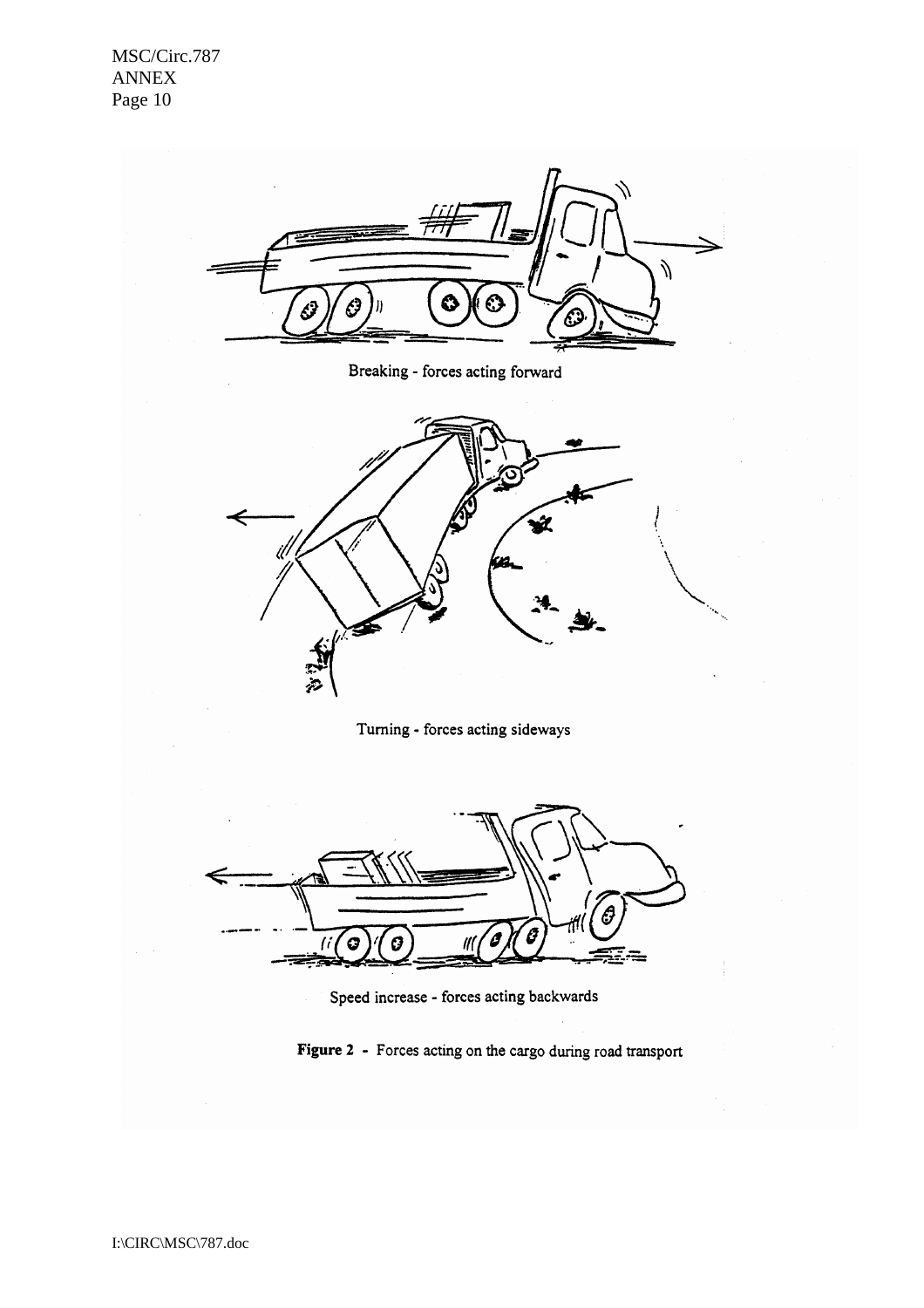

Shunting - Forces acting forwards or backwards

Figure 3 - Forces acting on the cargo during rail transport



Forces acting forwards, backwards and sidewards The sideway forces are normally the most troublesome

Figure 4 - Forces acting on the cargo during sea transport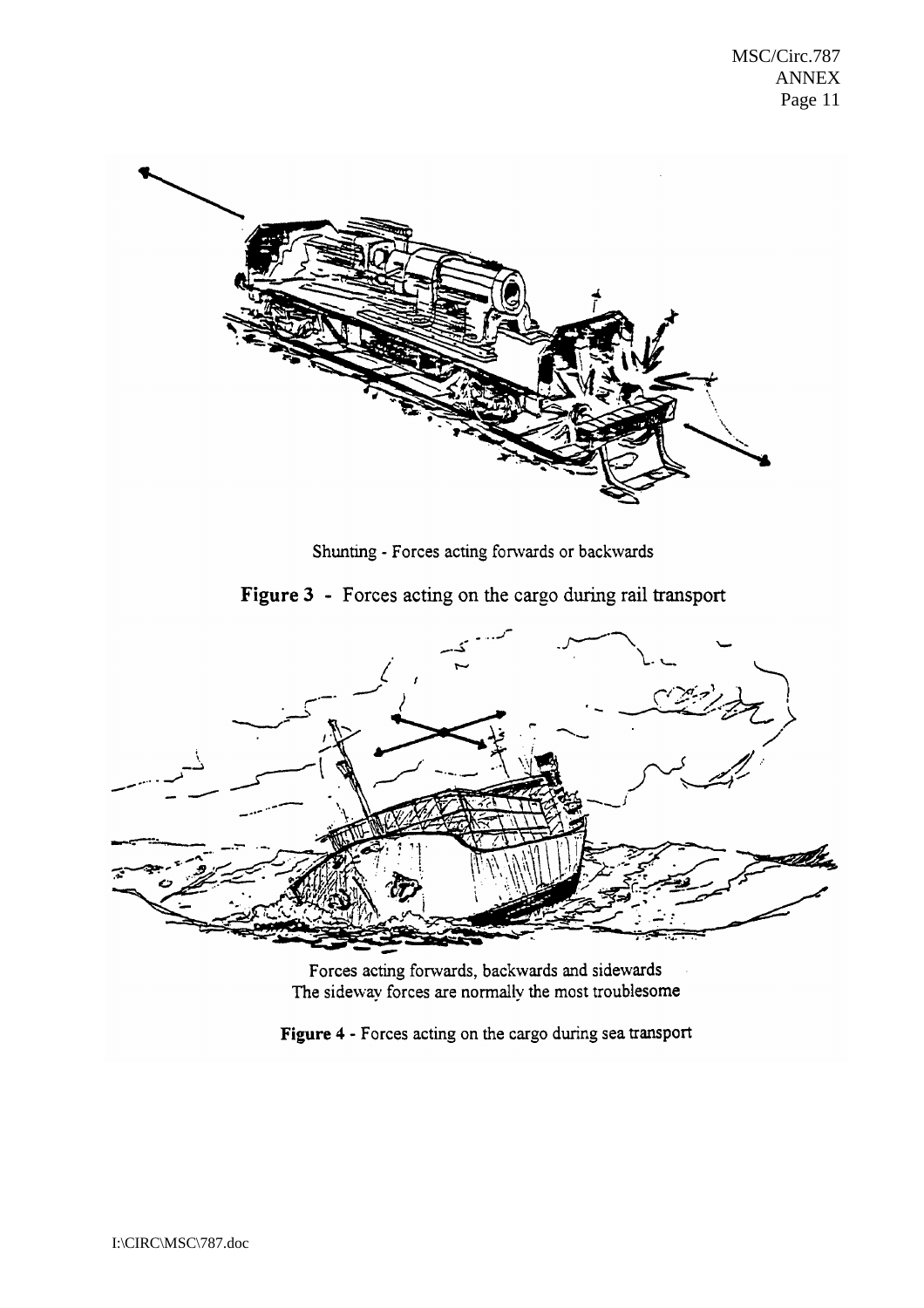1.8 Container movements by terminal tractors may be subject to differing forces as terminal trailers are not equipped with suspension. Additionally, ramps can be very steep, causing badly stowed cargo inside CTUs to be thrown forward or backward.

1.9 Considerable forces may also be exerted on CTUs and their cargoes during terminal transfer. Especially in sea-ports, containers are transferred by shore-side gantry cranes that lift and lower containers, applying considerable acceleration forces and creating pressure on the packages in containers. Lift trucks and straddle carriers may take containers, lift them, tip them and move them across the terminal ground.

# **2 VISUAL INSPECTIONS PRIOR TO PACKING**

A CTU should be thoroughly inspected before it is packed with cargo. The following may be used as a guide to inspecting a unit before packing.

## **2.1 Exterior inspection**

2.1.1 The structural strength of a container depends to a great extent on the integrity of its main framework comprising the corner posts, corner fittings, main longitudinal and the top and bottom end transverse members which form the end frame. If there is evidence that the container is weakened, it should not be used.



- $\mathbf{1}$ Corner castings
- Welding on framework and walls  $\overline{2}$
- Walls, floor and roof  $\overline{\mathbf{3}}$
- $\overline{4}$ Door tightening

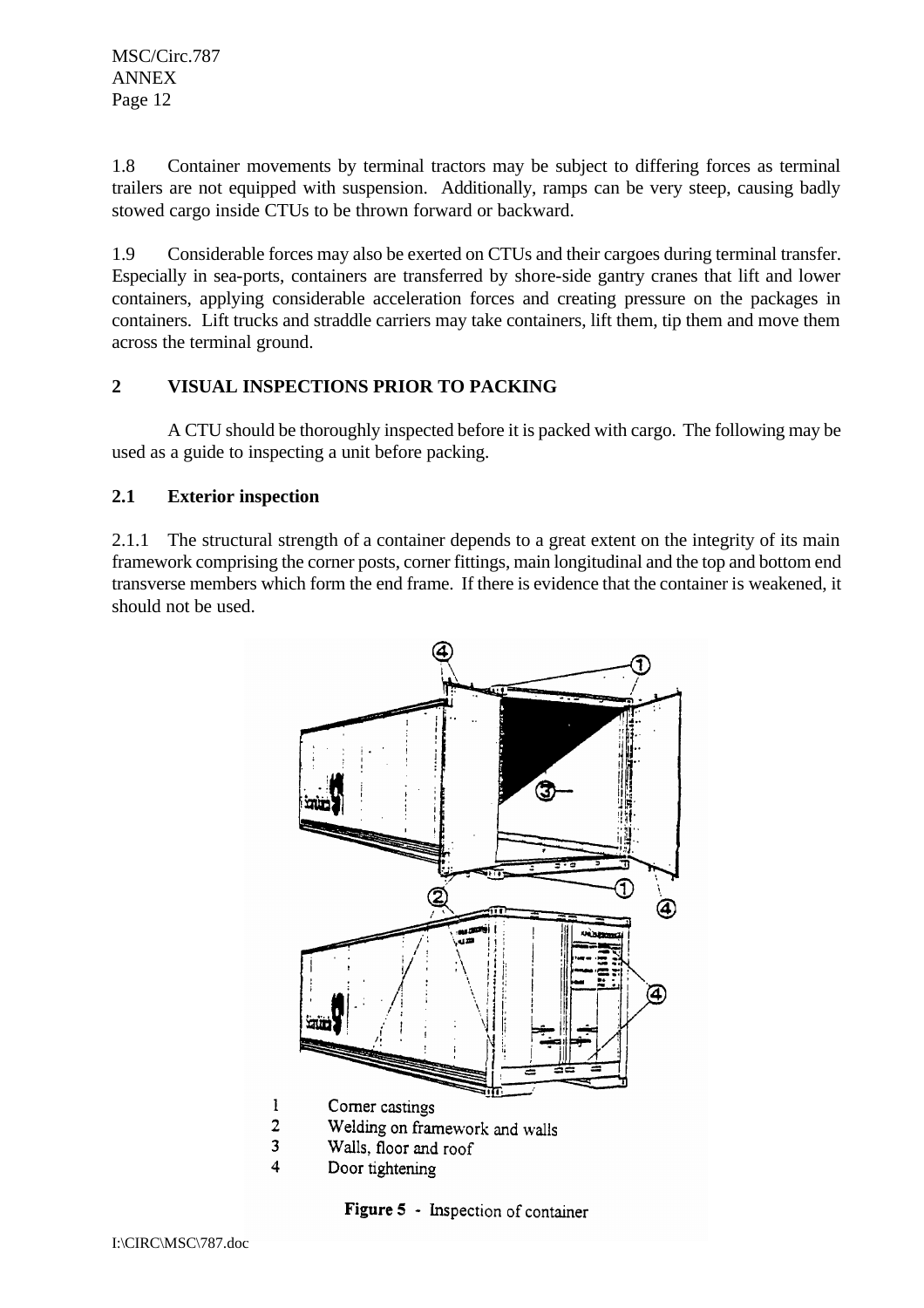2.1.2 The walls, floor and roof of a CTU should be in good condition, and not significantly distorted.

2.1.3 The doors of a CTU should work properly and be capable of being securely locked and sealed in the closed position, and properly secured in the open position. Door gaskets and weather strips should be in good condition.

2.1.4 A container on international voyages should be affixed with a current International Convention for Safe Containers (CSC)<sup>3</sup> Safety Approval Plate. A swap-body may be required to have a yellow code plate, fixed at its side wall (for details see  $\mathrm{UIC}^4$  leaflet 596), which proves that it has been codified in conformity with the safety rules of European railways. Such swap-bodies need not be affixed with a CSC plate, but many of them will have one in addition to the yellow code plate.

2.1.5 Irrelevant labels, placards, marks or signs should be removed or masked.

2.1.6 A vehicle should be provided with points for securing it aboard ships (refer to ISO 9367-1: Lashing and securing arrangements on road vehicles for sea transportation on Ro-Ro ships - General requirements - Part 1: Commercial vehicles and combinations of vehicles, semi-trailers excluded, and to ISO Standard No.9367-2: Lashing and securing arrangements on road vehicles for sea transportation on Ro-Ro ships - General requirements - Part 2: Semi-trailers).

2.1.7 When canvas covers are used, they should be checked as being in satisfactory condition and capable of being secured. Loops or eyes in such canvas which take the fastening ropes, as well as the ropes themselves, must be in good condition.

 $\overline{a}$ 

<sup>&</sup>lt;sup>3</sup> International Convention for Safe Containers (CSC), published by the International Maritime Organization (IMO).

<sup>4</sup> International Union of Railways (UIC).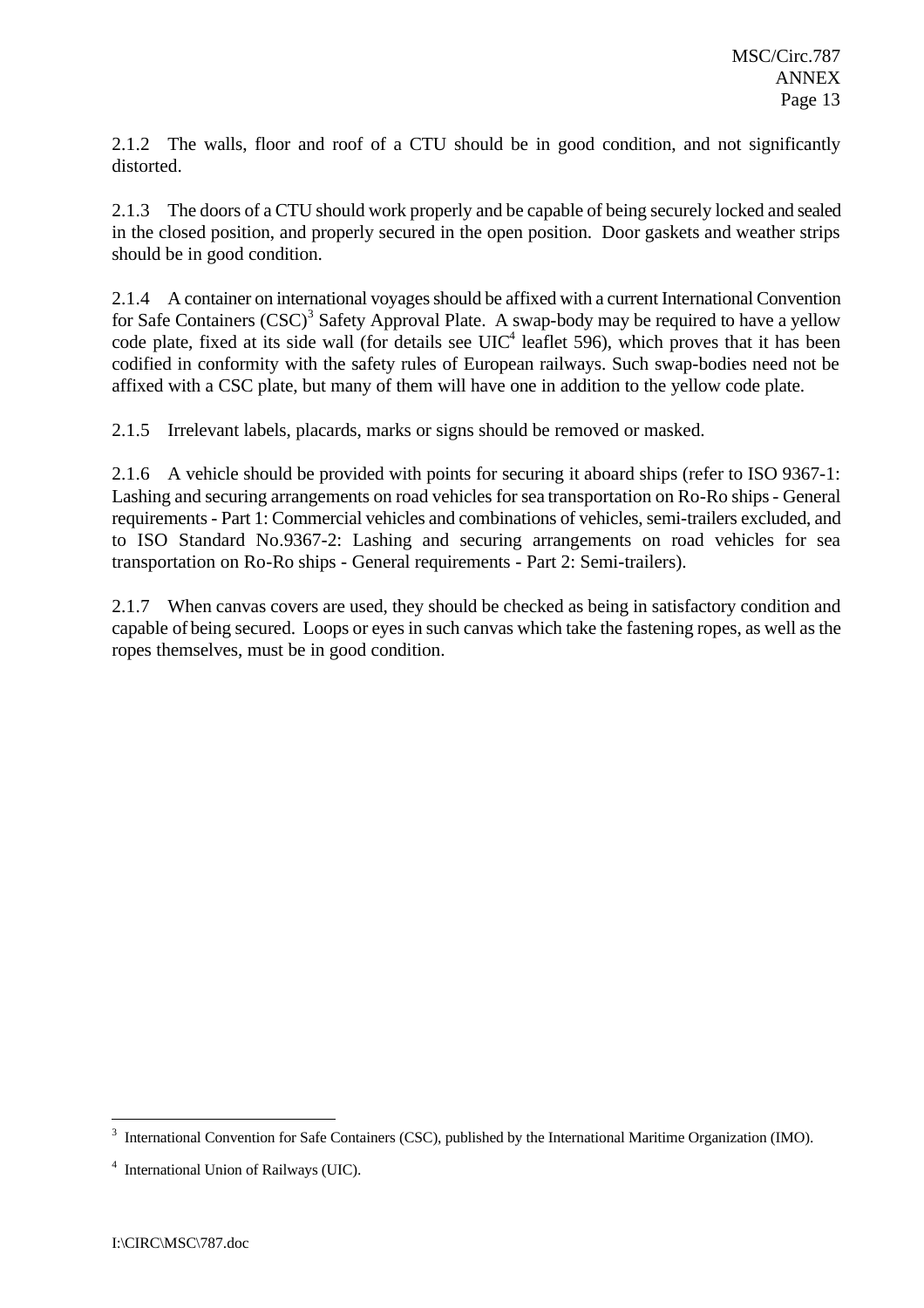

- Loading platform  $\mathbf{1}$
- Sideboards  $\overline{2}$
- Locking device  $\overline{\mathbf{3}}$
- $\overline{4}$ Support leg
- Cargo Securing device  $\overline{5}$
- Cover stanchions  $\epsilon$
- Cover batten  $\overline{7}$
- Canopy  $\bf{8}$
- Canopy seal  $\overline{9}$

Figure 6 - Inspection of semi-trailer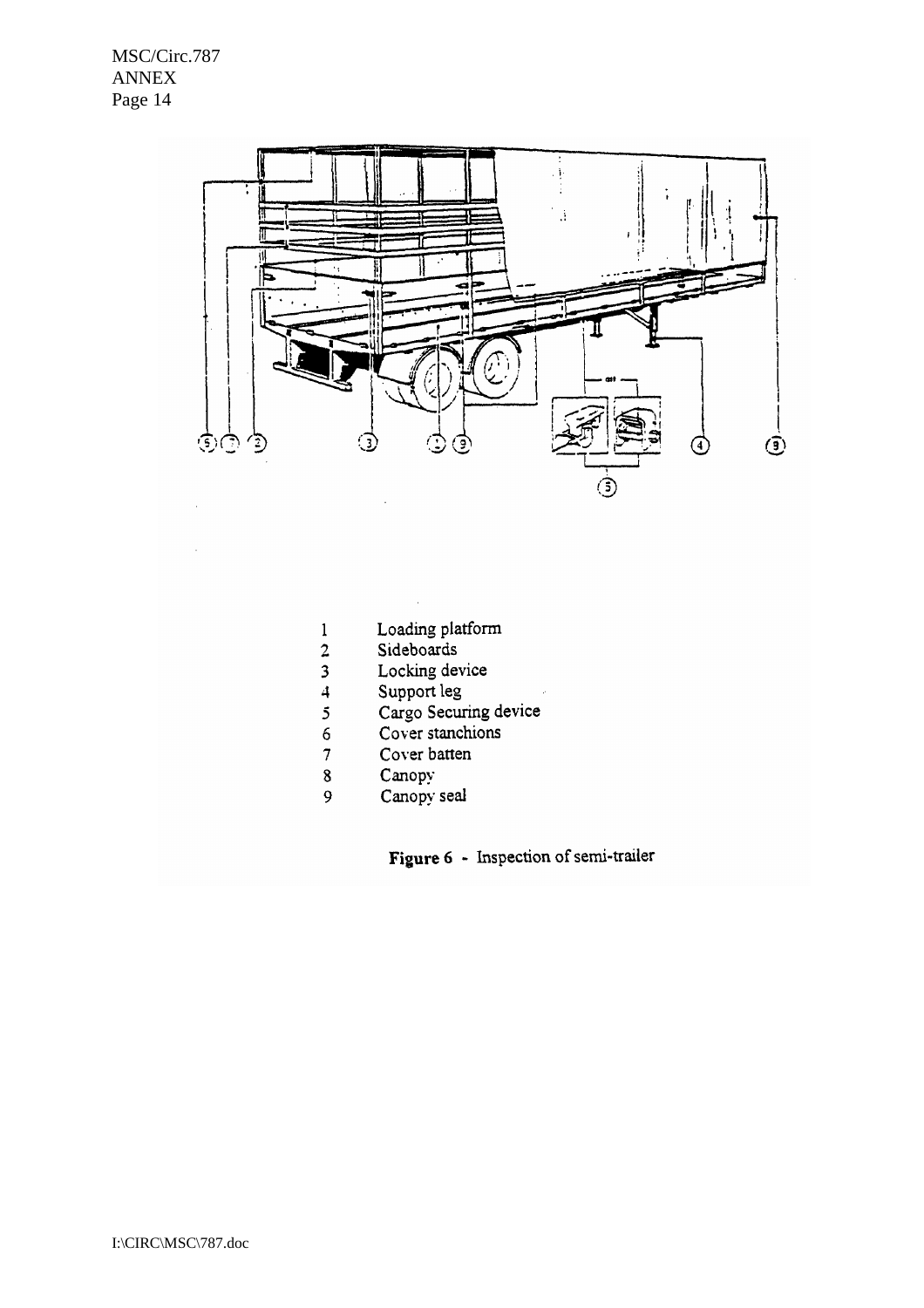2.1.8 When loading swap-bodies, it should be borne in mind that in most cases, the bottom and floor of swap-bodies are the main areas of their structural strength.

# **2.2 Interior inspection**

2.2.1 A CTU should be weatherproof unless it is so constructed that this is obviously not feasible. Previous patches or repairs should be carefully checked for possible leakage. Potential points of leakage may be detected by observing if any light enters a closed unit. In carrying out this check, care should be taken to ensure that no person becomes locked inside a unit.

2.2.2 A CTU should be free from major damage, with no broken flooring or protrusions such as nails, bolts, special fittings, etc., which could cause injury to persons or damage to the cargo.

2.2.3 Cargo tie-down cleats or rings, where provided, should be in good condition and well anchored. If heavy items of cargo are to be secured in a CTU, the forwarder or shipping agent should be contacted for information about the cleat strength and appropriate action taken.

2.2.4 A CTU should be clean, dry and free of residue and persistent odours from previous cargo.

2.2.5 A folding CTU with movable or removable main components should be correctly assembled. Care should be taken to ensure that removable parts not in use are packed and secured inside the unit.

# **3 PACKING AND SECURING OF CARGO**

## **3.1 Before packing**

3.1.1 Before packing a CTU, careful consideration should be given as to how the unit will be presented during the packing operation. The same applies for unpacking. The CTU may be presented for packing or unpacking as follows:

- loaded on a semi-trailer chassis together with a truck;
- loaded on a semi-trailer chassis, but without a truck;
- loaded on a rigid truck or chassis;
- standing on the ground;
- standing on its supporting legs (in case of class C swap-bodies);
- loaded on a rail-car:
- loaded on an inland barge; and
- loaded on a seagoing vessel.

Any of these configurations is possible. The actual packing or unpacking situation often depends on site and facility considerations. However, whenever the CTU is presented on a chassis or on supporting legs, special care should be taken in planning the packing or unpacking operation.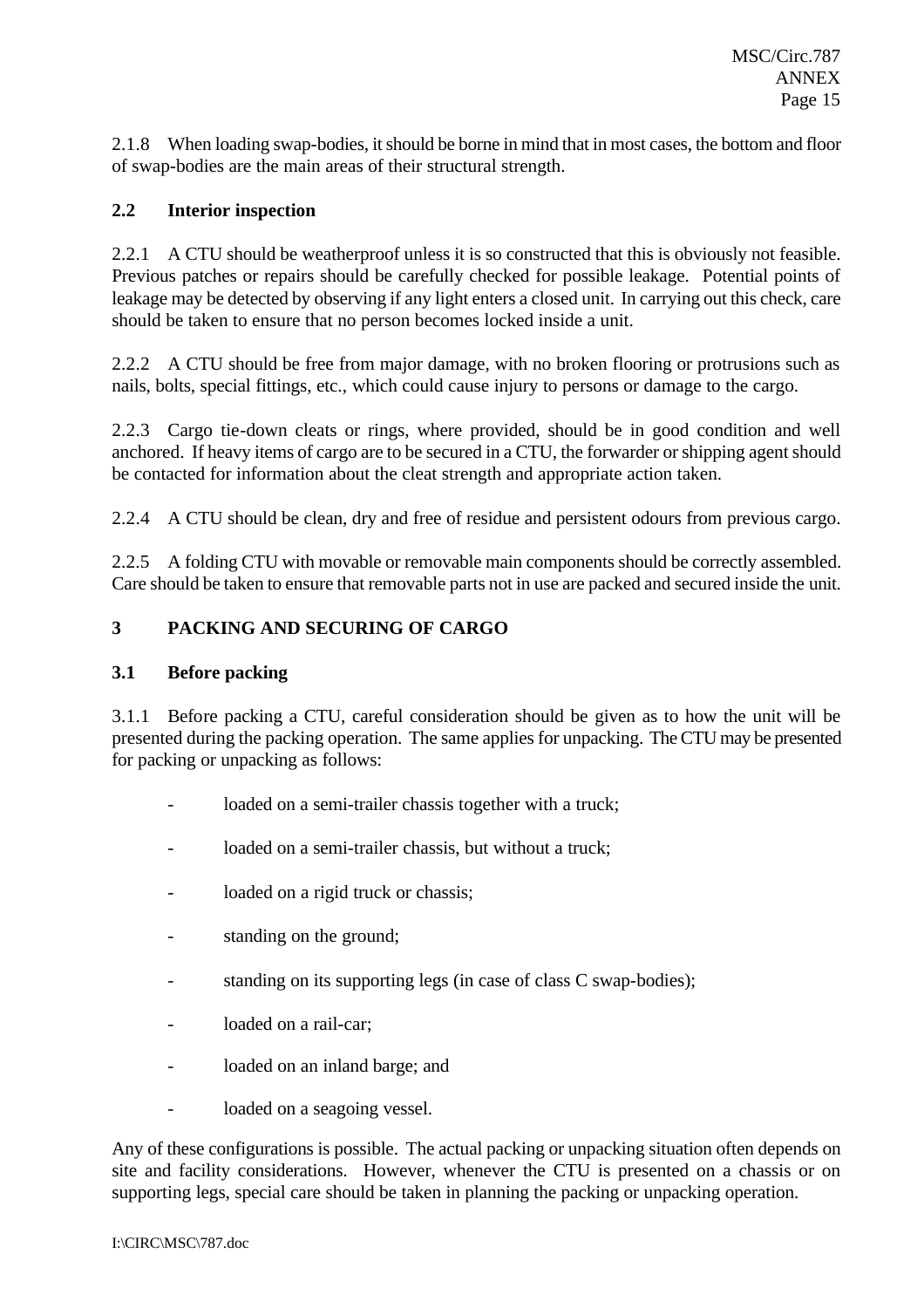3.1.2 A CTU to be packed should rest on level and firm ground or on a trailer or a rail-car. If a CTU is on a trailer, care should be taken to ensure the trailer cannot tip while the container is being packed, especially if a lift truck is being used. If necessary, the trailer should be propped. Brakes should be securely applied and the wheels chocked.



Figure 7 - Inadequate support of the the trailer when driving in the forward part

3.1.3 When a swap-body standing on its supporting legs is packed, particular care should be taken to ensure that the swap-body does not tip when a lift truck is used for packing. It should be checked that the supporting legs of the swap-body rest firmly on the ground and cannot shift, slump or move when forces are exerted to the swap-body during packing.



Figure 8 - Don't drive too fast with a lift truck onto a swap-body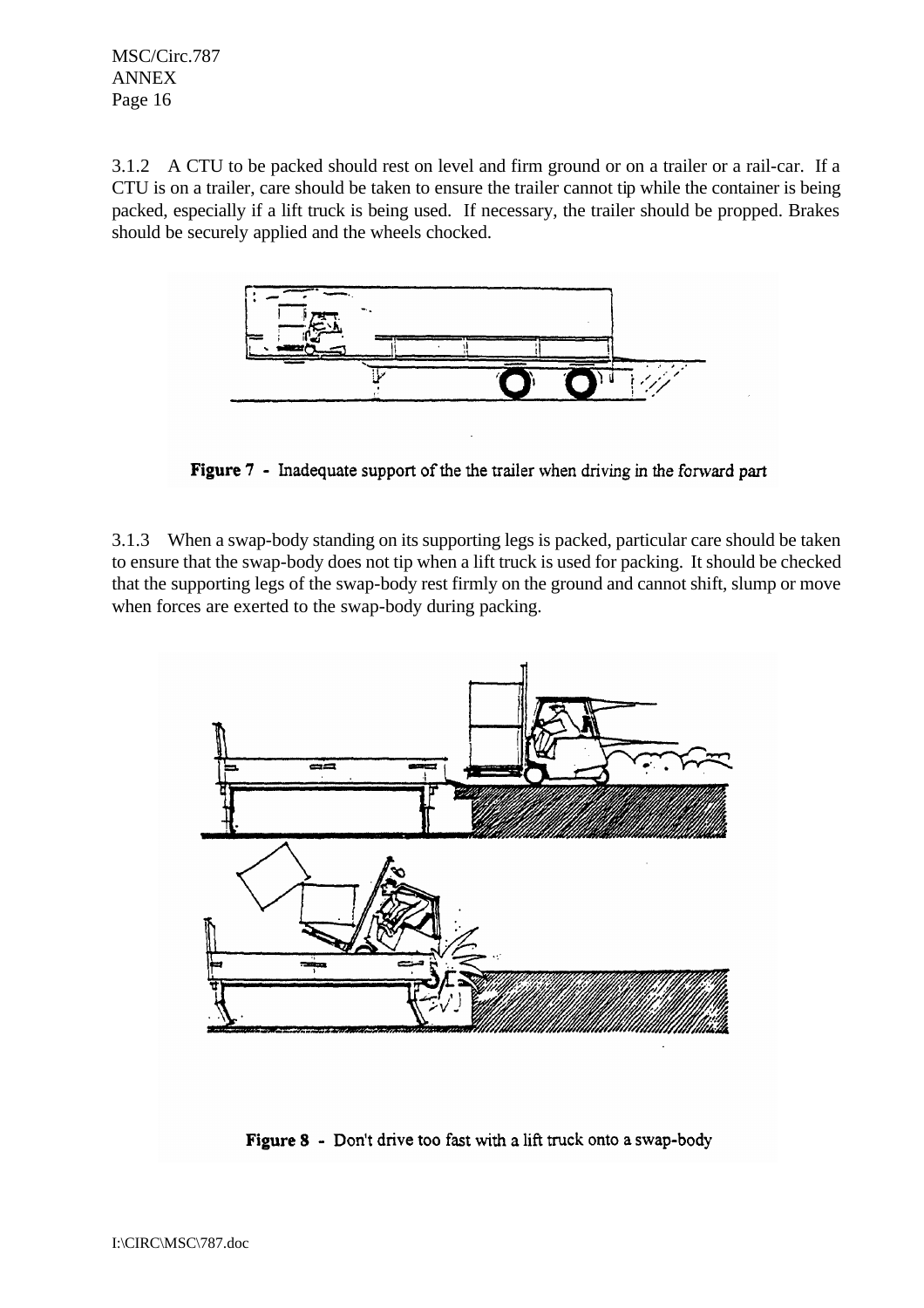3.1.4 Packing should be planned before it is started. This should make it possible to segregate incompatible cargoes and produce either a tight or secured stow, in which the compatibility of all items of cargo and the nature, i.e., type and strength, of any packages or packaging involved are taken into account. The possibility of cross-contamination by odour or dust, as well as physical or chemical compatibility, should be considered.

3.1.5 The planned cargo should not weigh more than the maximum payload of the CTU. In the case of containers, this ensures that the permitted maximum gross weight of the container (which includes the payload) marked on the CSC Safety Approval Plate<sup>5</sup> will never be exceeded (see also annex 3). For CTUs not marked with their maximum permissible gross weight, tare weight or other features, any of these values should be known before packing starts. According to  $CEN<sup>6</sup>$  standards, a swap-body of class C (7.15 m - 7.82 m) will have a maximum gross mass of 16,000 kg and a swap-body of class A (12.2 m - 13.6 m) will have a gross mass of up to 32,000 kg.

3.1.6 Notwithstanding the foregoing, any height or weight limitation along the projected route that may be dictated by regulations or other circumstances (such as lifting, handling equipment, clearances and surface conditions) should be complied with. Such weight limits may be considerably less than the permitted gross weight already referred to.

3.1.7 Stowage planning should take account of the fact that CTUs are generally designed and handled assuming the cargo to be evenly distributed over the entire floor area. Where substantial deviations from uniform packing occur, special advice for preferred packing should be sought.



Figure 9 - Nose-heavy trailer

 $\overline{a}$ 

<sup>5</sup> International Convention for Safe Containers (CSC), published by the International Maritime Organization (IMO).

<sup>6</sup> European Standardization Committee (CEN).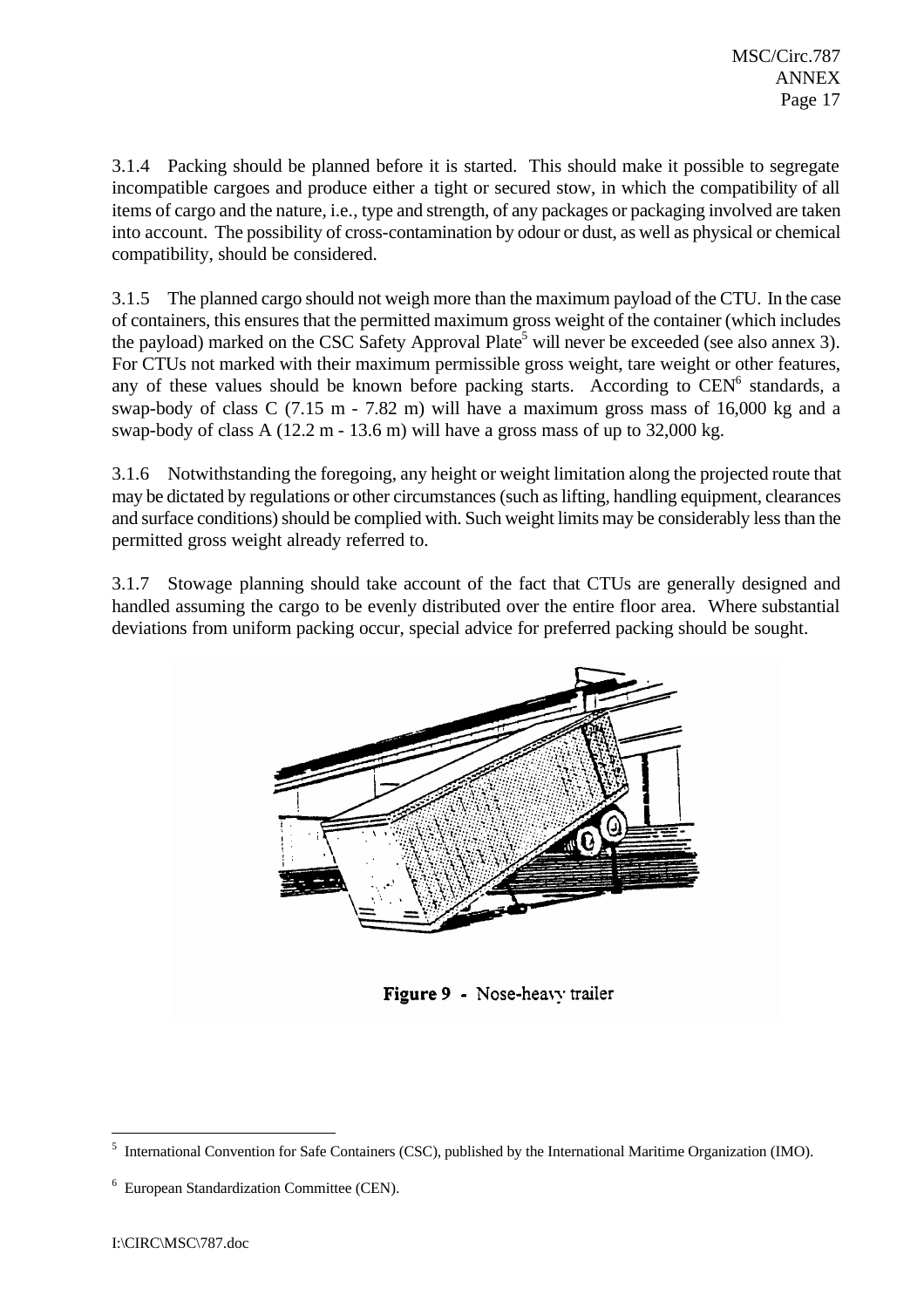3.1.8 When a heavy indivisible load is to be shipped in a CTU, due regard should be given to the localized weight-bearing capability of the unit. If necessary, the weight should be spread over a larger area than the actual bearing surface of the load, for example by use of properly secured baulks of timber. In such a case the method of securing the load should be planned before packing is started and any necessary preparations should be made.

3.1.9 If the planned cargo of an open-topped or open-sided CTU will project beyond the overall dimensions of the unit, special arrangements should be made. It should be borne in mind that road traffic regulations may not allow such overhangs. Furthermore, CTUs are often loaded door-to-door and side by side, thus not permitting any overhang.

3.1.10 The centre of gravity of the packed cargo should be at or near the longitudinal centreline of the CTU and below half the height of the cargo space of the unit (see also 3.2.5 and other appropriate sections).

3.1.11 When planning the packing of a CTU, consideration should be given to potential problems which may be created for those who unpack it, e.g., cargo falling when doors are opened.



Figure 10 - Secure the cargo from falling when the doors are opened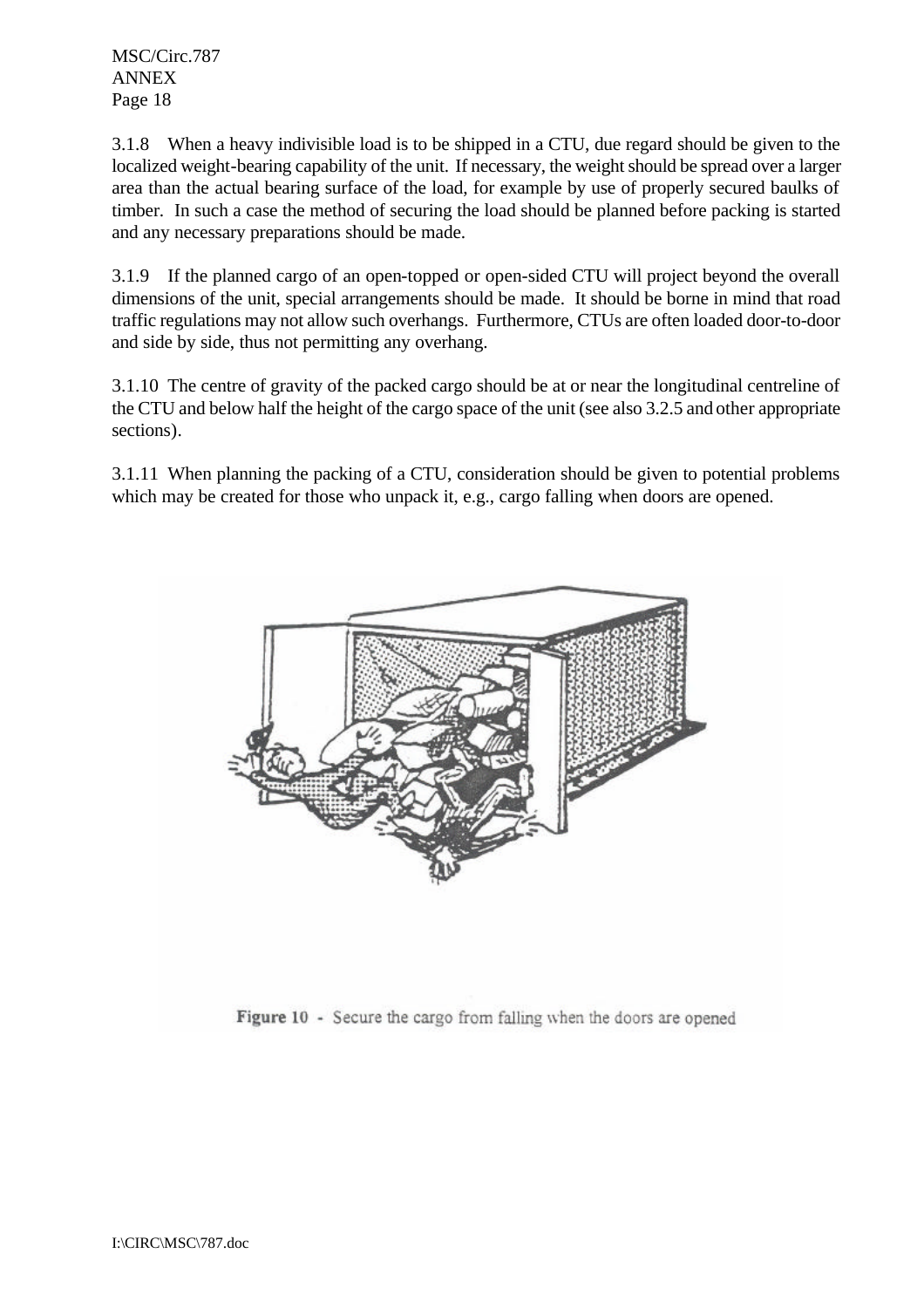3.1.12 Before a CTU is packed, it should be ensured that the personnel responsible for the packing are fully informed about all the risks and dangers involved. As a minimum requirement some sketches showing the basic rules of CTU packing should be available. The present Guidelines should also be readily available. If necessary, the shipper and the packing personnel should consult each other regarding any special feature of the cargo to be packed into the units. In particular, information on possible dangerous cargoes should be considered very carefully. Consideration should also be given to the provision of appropriate training for personnel involved in packing CTUs.

3.1.13 When packing a CTU, the shipper and persons responsible for packing should bear in mind that any failure to pack and secure the cargo correctly may result in additional costs that they will have to bear. If, for example in railway transport, a unit is found not to be properly packed and secured, the rail-car may be marshalled out of the train into a siding and the transport can only be continued once the cargo has been properly secured. The shipper may have to pay for this work, especially for the repacking and resecuring operation, as well as for the additional time during which the rail-car has been used. In addition, he may be held responsible for any delay of the transport operation.

3.1.14 Not all handling equipment is suitable for container packing. Lift trucks used for container packing and unpacking should have a short lifting mast and a low driver's overhead guard. If the lift truck operates inside the container, equipment with electric power supply should be used. Container floors are built to withstand a maximum wheel pressure corresponding to an axle load of a lift truck of 5,460 kg or 2,730 kg per wheel. Such an axle load is usually found on lift trucks with a lifting capacity of 2.5 tonnes.

3.1.15 If the CTU floor is at a different height level than the loading ramp, a bridging unit may need to be used. This may result in sharp bends between the loading ramp and the bridging unit as well as between the bridging unit and the CTU floor. In such cases the lift truck used should have sufficient ground clearance to ensure that the chassis does not touch the ramp when passing these bends.

## **3.2 Packing and securing**

3.2.1 It is essential to make the cargo in a CTU secure to prevent cargo movement inside the unit. However, the method of securing the cargo should not itself cause damage or deterioration to the cargo or the unit.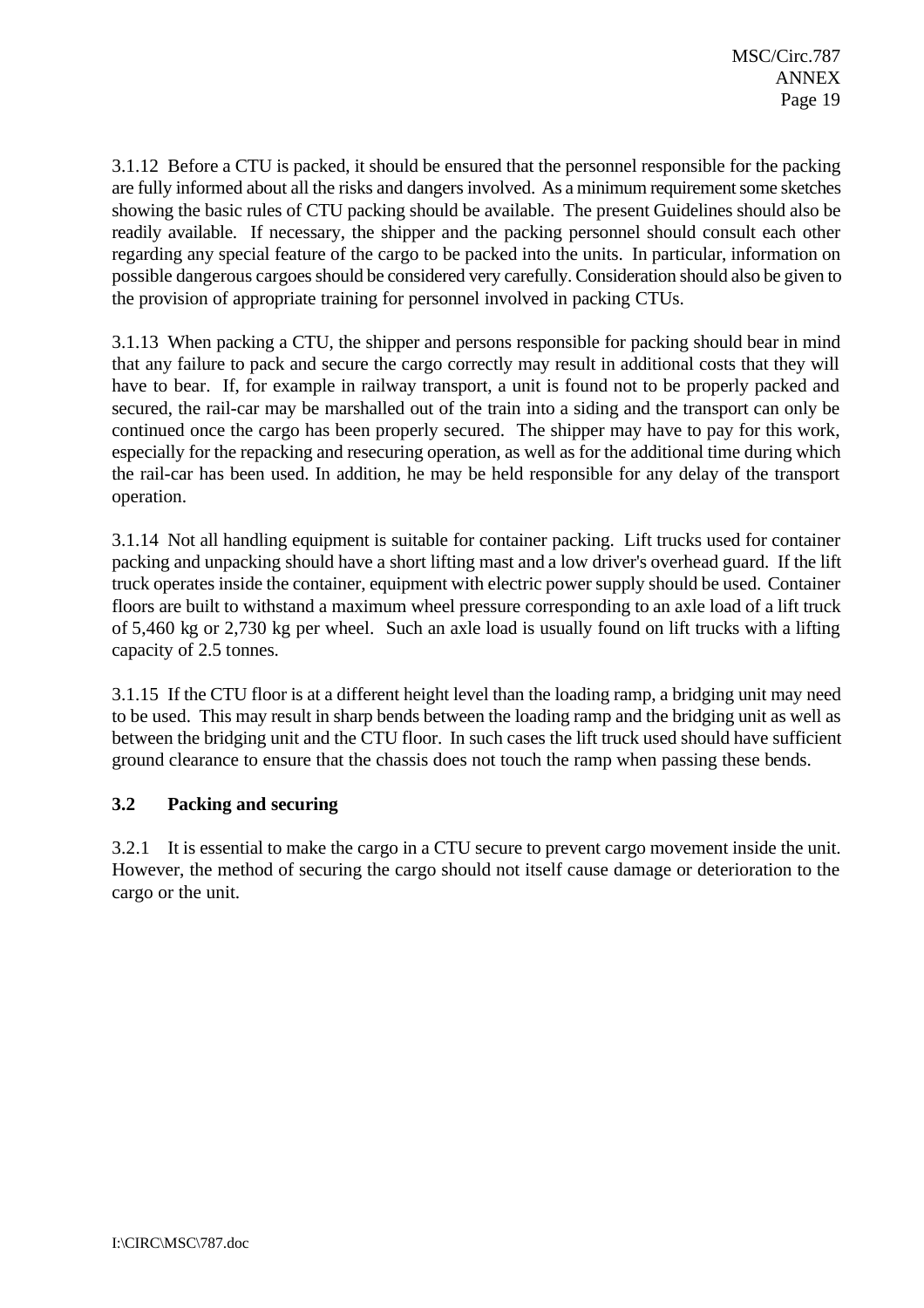

Figure 12 - Blocking a second layer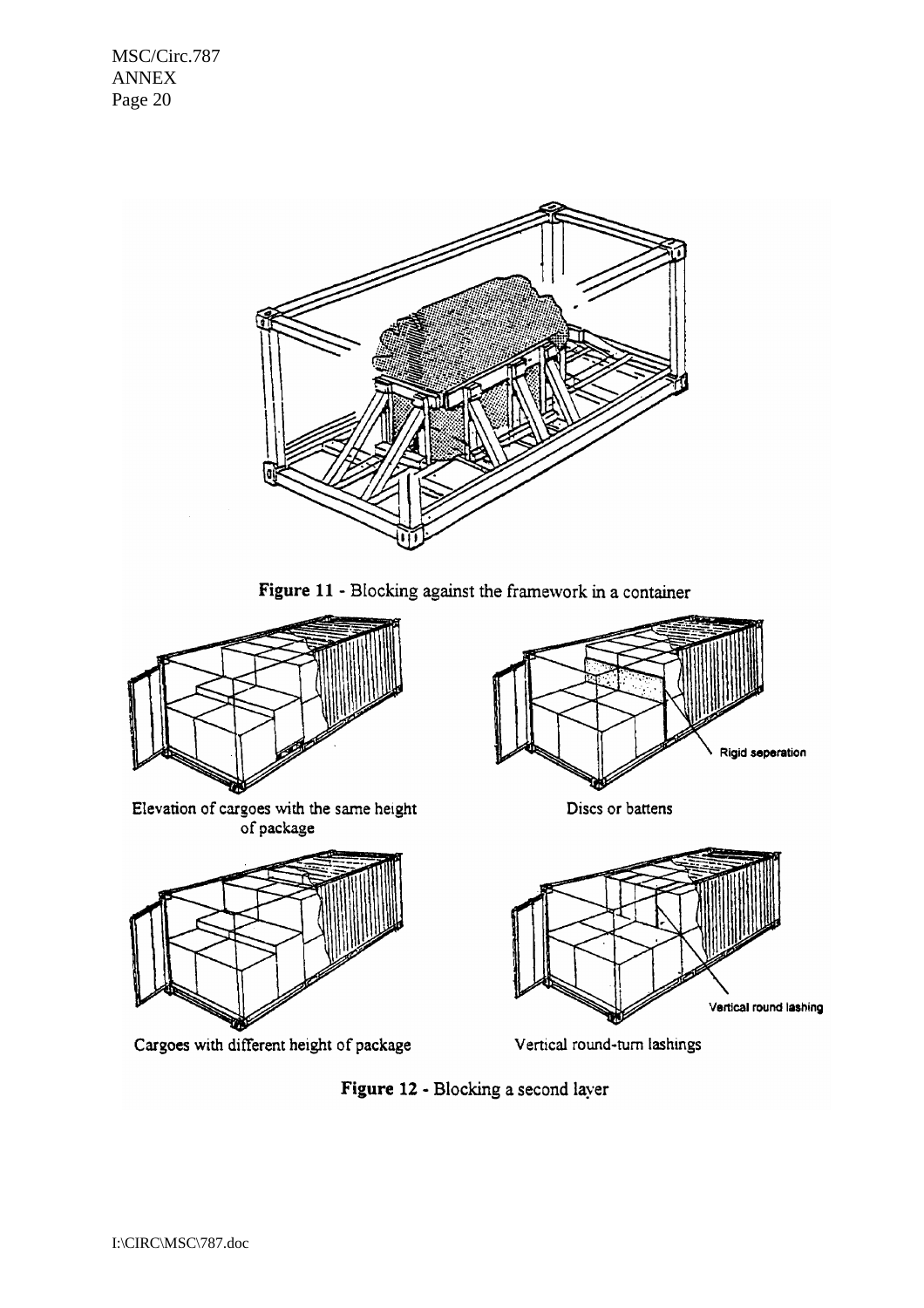

Horizontal

Vertical





Figure 14 - Loop-lashing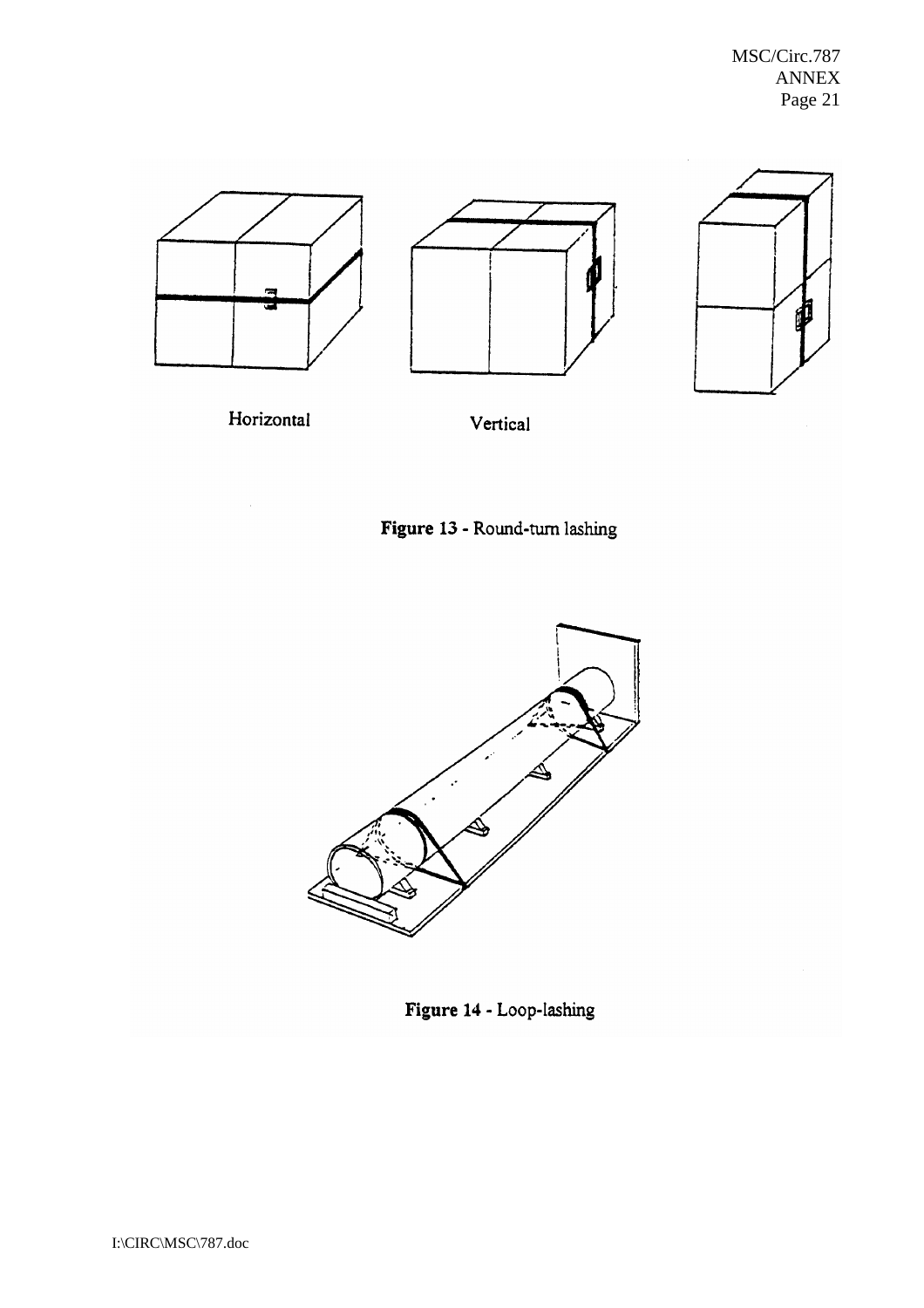3.2.2 It should not be assumed that because cargo is heavy it will not move during transport. All items of cargo should be secured to ensure they cannot move during transportation.

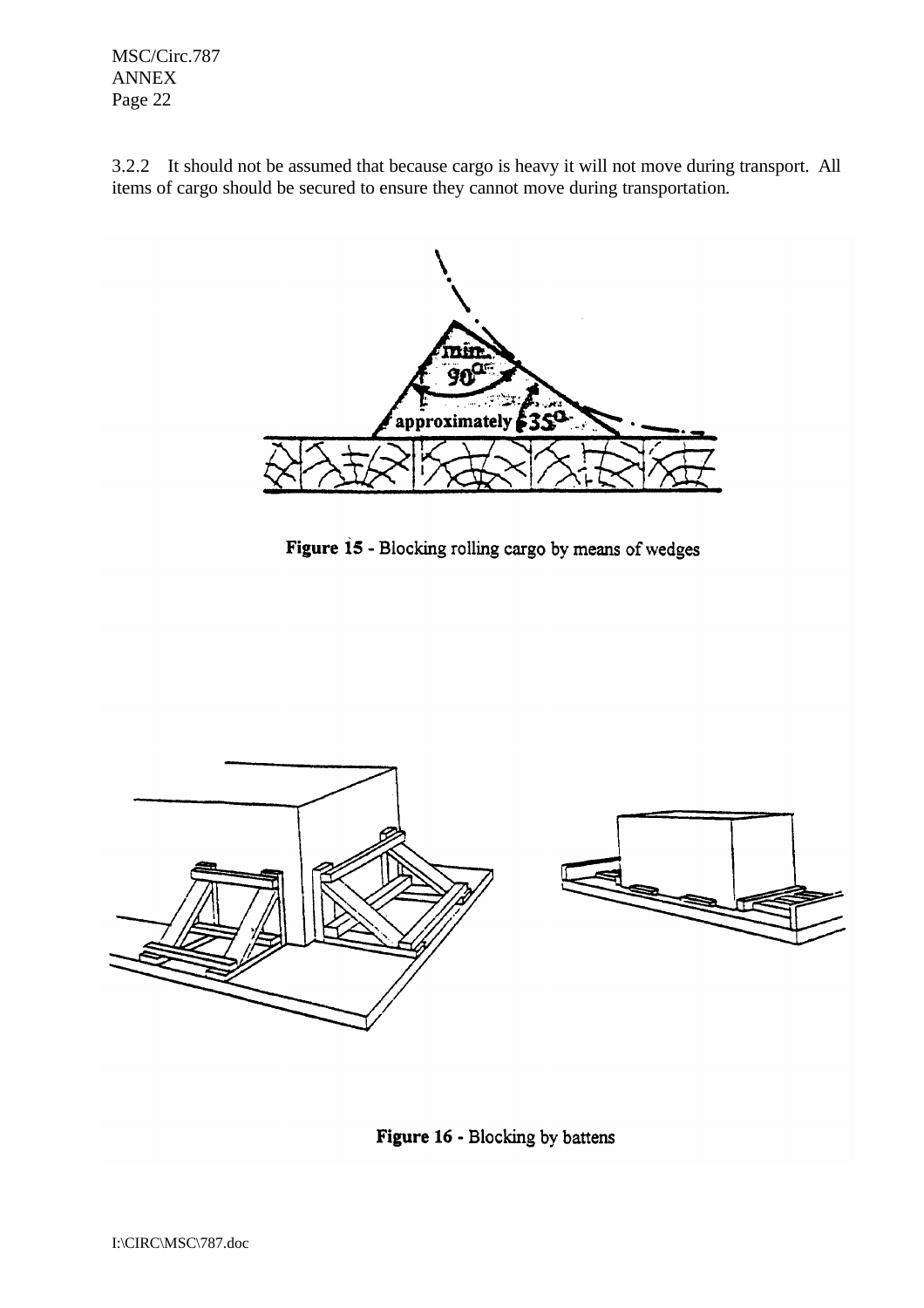

Figure 17 - Spring lashing



Figure 18 - Cross lashing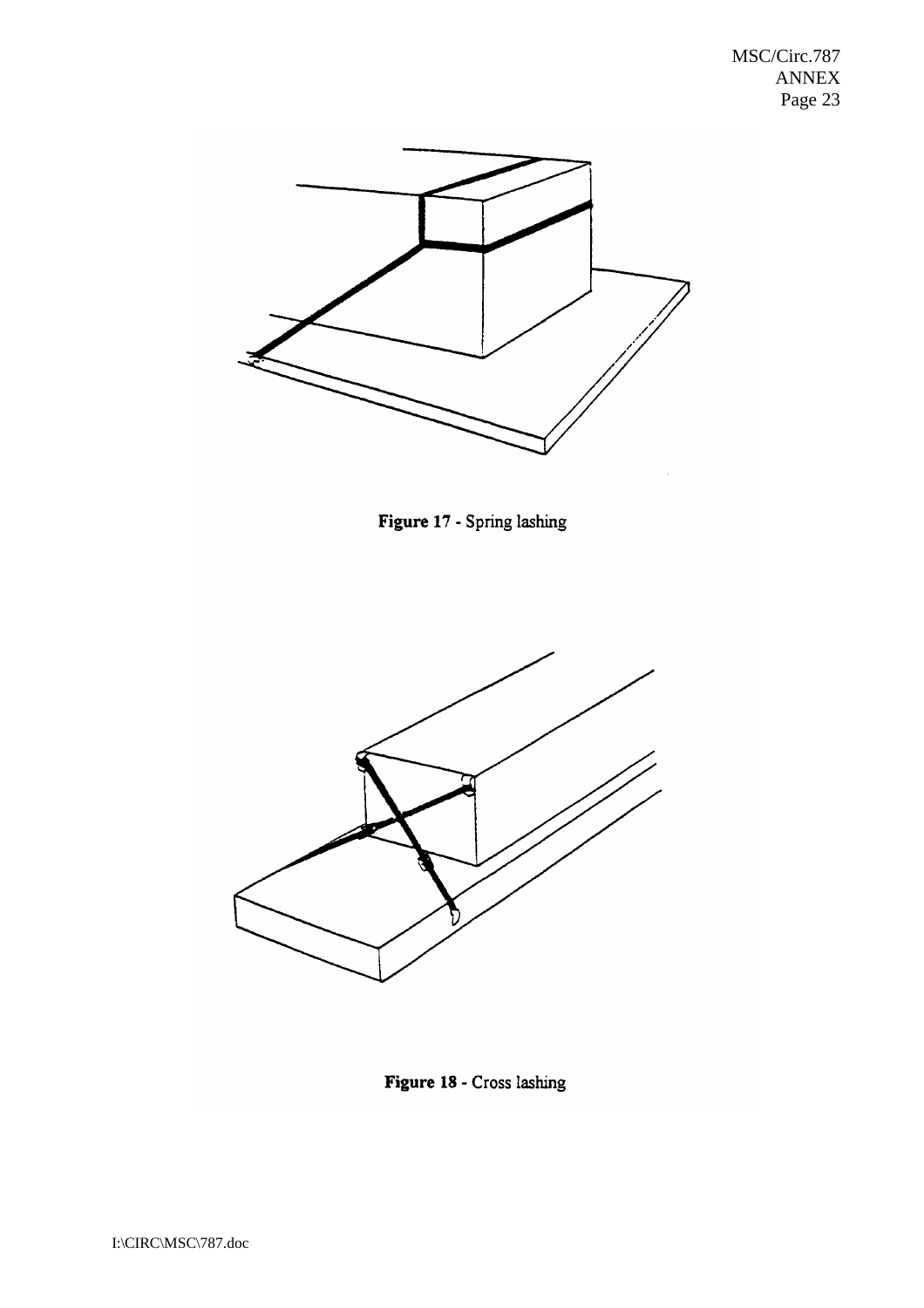3.2.3 Where cargo of regular shape and size is loaded, a tight stow from wall to wall should be sought. However, in many instances some void spaces may occur. If the spaces between the packages are too large, then the stow should be secured by using dunnage, folded cardboard, air bags or other suitable means.



Figure 19 - Blocking against the headboard in a trailer



Figure 20 - Blocking by an H-block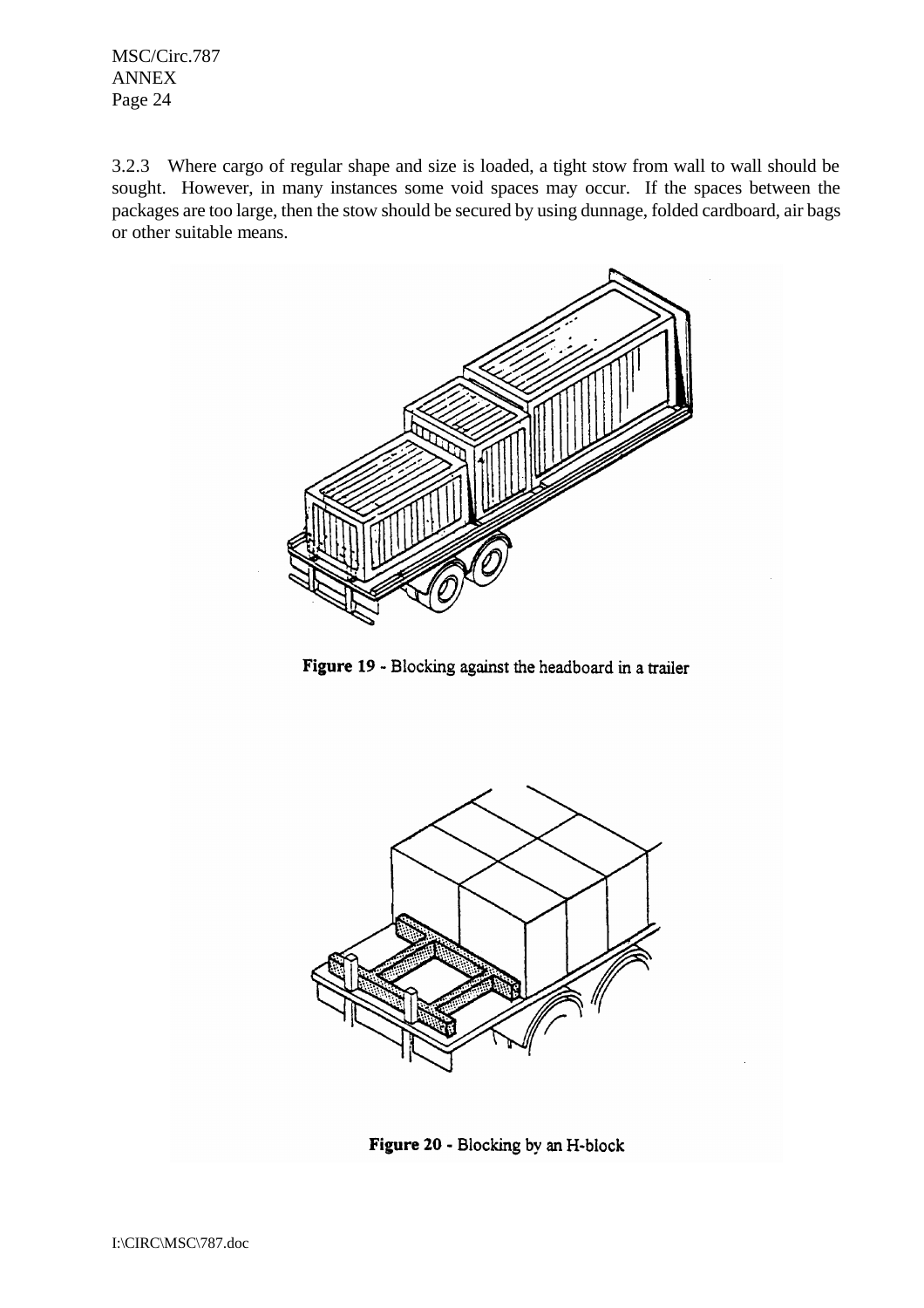

Figure 21 - Blocking by empty standing pallets



Figure 22 - Blocking cargoes in a strong walled cargo unit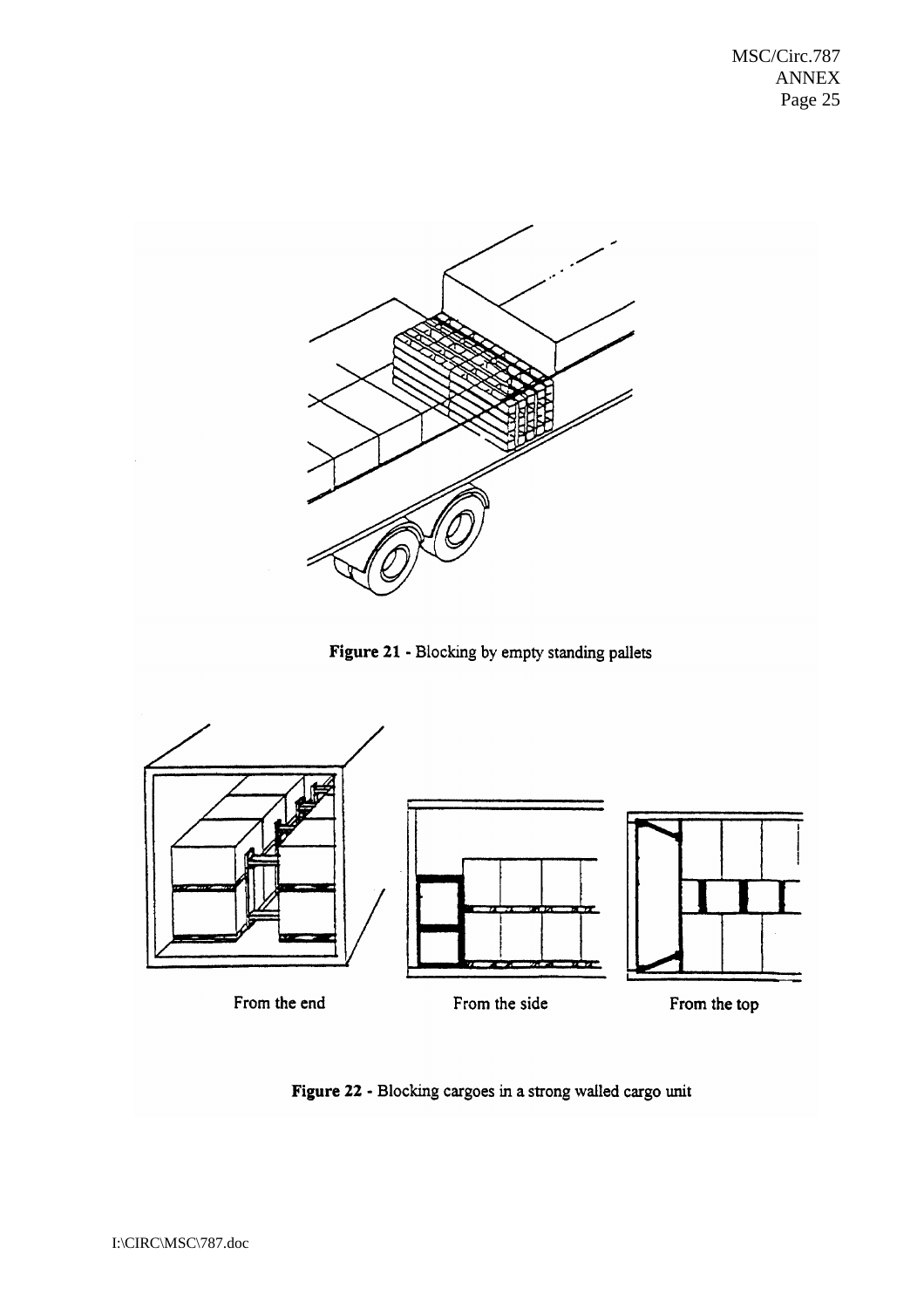



Figure 23 - Fill all spaces between load and unit wall by securing means





Figure 24 - Packing 1000 x 1200 mm unit loads in 20' and 40' containers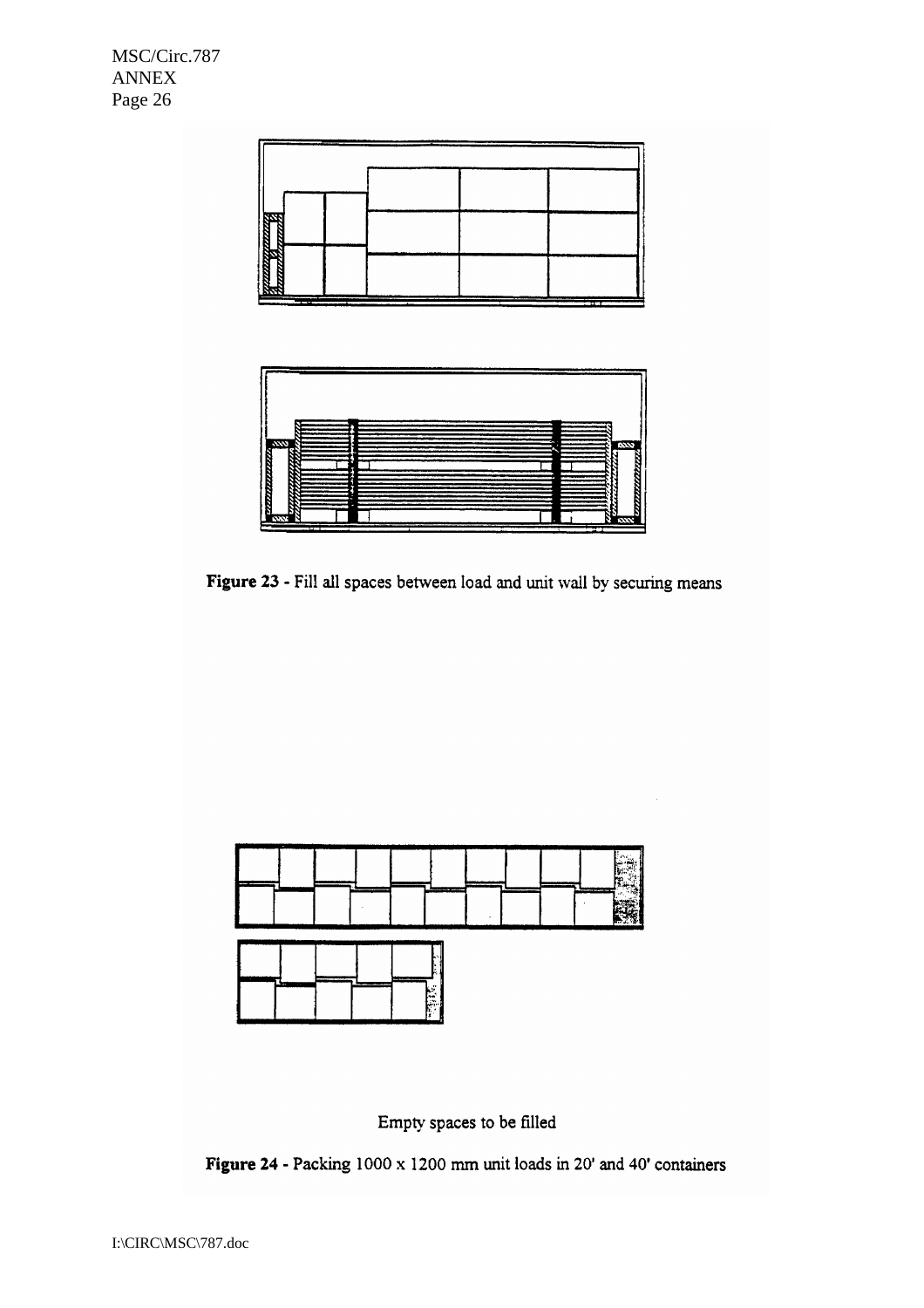

Empty spaces to be filled

Figure 25 - Packing 800 x 1200 mm unit loads in 20' containers

|  | $\cdot$ .<br>$\cdots$ | <b>Lucian</b> |
|--|-----------------------|---------------|
|--|-----------------------|---------------|

Empty spaces to be filled

Figure 26 - Packing  $800 \times 1200$  mm unit loads in 40' containers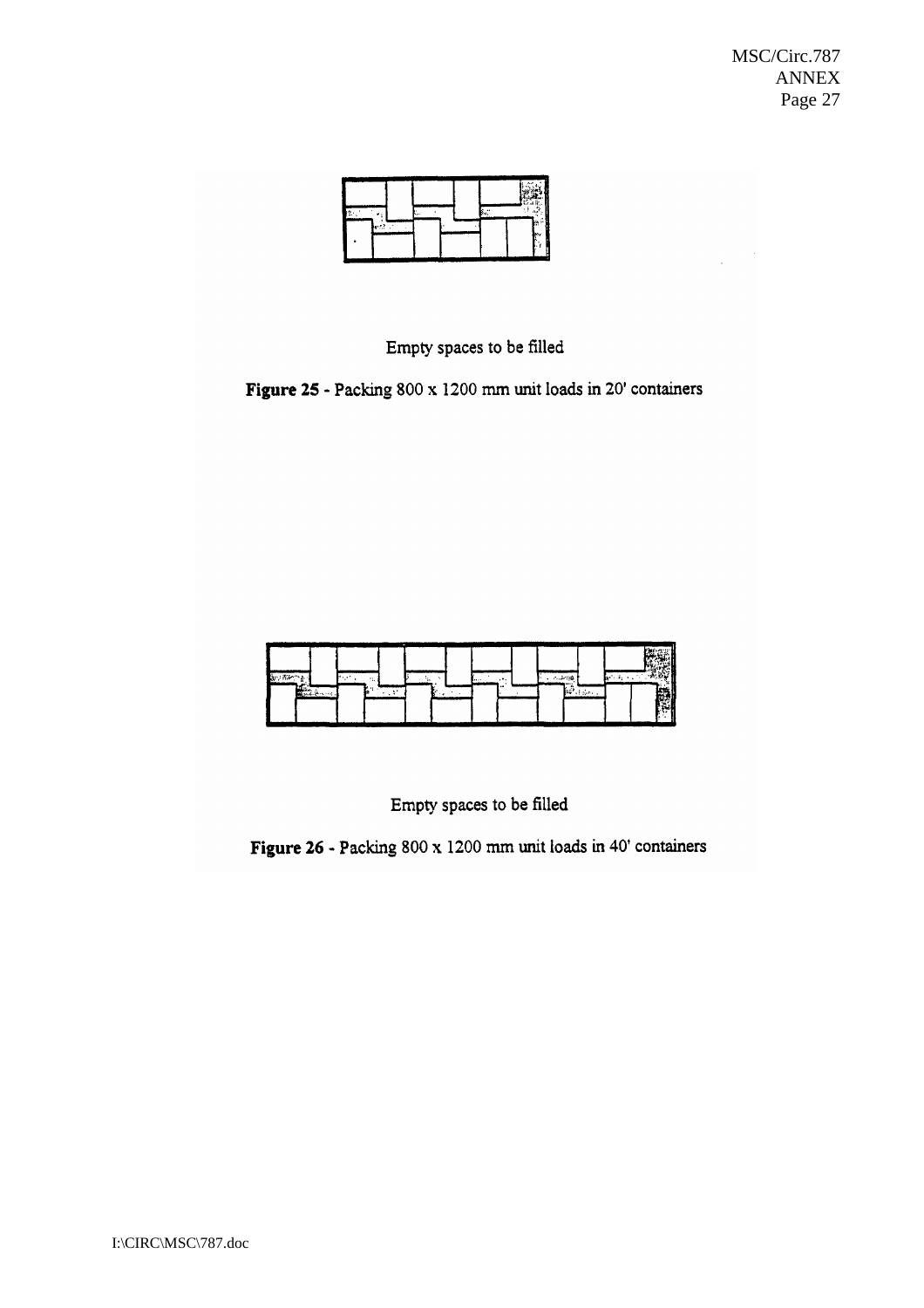3.2.4 If air bags are used, the manufacturer's instructions on filling pressure should be scrupulously observed. Allowance should be made for the possibility of a considerable rise in the internal temperature of the CTU above the temperature at the time of packing. This may cause the bags to expand and burst, thereby making them ineffectual as a means of securing the cargo. Air bags should not be used as a means of filling space at the doorway unless precautions are taken to ensure that they cannot cause the door to open violently when the locking bars are released (see also 3.3.1).



Figure 27 - Blocking by air bags

3.2.5 The weight of the cargo should be evenly distributed over the floor of a container. Where cargo items of a varying weight are to be packed into a container or where a container will not be full (either because of insufficient cargo or because the maximum weight allowed will be reached before the container is full), the stow should be so arranged and secured that the approximate centre of gravity of the cargo is close to the mid-length of the container. If it is not, then special handling of the container may be necessary. In no case should more than 60% of the load be concentrated in less than half of the length of a container measured from one end. For vehicles, special attention should be paid to axle loads.



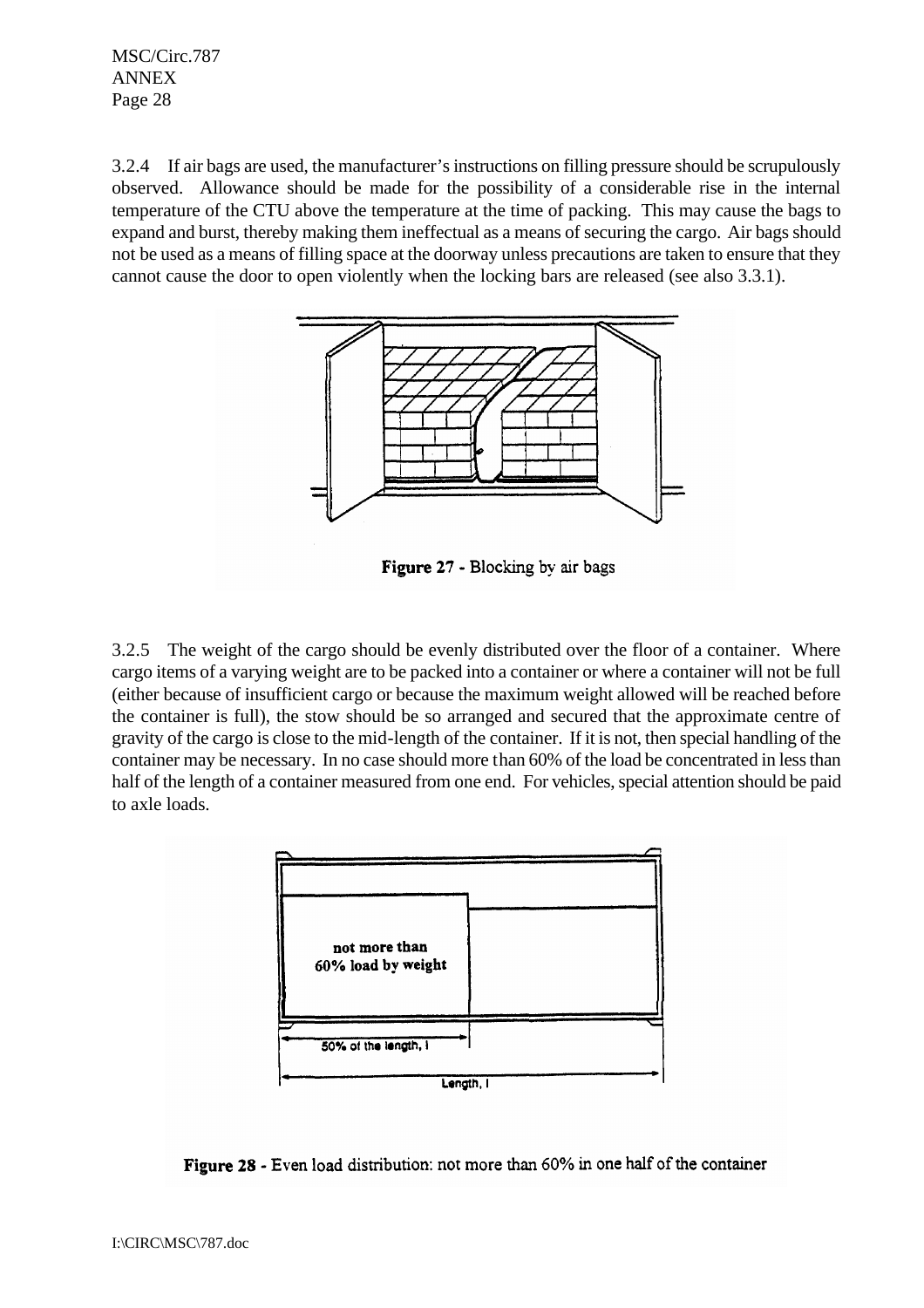3.2.6 Heavy cargoes should not be placed on top of lighter cargoes and liquids should not be placed on top of solids. When it is intended that packages are to be stacked on top of each other, attention should be paid to the strength of pallets and the shape and condition of the packages. Attention is drawn to part 6 of the IMDG Code on stacking tests<sup>7</sup>. It may be necessary in some cases to ensure stability of such a stack by introducing dunnage or solid flooring between tiers of the stow. When doubt exists, especially with heavier packages such as intermediate bulk containers (IBCs) for liquids, it should be ascertained from the shipper or manufacturer of such packages whether or not they are designed and strong enough to be stacked on top of one another, especially where part of the transport will involve a sea voyage. The centre of gravity should be below the half-height of the cargo space.



Figure 29 - Don't load heavy items on the top of light ones



Figure 30 - Do load lightweight items on top of heavy ones

 $\overline{a}$ 

<sup>7</sup> The stacking test requires that test samples be stacked with a load equal to that which they would be subjected to in transit, with a stacking height of at least 3 metres. The packages must not leak or show deterioration or distortion after a specified time. The minimum time is 24 hours, with 28 days being required for some types of packages. The test is intended for all types of packages other than bags.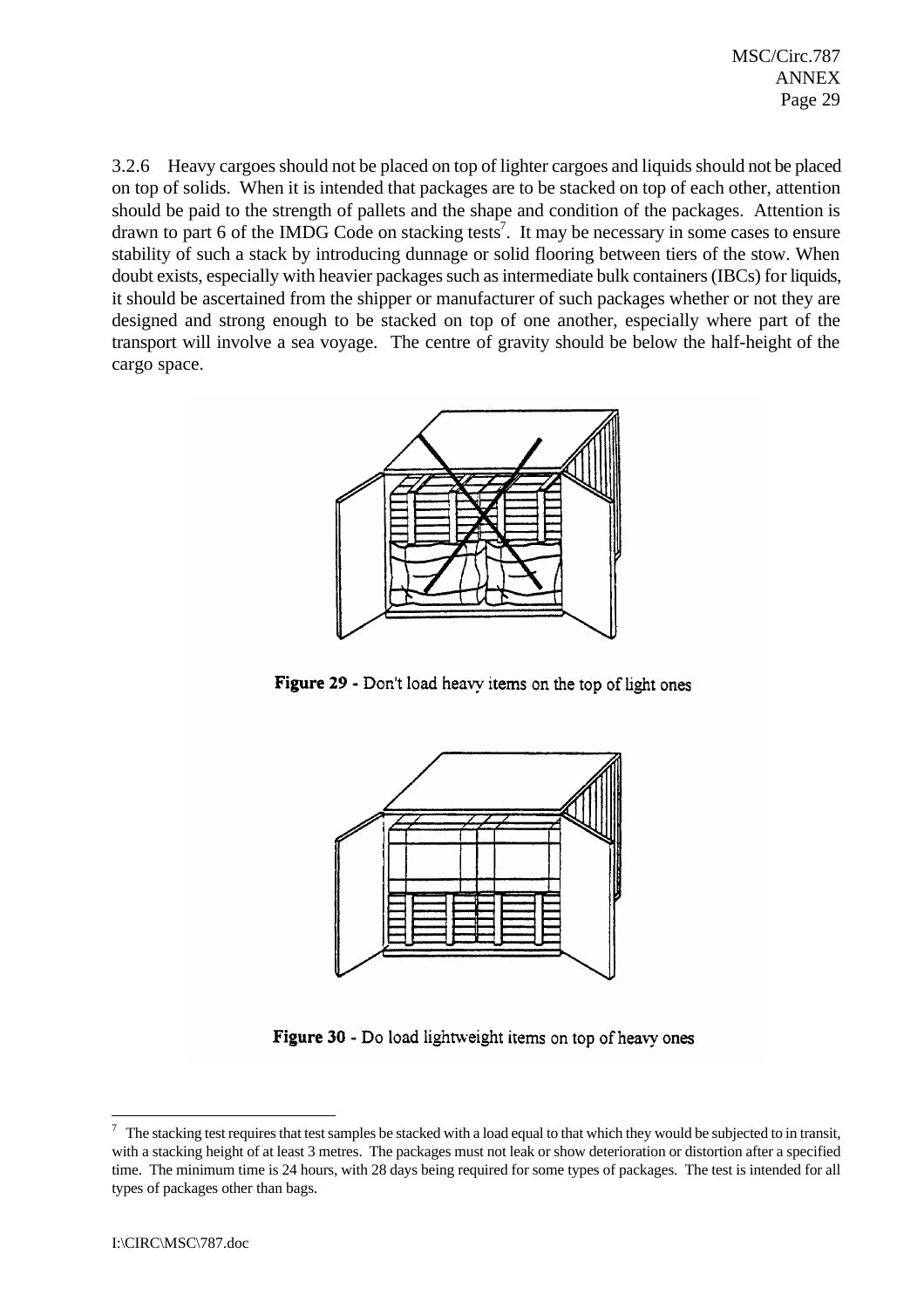

Figure 31 - Securing load by vertical seperator



Figure 32 - Securing load by intermediate floor layers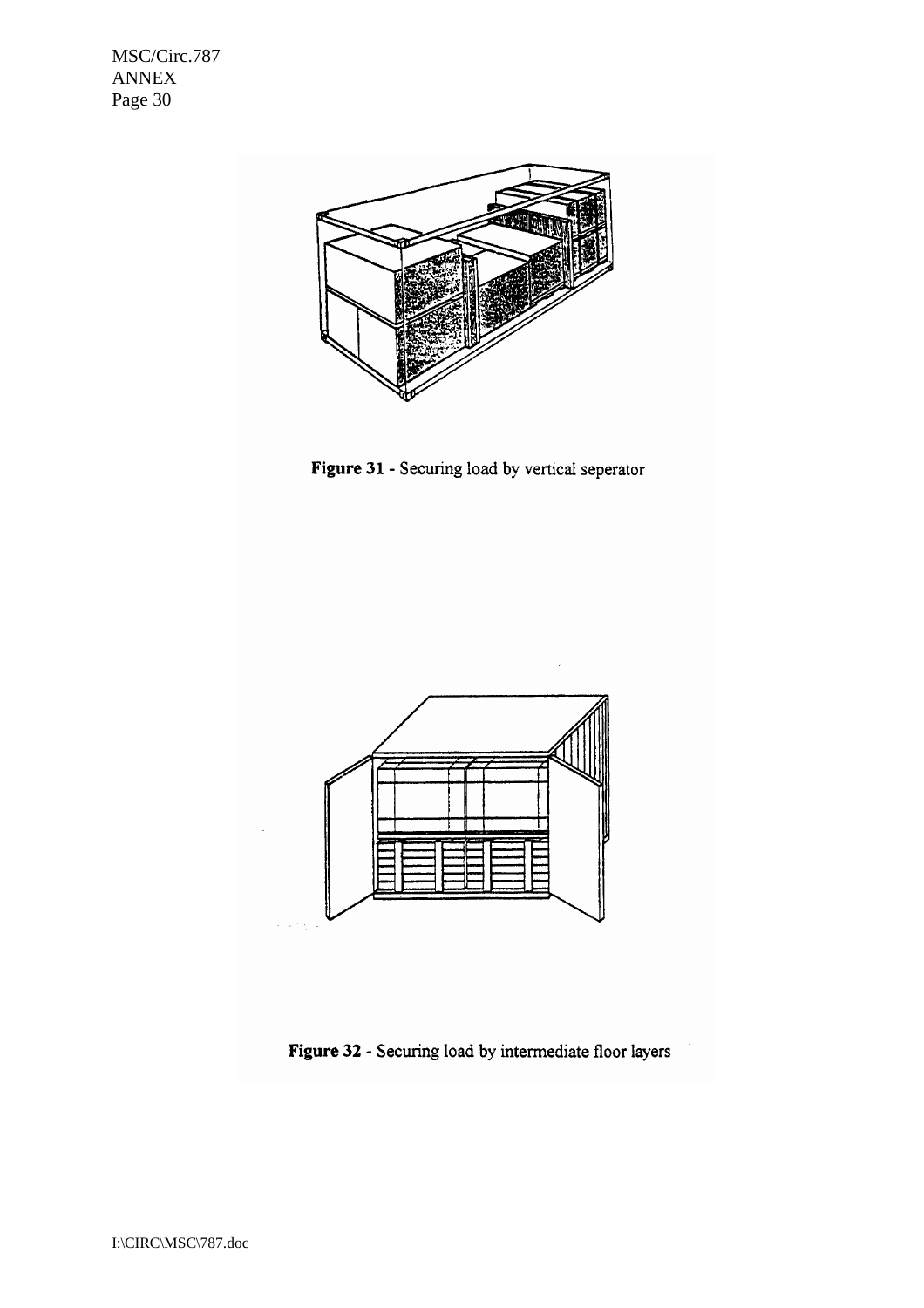3.2.7 In order to avoid cargo damage from moisture, wet cargoes, moisture inherent cargoes or cargoes liable to leak should not be packed with cargoes susceptible to damage by moisture. Wet dunnage, pallets or packaging should not be used. In certain cases, damage to equipment and cargo can be prevented by the use of protective material such as polythene sheeting.

3.2.8 Damaged packages should not be packed into a CTU unless precautions have been taken against harm from spillage or leakage (see 4.2.7 and 4.3.1 for dangerous cargoes).

3.2.9 Permanent securing equipment incorporated into a CTU should be used wherever necessary to prevent cargo movement.



Figure 34 - Conventional securing by means of tarpaulin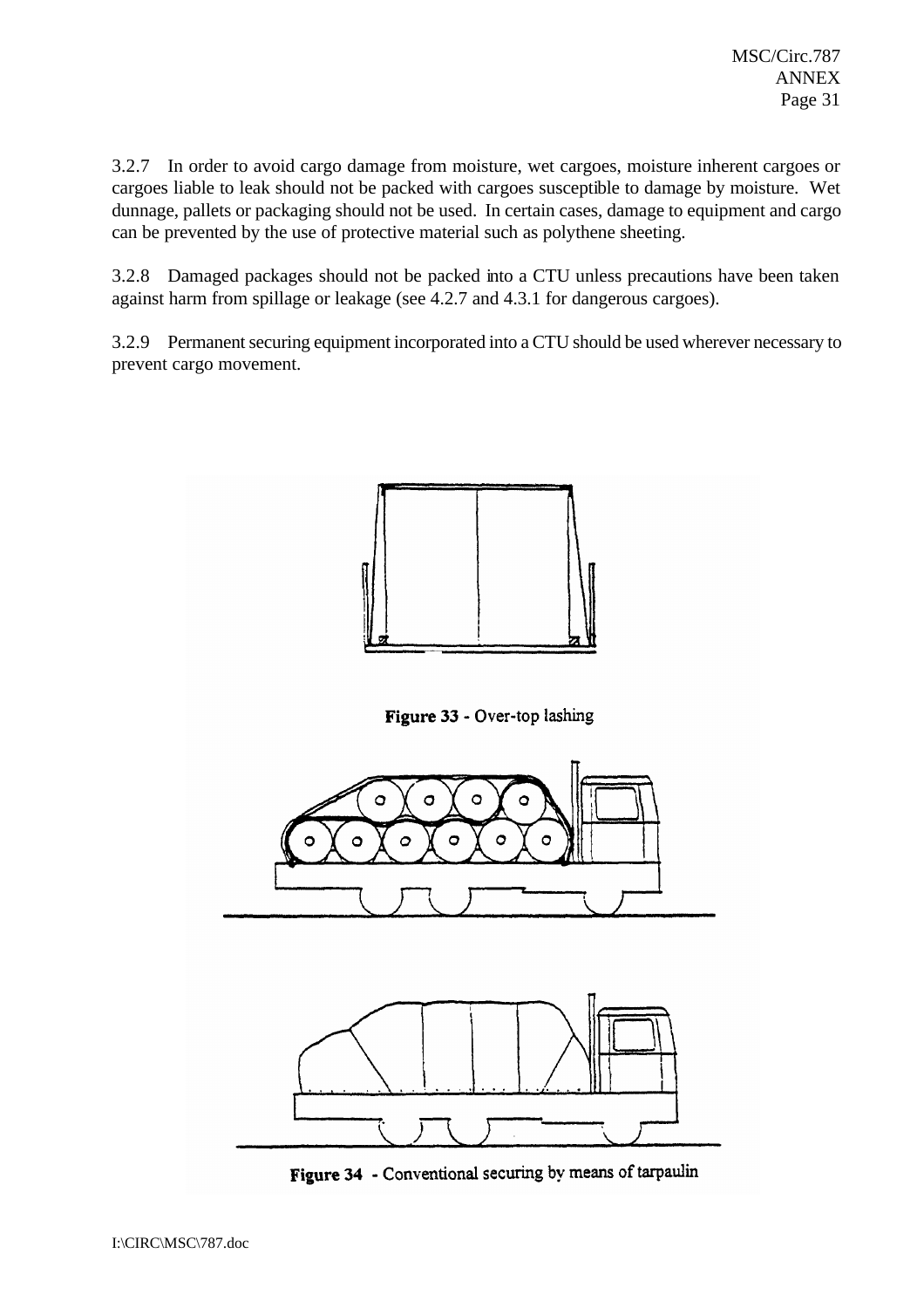3.2.10 Where open or curtain-sided units are concerned, particular care should be taken to secure cargo against side forces, including those likely to arise from the rolling of the ship or in traffic. A check should be made to ensure that all side battens are fitted where appropriate or other adequate precautions are taken.



Figure 35 - Blocking against sideboards or side edges



Figure 36 - Blocking by stanchions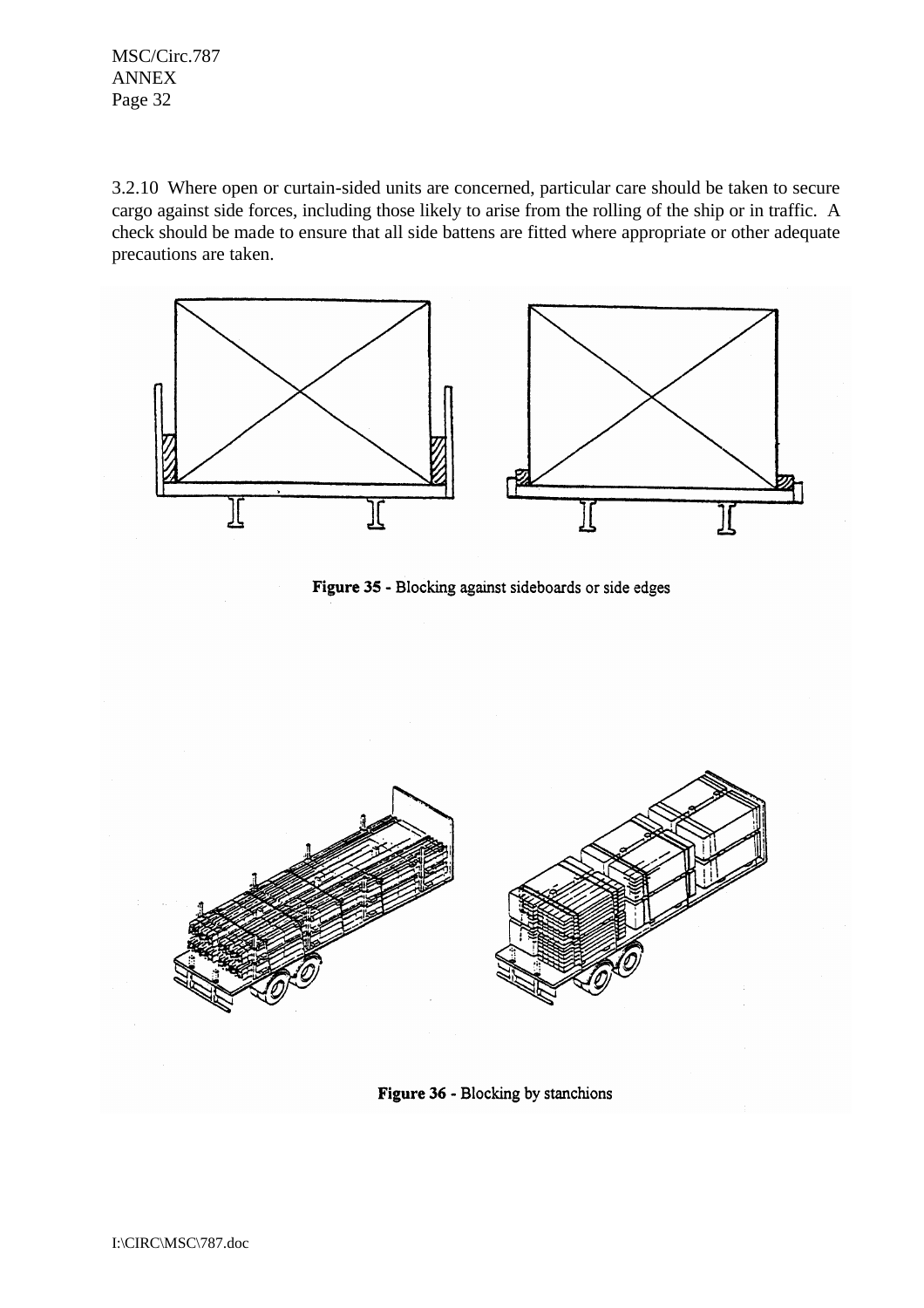3.2.11 Any special instructions on packages, or otherwise available, should be followed, e.g.:

- cargoes marked "protect from frost" should be packed away from the walls of a CTU;
- cargoes marked "this way up" should be packed accordingly;
- maximum stacking height marked should not be exceeded; and

where practicable, markings on packagings should conform to ISO 780-1983.

3.2.12 When deciding on packaging and cargo-securing material, it should be borne in mind that some countries enforce a garbage - and litter-avoidance policy. This may lead to limitations on the use of certain materials and imply fees for the recovery of packaging at the reception point as well as similar problems for the shipper of the cargo. In such cases, reusable packaging and securing material should be used. Increasingly, countries are requiring timber dunnage and packaging materials to be debarked.

## **3.3 On completion of packing**

3.3.1 During the final stages of packing a CTU, care should be taken, so far as is practicable, to build a secure face of the cargo so as to prevent "fall out" when the doors are opened. Where there is any doubt as to the security of the cargo, further steps should be taken to ensure security, e.g., by weaving strapping between securing points or placing timber between the rear posts.

Two factors should be borne in mind:

- that a container on a trailer usually inclines towards the doors; and
- that cargo may move against the doors due to jolts, etc., during transport.

3.3.2 If a CTU is destined for a country with wood treatment quarantine regulations, care should be taken that all wood in the unit, packaging and cargo complies with the regulations. It is a useful practice to place a copy of the wood treatment certificate in a conspicuous place inside and, where appropriate, outside the unit in a weatherproof pouch.

3.3.3 After closing the doors, it should be ensured that all closures are properly engaged and secure. Usually a seal is applied to a container. Care should be taken that sealing procedures are carried out properly.

3.3.4 Where CTUs have hinged or detachable fittings, a check should be made that they are properly secured, with no loose equipment likely to cause a hazard during transport.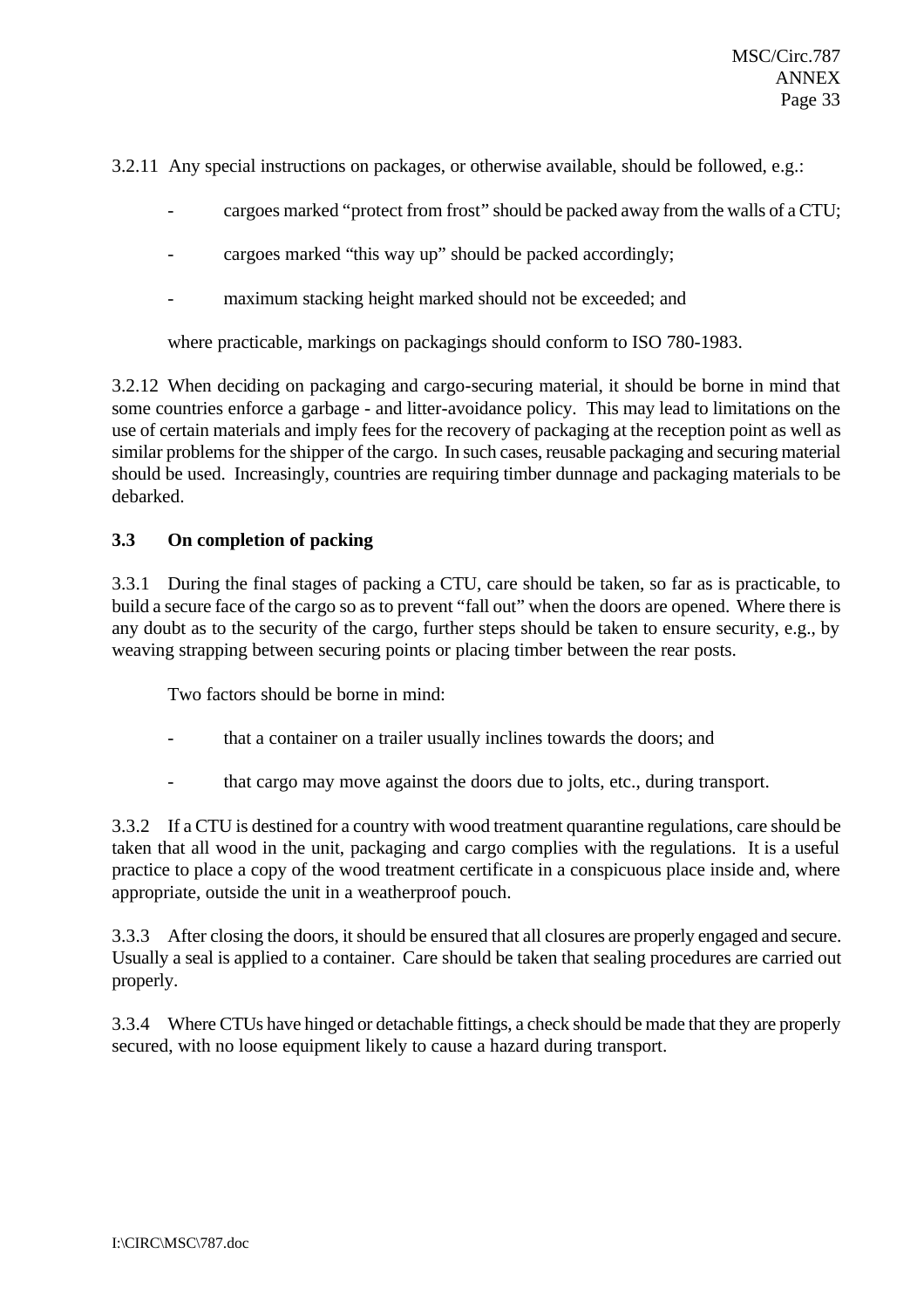# **4 ADDITIONAL ADVICE ON THE PACKING AND SECURING OF DANGEROUS CARGOES**

# **4.1 General**

4.1.1 The advice of this section applies to CTUs in which dangerous cargoes are packed. It should be followed in addition to the advice given elsewhere in these Guidelines.

4.1.2 International (and often national) transport of dangerous cargoes may be subject to several dangerous cargoes transport regulations, depending on the final destination and the modes of transport used.

4.1.3 For combined transport, involving several modes of transport other than by sea, the rules and regulations applicable depend on whether it is a national movement or international transport or transport within a political or economic union or trading zone, such as the European Union.

4.1.4 International transport of dangerous cargoes by road, rail or inland waterways is subject to the following Agreements in Europe:

- European Agreement concerning the International Carriage of Dangerous Goods by Road (ADR);
- Regulations concerning the International Carriage of Dangerous Goods by Rail (RID); and
- Regulations for the Carriage of Dangerous Substances on the Rhine (ADNR) based on the provisions contained in the European Agreement concerning the International Carriage of Dangerous Goods by Inland Waterways (ADN).

4.1.5 The provisions of ADR, RID, ADNR and ADN are harmonized. Most national and international regulations are based on the United Nations Recommendations on the Transport of Dangerous Goods (Orange Book). However, national rules, applicable to domestic transport, may differ from international regulations.

4.1.6 For maritime transport, the provisions of the International Maritime Dangerous Goods (IMDG)<sup>9</sup> Code apply. The IMDG Code provides detailed guidance on all aspects of the transport of packaged dangerous goods by sea. Special attention is drawn to the following section of the General Introduction to the IMDG Code:

- Section 7 Identification, marking, labelling and placarding of dangerous goods;
- Section 8 Labels, placards, marks and signs;
- Section 9 Documentation of dangerous goods shipments:
- Section 12 Container traffic;

 9 International Maritime Dangerous Goods (IMDG) Code, published by the International Maritime Organization (IMO).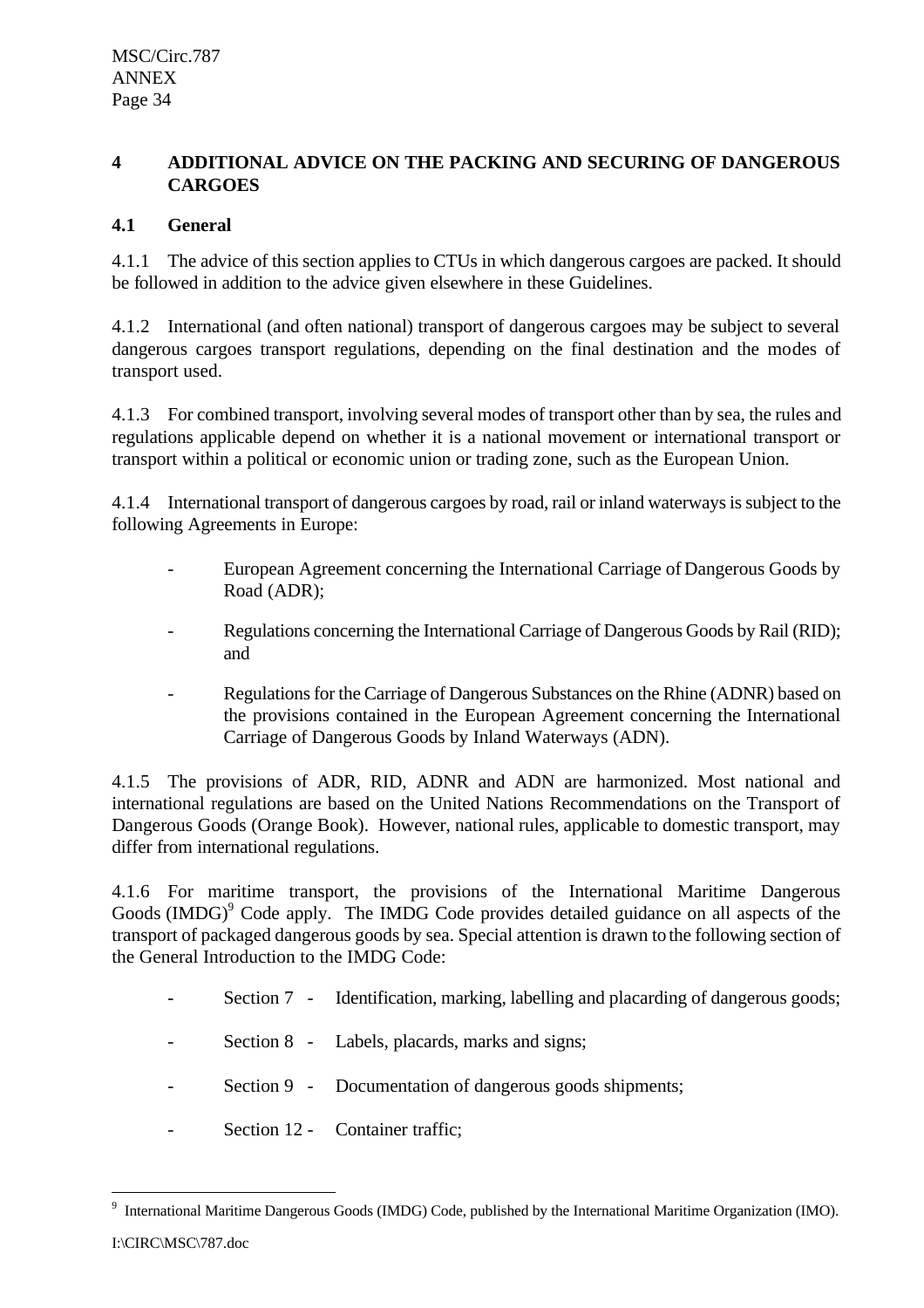- Section 14 Stowage;
- Section 15 Segregation; and
- Section 17 Carriage of dangerous goods on roll-on-roll-off ships.
- 4.1.7 Dangerous goods are divided into the following classes:
- Class 1 Explosives

Class 1 is divided into six divisions:

|                                                                                                                   | Division 1.1:            |                          | Substances and articles which have a mass explosion hazard                                                                                                   |
|-------------------------------------------------------------------------------------------------------------------|--------------------------|--------------------------|--------------------------------------------------------------------------------------------------------------------------------------------------------------|
|                                                                                                                   | Division 1.2:            |                          | Substances and articles which have a projection hazard but not a mass<br>explosion hazard                                                                    |
|                                                                                                                   | Division 1.3:            |                          | Substances and articles which have a fire hazard and either a minor<br>blast hazard or a minor projection hazard or both, but not a mass<br>explosion hazard |
|                                                                                                                   | Division 1.4:            |                          | Substances and articles which present no significant hazard                                                                                                  |
|                                                                                                                   | Division 1.5:            |                          | Very insensitive substances which have a mass explosion hazard                                                                                               |
|                                                                                                                   | Division 1.6:            |                          | Extremely insensitive articles which do not have a mass explosion<br>hazard                                                                                  |
| Class 2                                                                                                           |                          |                          | Gases: compressed, liquefied or dissolved under pressure                                                                                                     |
|                                                                                                                   | Class 2.1                |                          | Flammable <sup>10</sup> gases                                                                                                                                |
|                                                                                                                   | Class 2.2                | $\overline{\phantom{a}}$ | Non-flammable, non-toxic gases                                                                                                                               |
|                                                                                                                   | Class 2.3                |                          | Toxic $11$ gases                                                                                                                                             |
| Class 3                                                                                                           | $\overline{\phantom{a}}$ |                          | Flammable liquids                                                                                                                                            |
| For the stowage of cargo on-board ships this class is, in the IMDG Code, subdivided as<br>follows <sup>12</sup> : |                          |                          |                                                                                                                                                              |

Class 3.1 - Low flashpoint group of liquids having flashpoint below -18 $^{\circ}$ C (0 $^{\circ}$  F), closed cup test

 $\overline{a}$ 

 $10$  "inflammable" has the same meaning as "flammable".

 $11$  "poisonous" has the same meaning as "toxic".

<sup>&</sup>lt;sup>12</sup> Depending on the flashpoint group, cargo transport units may not be accepted on board passenger ships.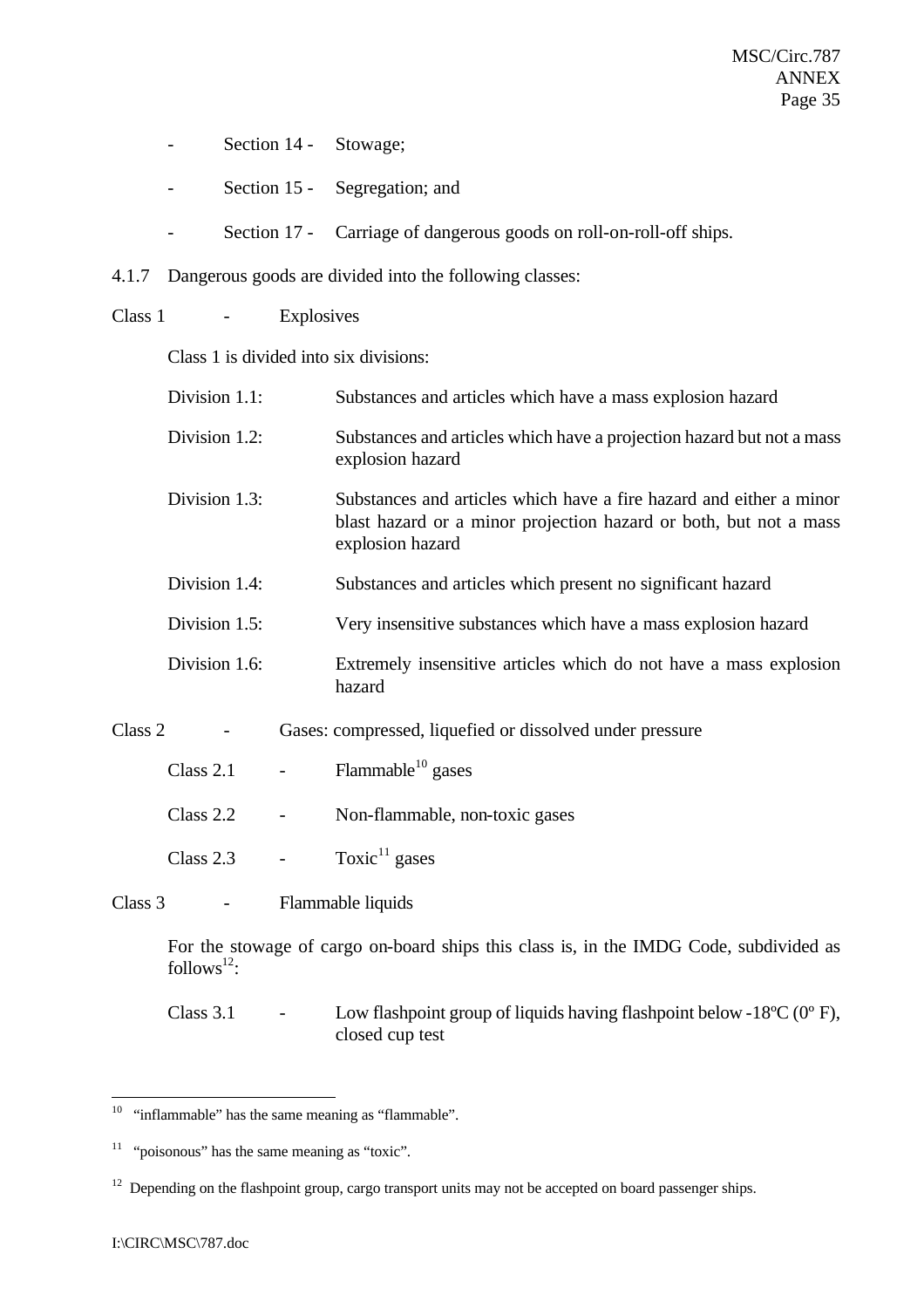MSC/Circ.787 ANNEX Page 36 Class 3.2 - Intermediate flashpoint group of liquids having a flashpoint of -18<sup>o</sup>C ( $0^{\circ}$ F) up to, but not including 23 $^{\circ}$ C (73 $^{\circ}$ F), closed cup test Class 3.3 - High flashpoint group of liquids having a flashpoint of  $23^{\circ}C(73^{\circ}F)$  up to, and including, 61ºC (141ºF), closed cup test Class 4 - Flammable solids Class 4.1 - Readily combustible solids and solids which may cause fire through friction; self-reactive (solids and liquids) and related substances; desensitized explosives Class 4.2 - Substances liable to spontaneous combustion Class 4.3 - Substances which, in contact with water, emit flammable gases Class 5 - Oxidizing substances (agents) and organic peroxides Class 5.1 - Oxidizing substances (agents) Class 5.2 - Organic peroxides Class 6 - Toxic and infectious substances Class 6.1 - Toxic substances Class 6.2 - Infectious substances Class 7 - Radioactive materials Class 8 - Corrosives Class 9 - Miscellaneous dangerous substances and articles

Class 9 comprises:

- .1 substances and articles not covered by other classes which experience has shown, or may show, to be of such a dangerous character that the provisions of part A of chapter VII of SOLAS, 1974, as amended, shall apply; these include substances that are transported or offered for transport at temperatures equal to, or exceeding, 100ºC, in a liquid state, and solids that are transported or offered for transport at temperatures equal to or exceeding 240ºC; and
- .2 substances not subject to the provisions of part A of chapter VII of SOLAS 1974, as amended, but to which the regulations of Annex III of the International Convention for the Prevention of Pollution from Ships, 1973, as modified by the Protocol of 1978 relating thereto (MARPOL 73/78), apply.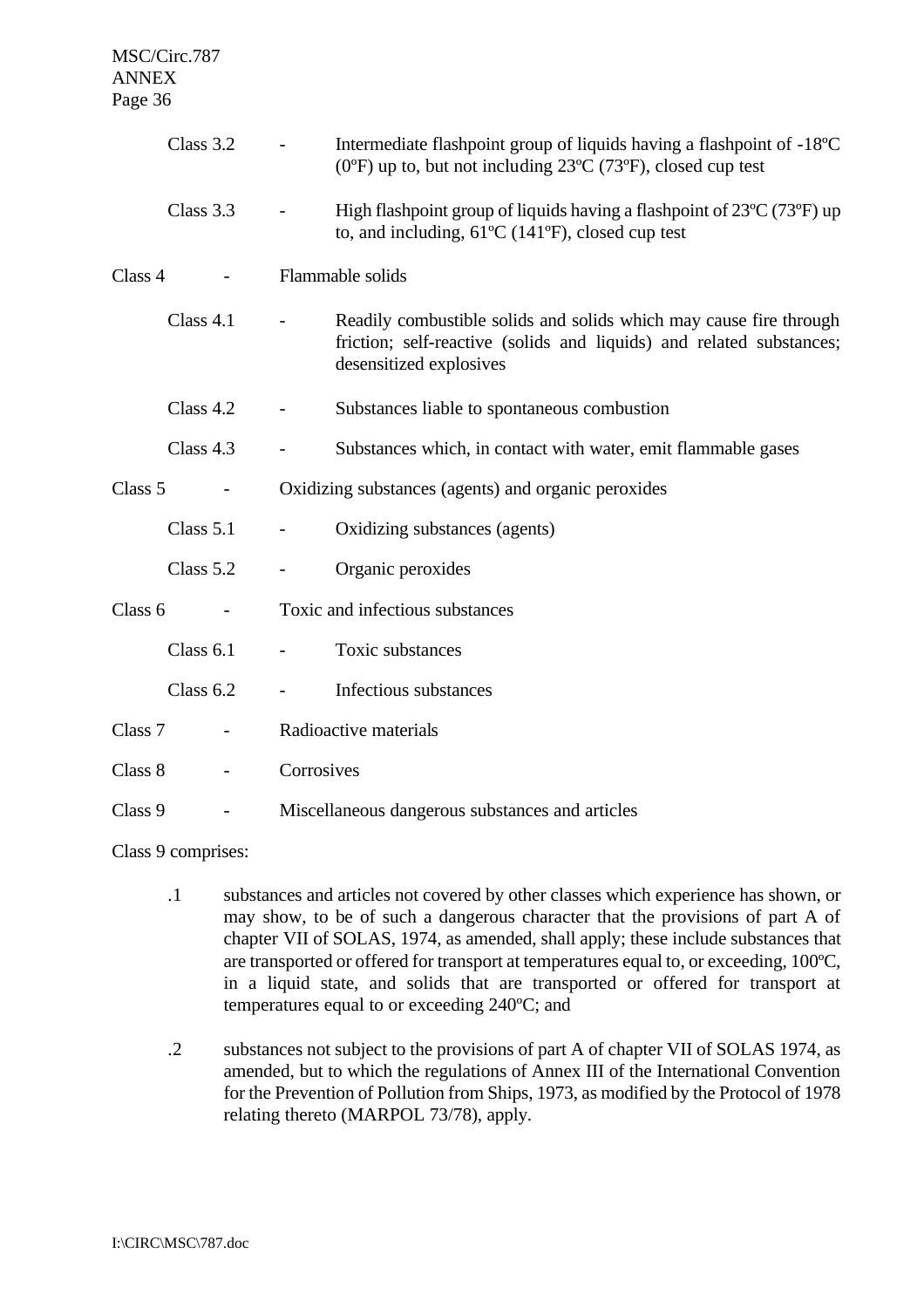## **4.2 Before packing**

4.2.1 Information should be provided by the shipper about the properties of the dangerous cargoes to be handled and their quantities. The basic items of information necessary for each dangerous substance, material or article to be transported by any mode of transport are the following:

- the Proper Shipping Name (correct technical name);
- the class and/or division (and the compatibility group letter for cargo of class 1);
- the UN Number and the packing/packaging group; and
- the total quantity of dangerous cargoes (by volume or mass, and for explosives the net explosive content).

Other items of information may be required, depending on the mode of transport (flashpoint for transport by sea, instructions to be followed in case of incident for road transport under the ADR regime, special certificates, e.g., for radioactive materials, etc.). The various items of information required under each regulation and applicable during combined transport operations should be provided so that appropriate documentation may be prepared for each shipment.

4.2.2 The shipper should also ensure that dangerous cargoes are packaged, packed, marked, labelled, placarded and provided with the required signs, in accordance with the applicable regulations. A declaration that this has been carried out is normally required. Such a declaration may be incorporated into or attached to the transport documents.

4.2.3 The shipper should also ensure that the cargoes to be transported are authorized for transport by the modes to be used during the transport operation. For example, self-reacting substances and organic peroxides requiring temperature control are not authorized for transport by rail under the RID regime. Certain types of dangerous cargoes are not authorized to be transported on board passenger ships and therefore the requirements of the IMDG Code should be carefully studied, particularly before the consolidation of several shipments of dangerous cargoes in a CTU which may need to be segregated "away from" each other. These shipments may only be carried in the same unit with the approval of the competent authority concerned.

4.2.4 Current versions of all applicable regulations (IMDG Code, ADR, RID, ADN and ADNR) should be easily accessible during packing to ensure appropriate checking.

4.2.5 Dangerous cargoes should only be handled, packed and secured under direct and identifiable supervision of a responsible person who is familiar with the legal requirements and the risks involved and who knows the measures that should be taken in an emergency.

4.2.6 Suitable measures to prevent fires should be taken, including the prohibition of smoking in the vicinity of dangerous cargoes.

4.2.7 Packages of dangerous cargoes should be examined and any found to be damaged, leaking or sifting should not be packed into a CTU. Packages showing evidence of staining, etc., should not be packed without first determining that it is safe and acceptable to do so. Water, snow, ice or other matter adhering to packages should be removed before packing. Liquids that have accumulated on drum heads should initially be treated with caution in case they are the result of leakage of contents. If pallets have been contaminated by spilt dangerous cargoes they should be destroyed by appropriate disposal methods to prevent use at a later date.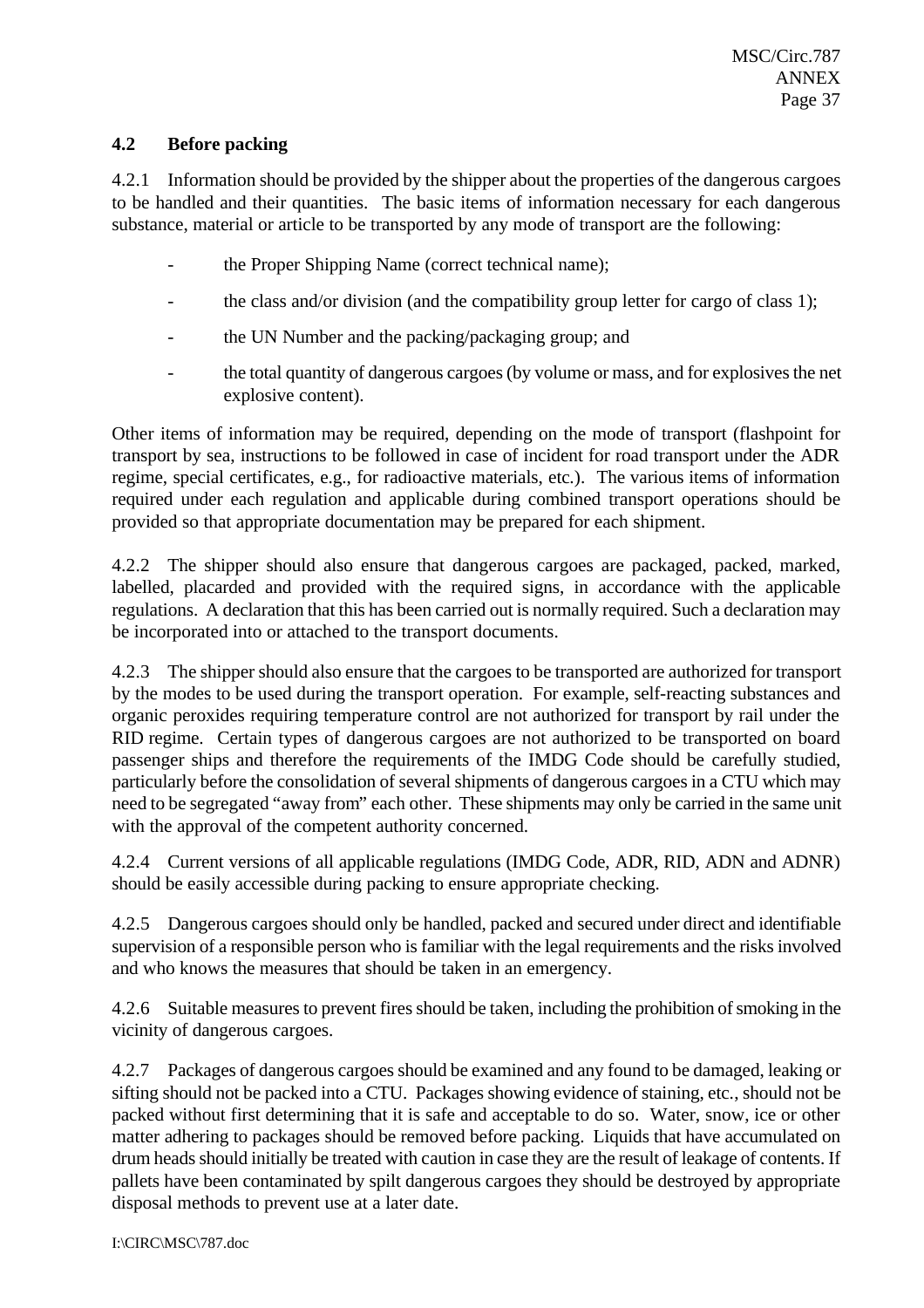4.2.8 If dangerous cargoes are palletised or otherwise unitised they should be compacted so as to be regularly shaped, with approximately vertical sides and level at the top. They should be secured in a manner unlikely to damage the individual packages comprising the unit load. The materials used to bond a unit load together should be compatible with the substances unitised and retain their efficiency when exposed to moisture, extremes of temperature and sunlight.

4.2.9 The stowage and method of securing of dangerous cargoes in a CTU should be planned before packing is commenced.

# **4.3 Packing and securing**

4.3.1 Special care should be taken during handling to avoid damage to packages. However, if a package containing dangerous cargoes is damaged during handling so that the contents leak out, the immediate area should be evacuated until the hazard potential can be assessed. The damaged package should not be shipped. It should be moved to a safe place in accordance with instructions given by a responsible person who is familiar with the risks involved and knows the measures that should be taken $^{13}$  in an emergency.

4.3.2 If a leakage of dangerous cargoes presents safety or health hazards such as explosion, spontaneous combustion, poisoning or similar danger, personnel should immediately be moved to a safe place and the Emergency Response Organization notified.

4.3.3 Dangerous cargoes should not be packed in the same CTU with incompatible cargoes. In some instances even cargoes of the same class are incompatible with each other and should not be packed in the same unit. The requirements of the IMDG Code concerning the segregation of dangerous cargoes inside CTUs are usually more stringent than those for road and rail transport. Whenever a combined transport operation does not include transport by sea, compliance with the respective inland transport regulations, such as ADR, RID, ADN and ADNR, may be sufficient. However, if it cannot be guaranteed that no part of the transport operation will be by sea, the segregation requirements of the IMDG Code should be strictly complied with.

4.3.4 When dangerous cargoes are being handled, the consumption of food and drink should be prohibited.

4.3.5 Vented packages should be packed with the vents in an upright position and in such a way that the vents will not be blocked.

4.3.6 Drums containing dangerous cargoes should always be stowed in an upright position unless otherwise authorized by the competent authority.

4.3.7 Dangerous cargoes consignments which form only part of the load of a CTU should, whenever possible, be packed adjacent to the doors with markings and labels visible. Particular attention is drawn to 3.3.1 concerning the securing of cargo by the doors of a unit.

 $\overline{a}$ 

<sup>&</sup>lt;sup>13</sup> The Emergency Procedures for Ships Carrying Dangerous Goods (EmS) and the medical First Aid Guide for Use in Accidents Involving Dangerous Goods (MFAG) in the Supplement of the IMDG Code give further useful advice, but it should be borne in mind that the former may not be appropriate for use on land; emergency response handboods, giving emergency response information cross-referenced to the substance United Nations identification number (UN Number) are usually available at the national level.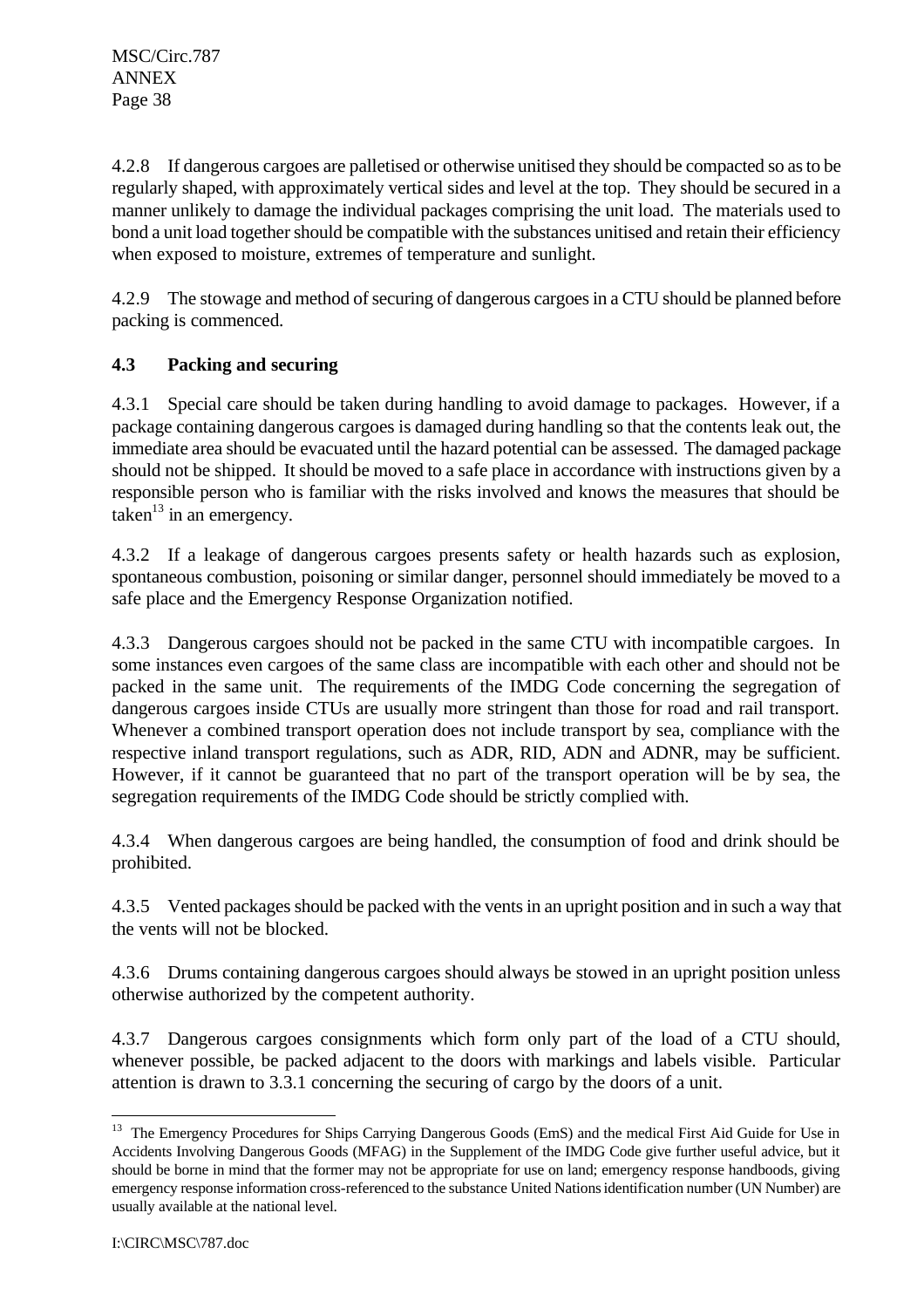## **4.4 On completion of packing**

#### 4.4.1 Placarding

4.4.1.1 Placards (enlarged labels) (minimum size 250 mm x 250 mm) and, if applicable for maritime transport, "MARINE POLLUTANT" marks (minimum size of a side 250 mm) and other signs should be affixed to the exterior surfaces of a CTU or unit load or over pack to provide a warning that the contents of the unit are dangerous cargoes and present risks, unless the labels, marks or signs affixed to the packages are clearly visible from the exterior of the unit. The placards, labels, marks or signs on the outside of the CTU, as far as is practicable, should not be obscured when the CTU is open.

4.4.1.2 CTUs containing dangerous cargoes or residues of dangerous cargoes should clearly display placards and, if applicable for maritime transport, "MARINE POLLUTANT" marks or other signs as follows:

- .1 a container, one on each side and, in addition for maritime transport, one on each end of the unit;
- .2 a railway wagon, at least one on each side; and
- .3 any other CTU, at least one on both sides and on the back of the unit and, in addition for a semi-trailer, one on the front of the unit.

Placards on the sides of a CTU should be affixed in such a position that they are not obscured when the unit doors are opened (for international road transport under the ADR regime, the display of enlarged labels on vehicles is only required for transport in bulk).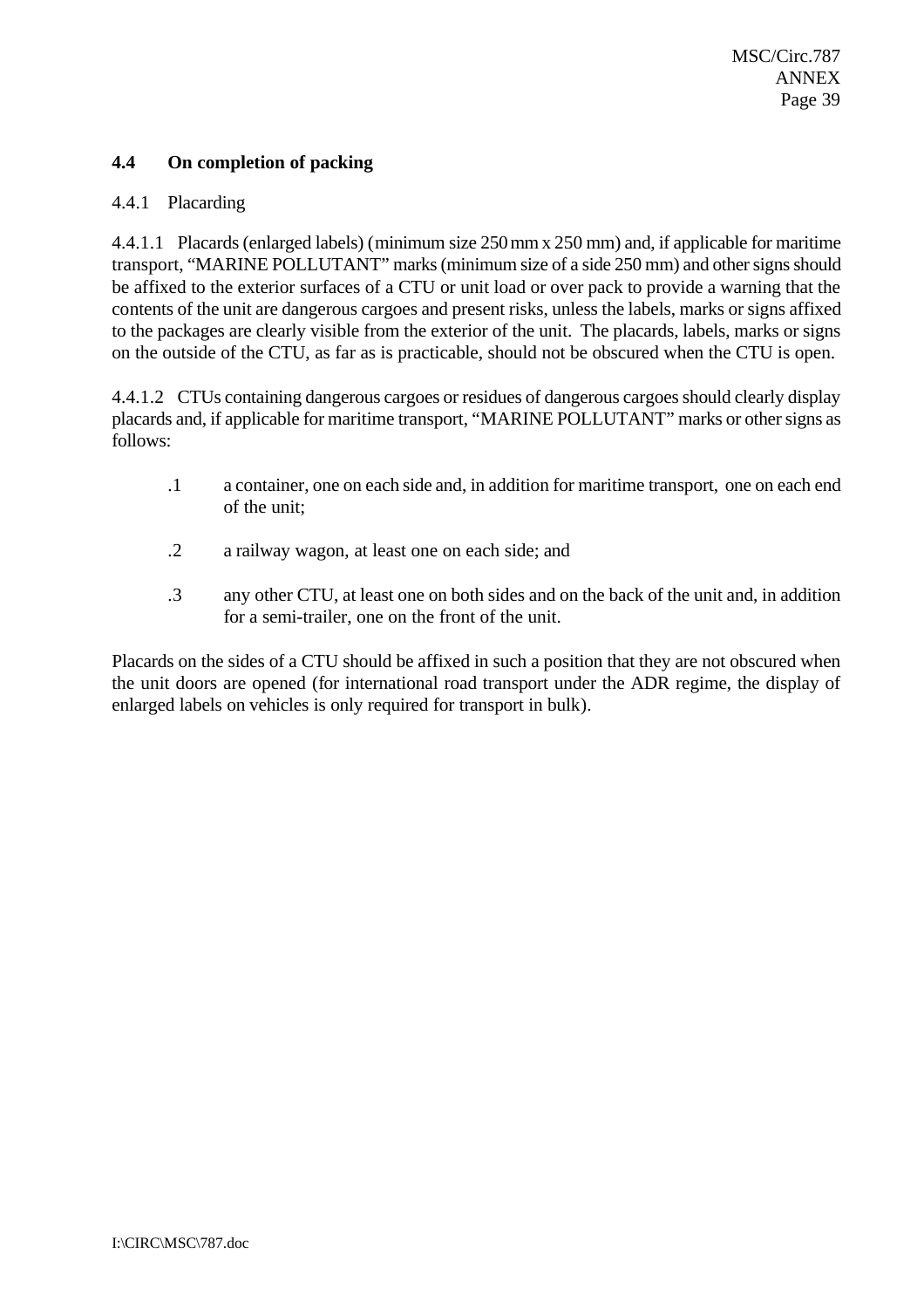





Figure 38 - Placards on a railway wagon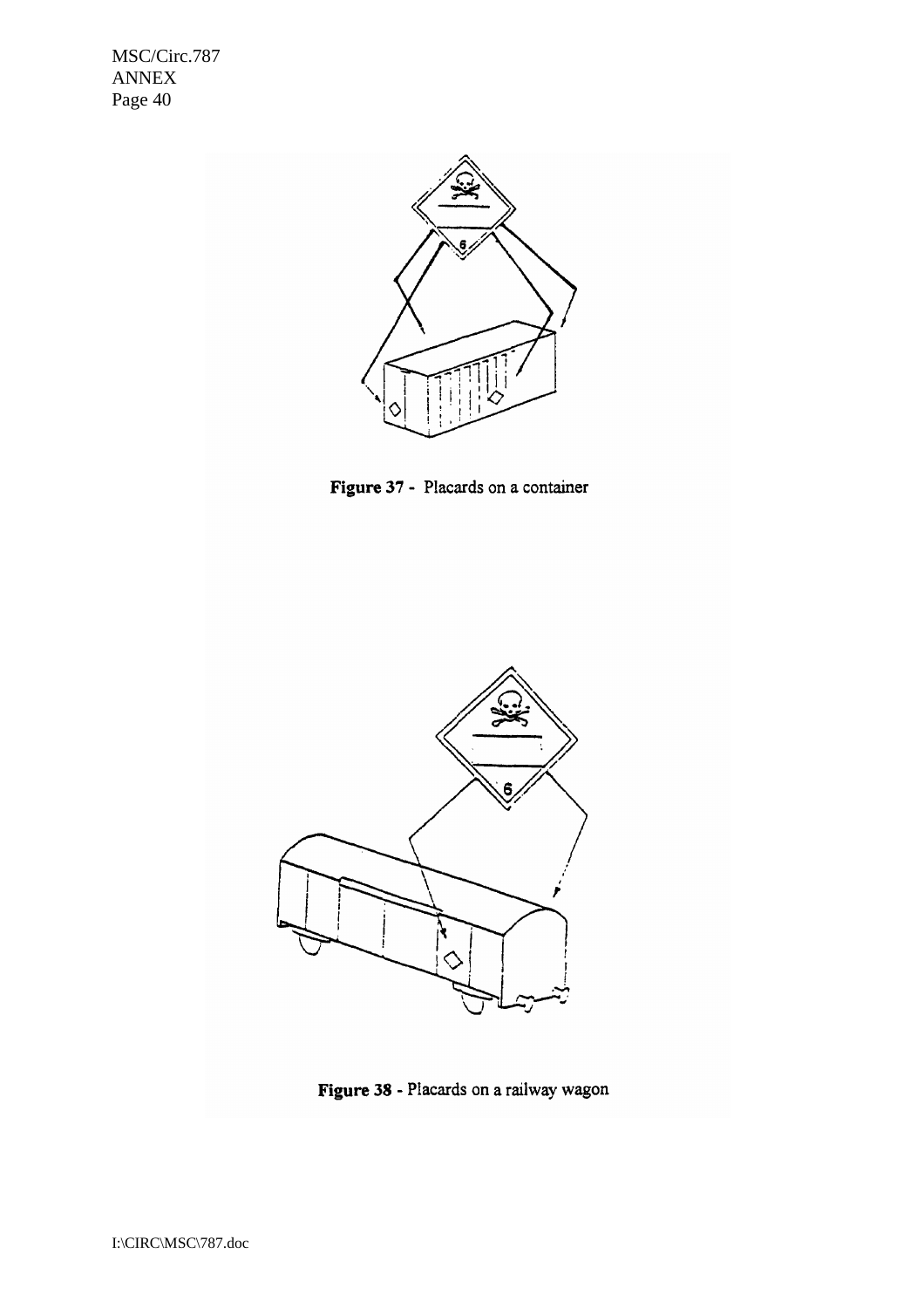

Figure 39 - Placards on a trailer

4.4.1.3 Whenever dangerous cargoes present several risks, subsidiary risk placards should be displayed in addition to primary risk placards. CTUs containing cargoes of more than one class, however, need not bear a subsidiary risk placard if the hazard represented is already indicated by the primary risk placard.

4.4.1.4 Where individual schedules in the IMDG Code indicate that no hazard label or class marking is necessary on individual packages, then no placard or class marking is required on the CTU, provided the UN Number is displayed on the unit in accordance with 4.4.1.6.

4.4.1.5 For maritime cargo, any CTU containing packaged dangerous cargoes of a single commodity which constitute a full load and for which no placard is required should be durably marked with the Proper Shipping Name of the contents.

4.4.1.6 Consignments of packaged dangerous cargoes of a single commodity, other than cargoes of Class 1, which constitute a full load for the CTU, should have the UN Number for the commodity displayed in black digits not less than 65 mm high either against a white background in the lower half of the class placard or on an orange rectangular panel not less than 120 mm high and 300 mm wide, with a 10 mm black border, to be placed immediately adjacent to the placard (see annex 2). In those cases the UN Number should be displayed immediately adjacent to the proper shipping name.

4.4.1.7 For International transport by road under the ADR regime, vehicles carrying dangerous cargoes should display two rectangular, reflective orange-coloured plates, 40 cm long and not less than 30 cm high, affixed vertically and with black borders not more than 15 mm wide (see annex 2). One should be affixed at the front, the other at the rear of the vehicle, both perpendiculars to the longitudinal axis of the vehicle. They should be clearly visible.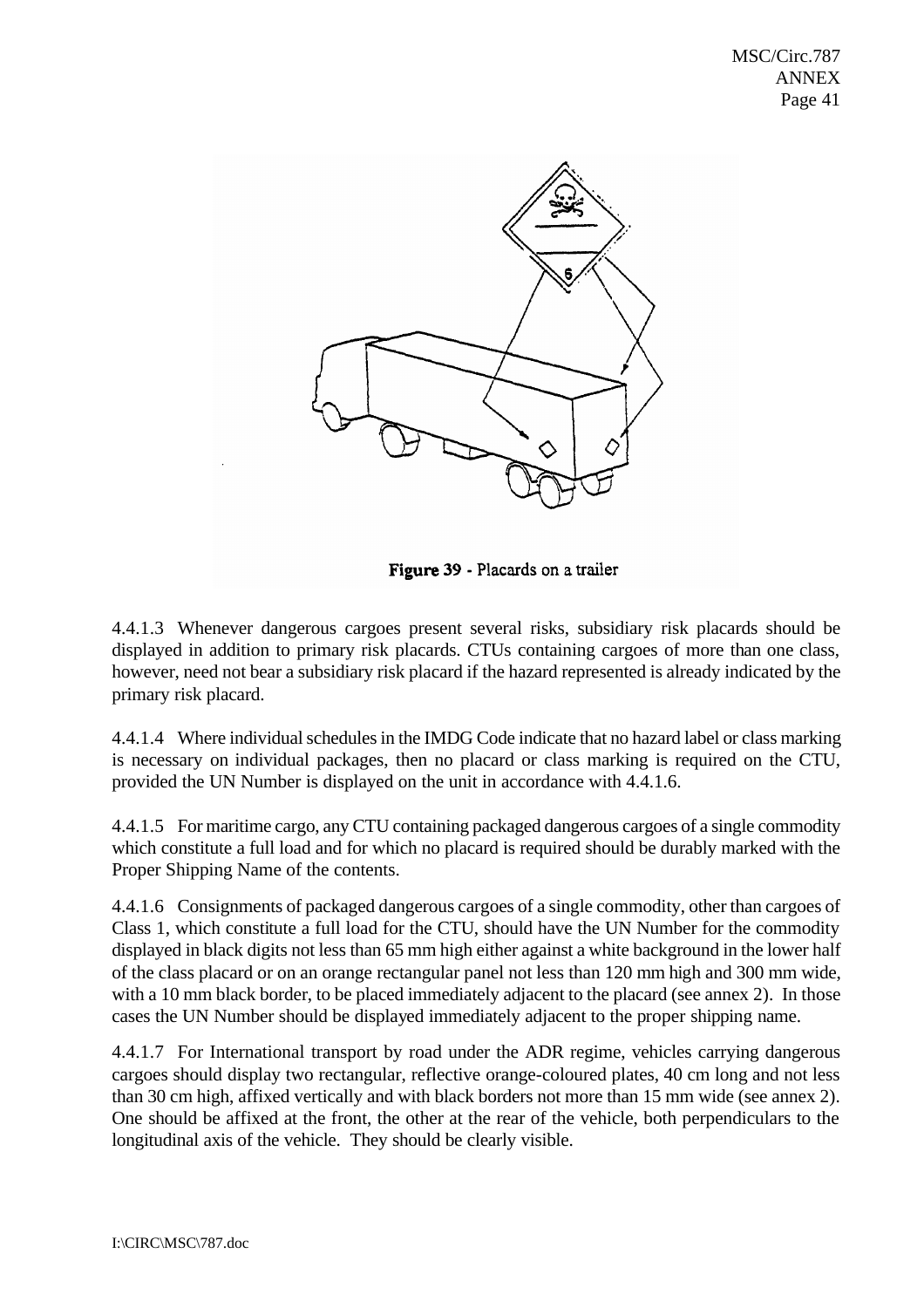4.4.1.8 For radioactive materials special requirements apply (see, for example, section 6.5 of the introduction to class 7 in the IMDG Code).

4.4.1.9 When solid carbon dioxide  $(CO_2 - dry$  ice) or other expendable refrigerant is used for cooling purposes, a warning sign should be affixed to the outside of the doors so that it is clearly visible to any person operating the doors. The sign should warn of the possibility of an asphyxiating atmosphere. An example of such a warning sign is given in annex 2.

4.4.1.10 As CTUs offered for shipment under fumigation may require special precautions, they should only be accepted with the agreement of the carrier and they should be identified to him prior to loading. CTUs under fumigation are now included in class 9 of the IMDG Code.

4.4.1.11 When a closed CTU or its contents has been fumigated and is to be shipped under fumigation, a warning sign should be affixed to the outside of the doors so that it is clearly visible to any person operating the doors. An example of such a warning sign is given in annex 2. The sign should state the fumigant, the method of fumigation employed and the date and time when it took place. The sign should only be removed when the unit has been ventilated after fumigation, to ensure that no harmful concentration of gas remains.

## 4.4.2 Certification

4.4.2.1 For transport by sea, regulation 4 of chapter VII of SOLAS 1974, as amended, requires that the person responsible for the packing of dangerous cargoes into a container or road vehicle shall provide a signed Container Packing Certificate or Vehicle Declaration stating that the cargo in the unit has been properly packed and secured and that all applicable transport requirements are met.

4.4.2.2 The IMDG Code states the following declaration:

- .1 the vehicle or freight container was clean, dry and apparently fit to receive the cargoes;
- .2 if the consignments include cargoes of class 1, other than division 1.4, the vehicle or freight container is structurally serviceable in conformity with section 12 of the introduction to class 1 of the IMDG Code;
- .3 no incompatible cargoes have been packed into the vehicle or freight container (unless authorized by the competent authority concerned in accordance with 12.2.1 or 17.6.3.1 of the General Introduction to the IMDG Code);
- .4 all packages have been externally inspected for damage, leakage or sifting, and only sound packages have been packed;
- .5 all packages have been properly packed into the vehicle or freight container and secured;
- .6 drums have been stowed in an upright position, unless otherwise authorized by the competent authority;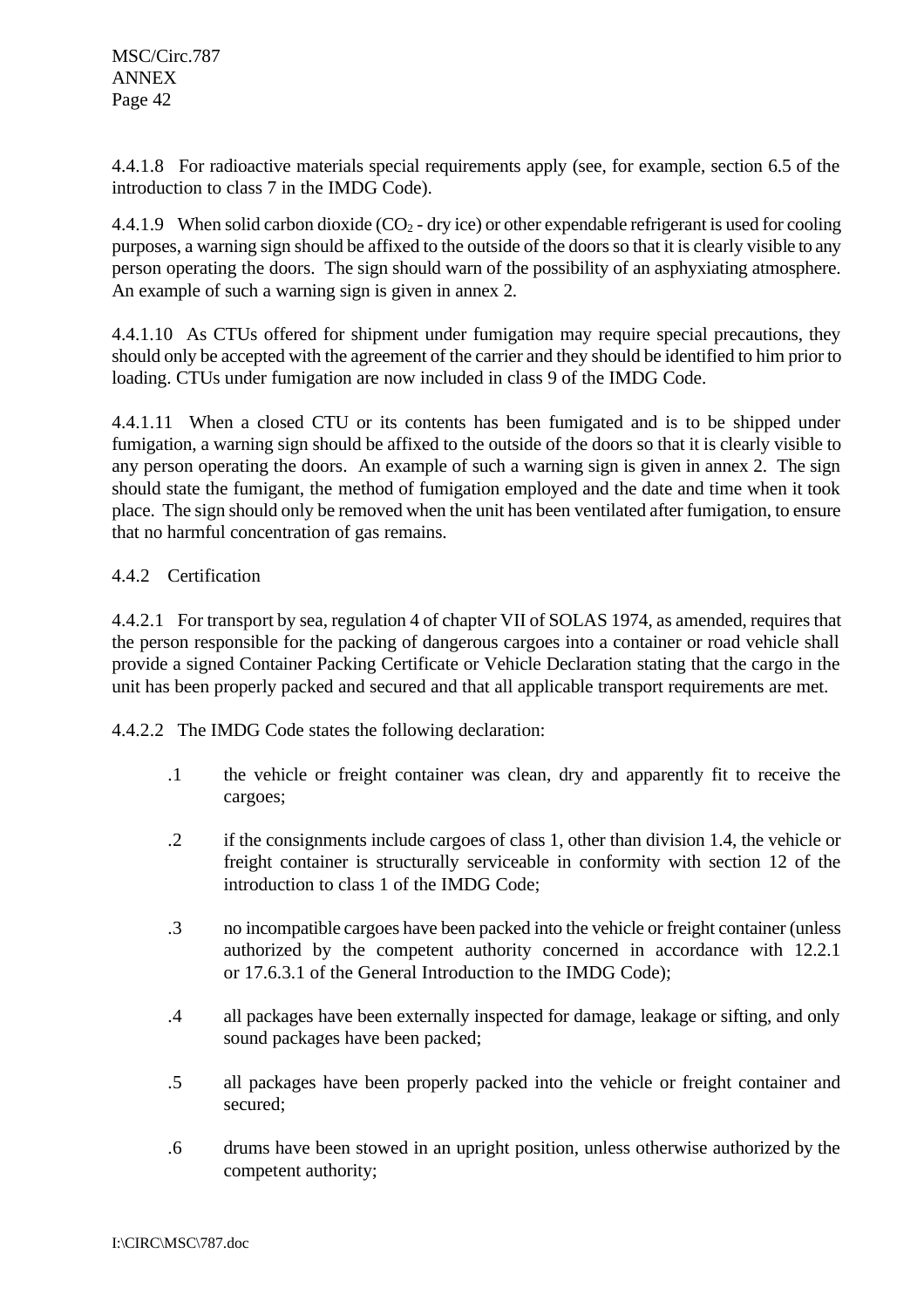- .7 the vehicle or freight container and the packages therein are properly marked, labelled and placarded;
- .8 when solid carbon dioxide  $(CO<sub>2</sub> dry ice)$  is used for cooling purposes, the container/vehicle is externally marked or labelled in a conspicuous place, such as, at the door end, with the words:

## "DANGEROUS CO<sub>2</sub> - (DRY ICE) INSIDE. VENTILATE THOROUGHLY BEFORE ENTERING"; and

.9 A dangerous goods declaration required in subsection 9.4 of the General Introduction to the IMDG Code has been received for each dangerous cargoes consignment packed in the vehicle or freight container.

4.4.2.3 A Container Packing Certificate/Vehicle Declaration is not required under the RID, ADR, ADN or ADNR regimes, even though they may be required for inland domestic transport in certain countries. However, such certificates will be needed if the transport operation includes sea voyages. They will then need to be provided prior to loading, as port authorities, berth operators and shipmasters may wish to sight them (or a copy) before accepting containers or vehicles packed with dangerous cargoes into their premises or aboard their ship.

4.4.2.4 For international road transport under the ADR regime, when several items of dangerous cargoes are packed together in a single CTU, the shipper should declare that such mixed packing is not prohibited.

4.4.2.5 The functions of the dangerous goods declaration (see 4.2.2) and of the Container Packing Certificate/Vehicle Declaration may be incorporated into a single document; if not, these documents should be attached one to the other. If these functions are incorporated into a single document, e.g., a Dangerous Goods Declaration, a shipping note, etc., the inclusion of a phrase such as "it is declared that the packing of the cargoes into the vehicle or freight container has been carried out in accordance with the applicable provisions" (see section 5.4.2.2 of the IMDG Code). Where both declarations are included in a single document, separate signatures are required for the two declarations.

4.4.3 The transport of certain types of dangerous cargoes may require that closed types of CTUs be locked and sealed. In such cases the keys should be readily available at the port and placed aboard the ship.

4.4.4 Where dangerous cargoes are kept in combined transport terminals in port areas, reference should be made to the IMO Recommendations on the Safe Transport of Dangerous Cargoes and Related Activities in Port Areas.

4.4.5 CTUs packed with dangerous cargoes should only be collected from terminals by a driver who has been properly trained and instructed. The driver should possess a driver training certificate proving that he is allowed to drive a vehicle carrying dangerous cargoes of the classes contained in the unit. Before departure, he should be provided with all relevant documentation for the dangerous cargoes, as well as with written instructions on the action to be taken in the case of incidents involving the dangerous cargoes.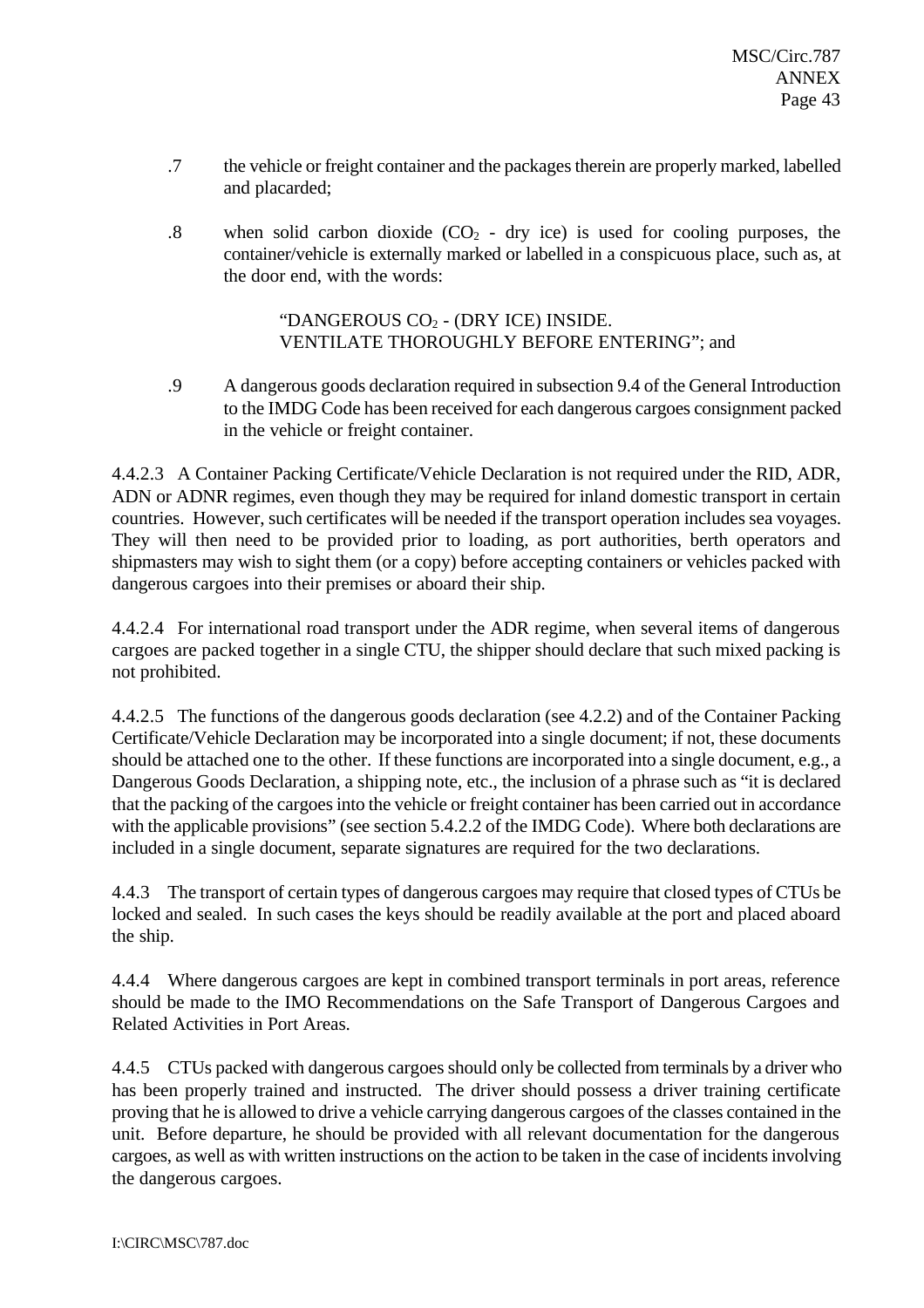## **5 ADVICE ON RECEIPT OF CTUs**

5.1 When receiving a CTU, the receiver should ascertain that the unit is externally in good condition and without damage. If there is any damage, the receiver should document and notify it as appropriate. Specific attention should be paid to damage that may have influenced the condition of the cargo within the unit. If the receiver detects any damage during the discharge of the unit, this should be documented and notified as appropriate. If a package containing dangerous cargoes is found to be so damaged that the contents leak out, the immediate area should be evacuated until the hazard potential can be assessed.

5.2 Persons opening a CTU should be aware of the risk of cargo falling out. Doors, when opened, should be secured in the fully opened position.

5.3 A CTU which carries dangerous cargoes, or in which expendable refrigerants have been used, or which has been shipped under fumigation may present a special risk of a dangerous atmosphere, which may be flammable, explosive, toxic or asphyxiant. In such a case the CTU should be ventilated by leaving it open for a sufficient time, or other steps taken to ensure that no harmful concentration of gas remains before allowing personnel to enter. Where a flammable cargo is concerned, there should be no sources of ignition in the vicinity (see annex 2).

5.4 If there is a particular reason to suspect danger, e.g., because of damage to packages or the presence of fumigants, expert advice should be sought before unpacking of the unit is started.

5.5 After a CTU with dangerous cargoes has been unpacked, particular care should be taken to ensure that no hazard remains. This may require special cleaning, particularly if spillage of a toxic substance has occurred or is suspected. When the CTU offers no further hazard, the dangerous goods placards, orange panels, "MARINE POLLUTANT" marks and any other marks or signs should be removed, masked or otherwise obliterated.

5.6 If a CTU shows signs of abnormally high temperatures it should be moved to a safe place and the fire services notified. Care should be taken to ensure that the fire-fighting methods used are suitable for the cargo in the unit.

5.7 Attention is drawn to the fact that the receiver is normally obliged to return a CTU, after discharge, clean and suitable for the transport of every kind of cargo. This applies especially when dangerous cargoes or obnoxious cargoes have been transported. Pamphlets on this subject have been published by ICHCA $^{14}$  and IICL $^{15}$ .

5.8 The receiver shall keep in mind that he may be held responsible for all damage to the CTU, other than those that have been officially observed and endorsed by the operator prior to the transfer of the unit to the receiver.

 $\overline{a}$ 

<sup>&</sup>lt;sup>14</sup> International Cargo Handling Co-ordination Association (ICHCA).

<sup>&</sup>lt;sup>15</sup> Institute of International Container Lessors (IICL).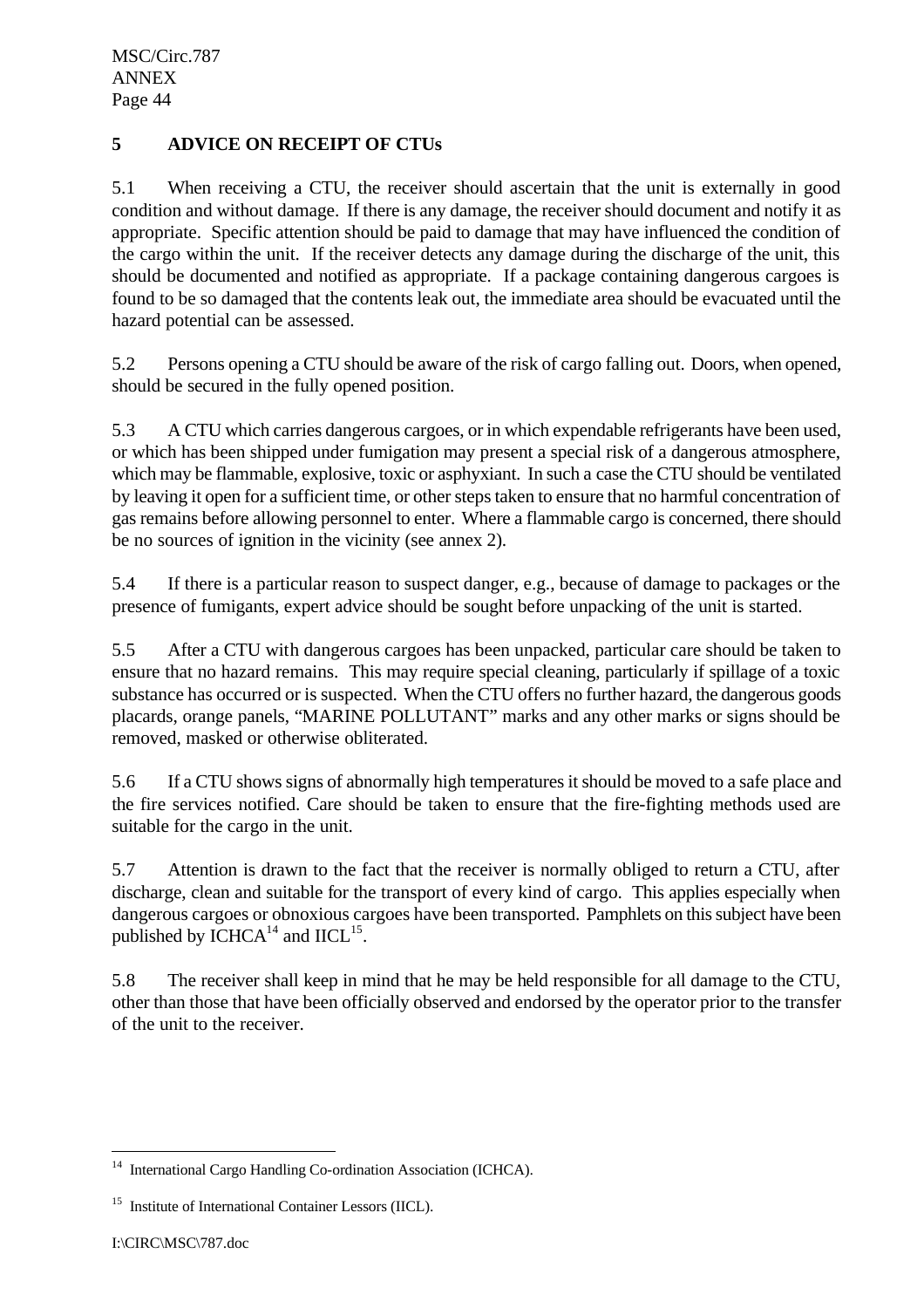### **6 BASIC PRINCIPLES FOR THE SAFE HANDLING AND SECURING OF CTUs**

#### **6.1 General**

Before handling a CTU, the handling staff should make certain whether it is empty or loaded. Unless otherwise known, it should be treated as being loaded.

## **6.2 Lifting**

6.2.1 Before lifting a CTU, the handling staff should ensure that the lifting equipment is safely and securely attached to it and that the unit is free-standing (i.e. all securing, fixing and lashing devices have been released).

6.2.2 Not all lifting equipment is suitable for all types and all sizes of CTUs. Before using any such equipment, the lifting staff should ensure that the equipment selected is suitable for use with the unit. International Standard ISO 3874:1988 gives all necessary details for such a decision for containers.

6.2.3 Some methods of lifting CTUs may only be used when the unit is empty ("tare weight"). This relates particularly to the use of lift trucks or four leg slings. Such limitations have to be strictly observed; otherwise very severe accidents may occur.

6.2.4 Containers with or without fork lift pockets should, under no circumstances, be lifted with forks applied under the base of the container.

6.2.5 CTUs without a grappler lifting area should, under no circumstances, be lifted by means of grappler arms.

### **6.3 Containers on the ground**

6.3.1 When a container is standing on the ground, a firm, flat and drained surface should be provided, clear of obstructions and projections. On the ground, the container should be supported by the four bottom corner fittings only.

6.3.2 When stacking containers, the bottom surfaces of the lower corner fittings of the upper container should have complete contact with upper surfaces of the top corner fittings of the lower container. A shift of up to 25 mm laterally and 38 mm longitudinally may be tolerated.

6.3.3 A container stack may be subject to forces by heavy winds. This might lead to sliding and toppling of containers. Stacks of empty containers will be more subject to such dangers than stacks of loaded containers. The higher the stack, the greater the danger.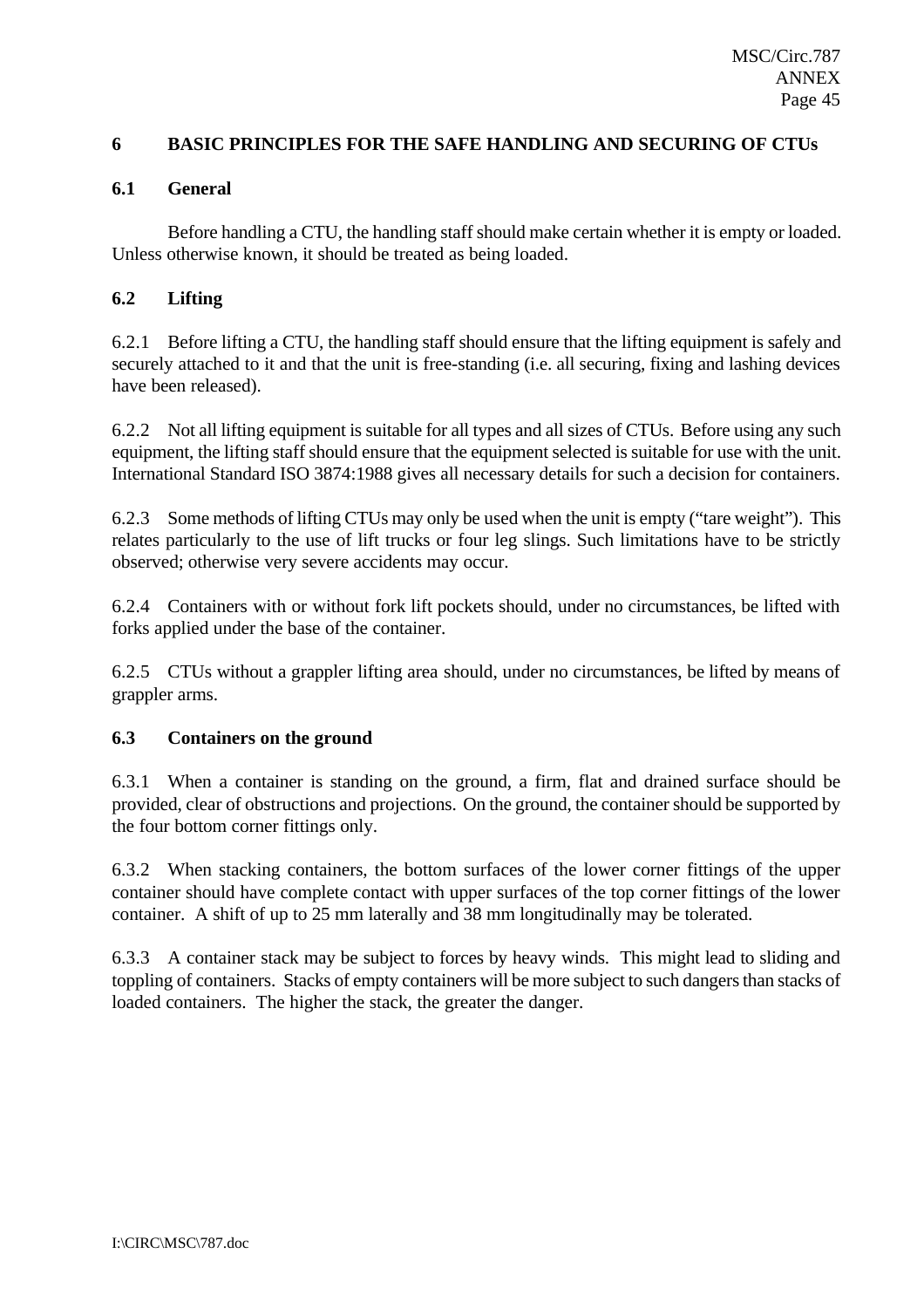

Container 1: most likely to be displaced by wind Container 2: second most likely to be displaced by wind

Figure 40 - Wind effect on container stscks

# **6.4 CTUs on vehicles**

6.4.1 CTUs should be firmly secured on vehicles before the vehicle is moved. The most appropriate points for fixing containers and swap-bodies are the bottom corner fittings of the unit. Before and during transport, it should be checked that the unit is properly secured on the vehicle.

6.4.2 For transport on public roads or by rail, containers and swap-bodies should be secured to the road or rail vehicle by all bottom corner fittings, in the absence of which, appropriate alternative measures should be taken. The main forces during the transport operation should be transferred to the unit through these bottom corner fittings. Some additional forces may be transferred between the road vehicle chassis or rail-car surface and the unit bottom through load-transfer areas in the unit bottom and in the vehicle surface. The securing devices on the vehicle may be twist-locks, securing cones, or securing guides. All such securing devices should be designed in such a way that the ("open" or "locked" position of such securing devices is readily apparent.

## **6.5 CTUs on ships**

6.5.1 Securing of CTUs on board ships should be carried out in accordance with instructions in the ship's *"Cargo Securing Manual<sup>16</sup>"*.

6.5.2 Whenever practicable, overheight, soft-top and tank containers should be stowed so that access for securing or cargo-handling operations is provided.

6.5.3 Handling of CTUs with a high centre of gravity should be carried out carefully. Such units may need extra lashings.

 $\overline{a}$ 

<sup>&</sup>lt;sup>16</sup> Reference is made to MSC/Circ.745 on guidelines for the preparation of the cargo securing manual approved by the International Maritime Organization (IMO).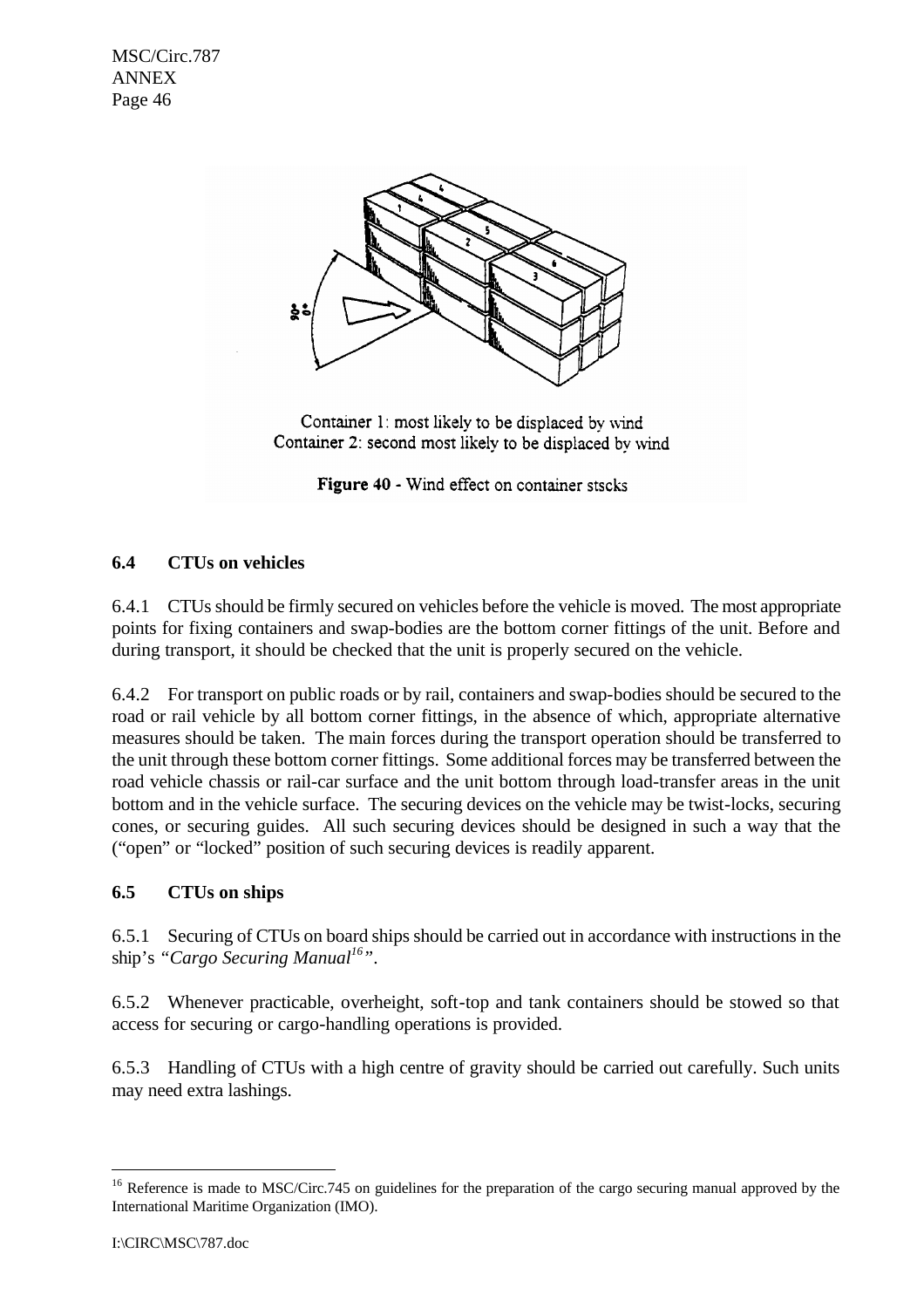## **7 TRAINING IN PACKING OF CARGO IN CTUs**

### **7.1 Regulatory authorities**

7.1.1 The regulatory authority should establish minimum requirements for training and, where appropriate, qualifications for each person involved, directly or indirectly, in the packing of cargo in CTUs, particularly in relation to dangerous cargoes.

7.1.2 Regulatory authorities involved in the development or enforcement of legal requirements relating to the supervision of the safety of the transport by road, rail and sea should ensure that their personnel are adequately trained, commensurate with their responsibilities.

### **7.2 Management**

Management should ensure that all personnel involved in the packing of cargo in CTUs or in the supervision thereof are adequately trained and appropriately qualified, commensurate with their responsibilities within their organization.

## **7.3 Personnel**

All persons engaged in the transport or packing of cargo in CTUs should receive training on the safe packing of cargo in CTUs, commensurate with their responsibilities.

### **7.4 Training**

#### 7.4.1 General awareness/familiarization training

All persons should receive training on the safe transport and packing of cargo, commensurate with their duties. The training should be designed to provide an appreciation of the consequences of badly packed and secured cargo in CTUs, the legal requirements, the magnitude of forces which may act on cargo during road, rail and sea transport, as well as basic principles of packing and securing of cargoes in CTUs.

### 7.4.2 Function-specific training

All persons should receive detailed training concerning specific requirements for the transport and packing of cargo in CTUs which are applicable to the functions that they perform.

### 7.4.3 Verification

The adequacy of the knowledge of any person to be employed in work involving the packing of cargo in CTUs should be verified or appropriate training provided. This should be supplemented by periodic training, as deemed appropriate by the regulatory authority.

### **7.5 Recommended course syllabus – overview**

The adequacy of the knowledge of any persons to be employed in work involving the packing of cargo in CTUs should be verified, in the absence of which appropriate training is considered essential and should be provided. The function-specific training should be commensurate with the duties required to be performed by an individual in the packing and securing of cargo in CTUs. Topics for consideration, to be included in the training as appropriate, are given in annex 6.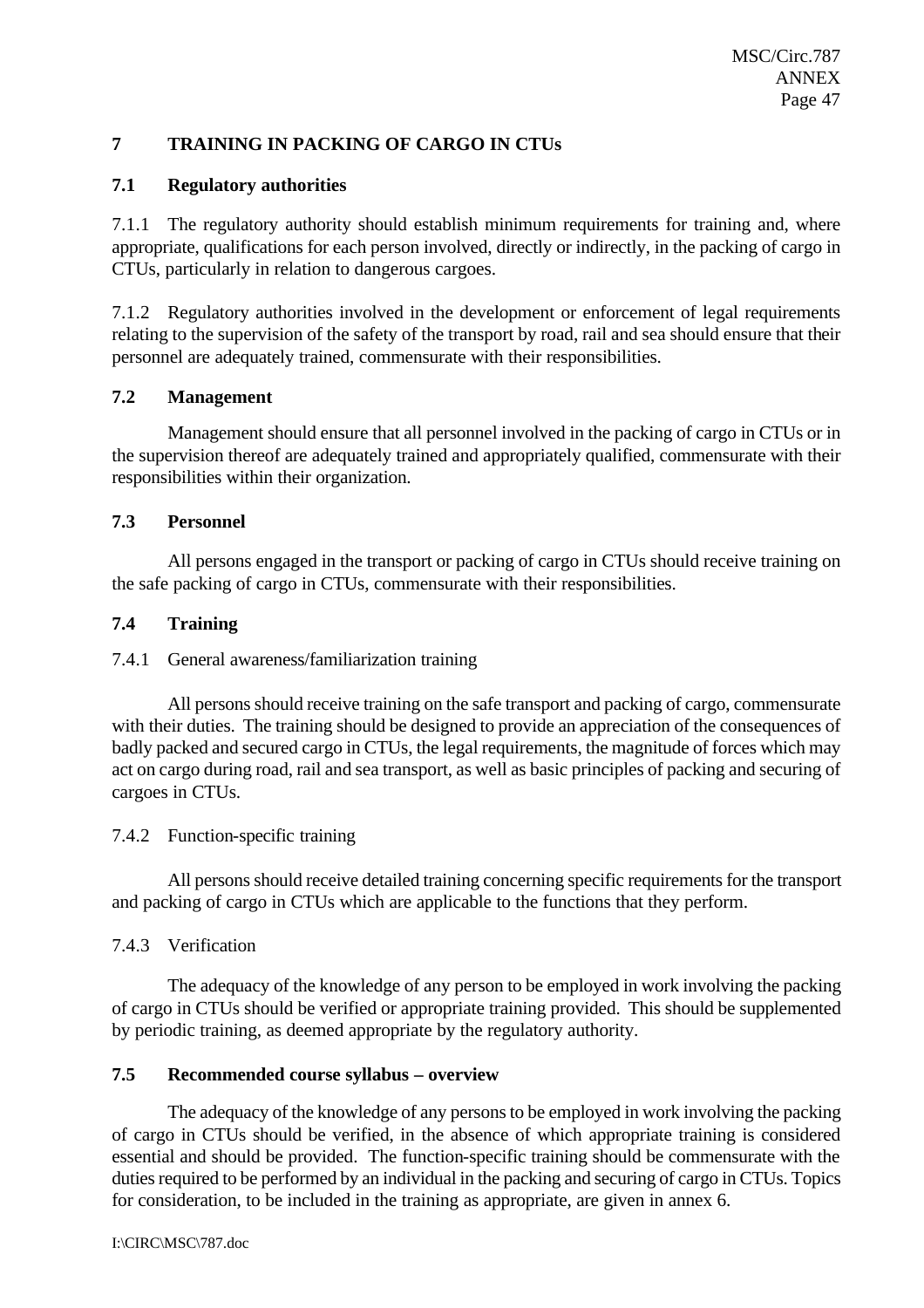# **CONDENSATION**

1 Cargoes in transit may be affected by the conditions to which they are subjected. These conditions may include changes in temperature and humidity and particularly cyclic changes that may be encountered. An understanding of condensation phenomena is desirable because condensation may lead to such damage as rust, discoloration, dislodging of labels, collapse of fibreboard packages or mould formation.

2 Solar radiation can produce air temperatures under the inner surfaces of a CTU which are significantly higher than external air temperatures. The combination of these effects can result in a range of day and night cyclic temperature variations in the air adjacent to the inner surfaces of a CTU which is greater than the corresponding range of temperatures just outside.

3 Cargoes closest to the walls or roof will be more affected by external temperature variations than those in the centre of a CTU. If the possible extent of temperature variations or their full significance is not known, advice should be obtained from specialists.

4 Under the circumstances described, condensation may occur either on the surface of the cargo (cargo sweat) or on the inside surfaces of a CTU (container sweat) either during transport or when the unit is opened for discharge.

5 The main factors leading to condensation inside a CTU are:

- .1 sources of moisture inside the unit which, depending on ambient temperature conditions, will affect the moisture content of the atmosphere in the unit;
- .2 a difference between the temperature of the atmosphere within the unit and the surface temperature of either the cargo or the inner surfaces of the unit itself; and
- .3 changes in the temperature of the outer surface of the unit which affect the two factors above.

6 Warming the air in a CTU causes it to absorb moisture from packagings or any other source. Cooling the air below its dewpoint<sup>17</sup> causes condensation.

7 If, after high humidity has been established inside a CTU, the outside of the unit is cooled, then the temperature of the unit surface may fall below the dewpoint of the air inside it. Under these circumstances moisture will form on the inner surfaces of the unit. After forming under the roof, the moisture may drop onto the cargo. Cyclical repetition of cargo or container sweat phenomena can result in a greater degree of damage.

 $\overline{a}$ 

 $17$  The dewpoint is the temperature at which air saturated with moisture at the prevailing atmospheric pressure will start to shed moisture by condensation.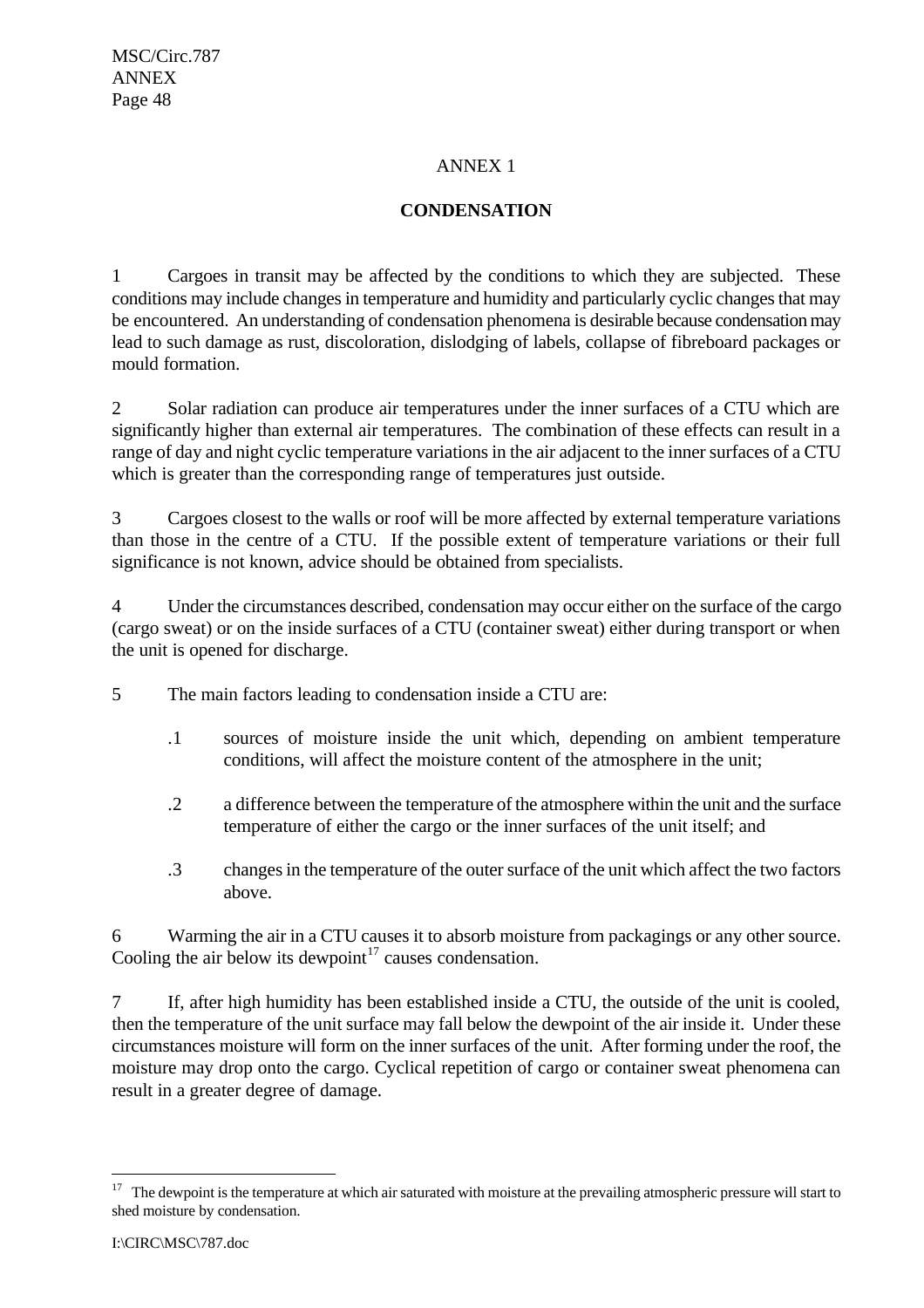8 Condensation can also occur immediately after a CTU is opened if the air inside the unit is humid and the outside air is relatively cool. Such conditions can produce a fog and even precipitation but, because this phenomenon usually occurs only once, it seldom results in serious damage.

9 The risk of damage and dangerous situations<sup>18</sup> can be minimized if the moisture content of the packaging and securing materials is kept low.

 $\overline{a}$ 

<sup>&</sup>lt;sup>18</sup> e.g., when dangerous cargoes of class 4.3 (dangerous when wet) are packed in a container.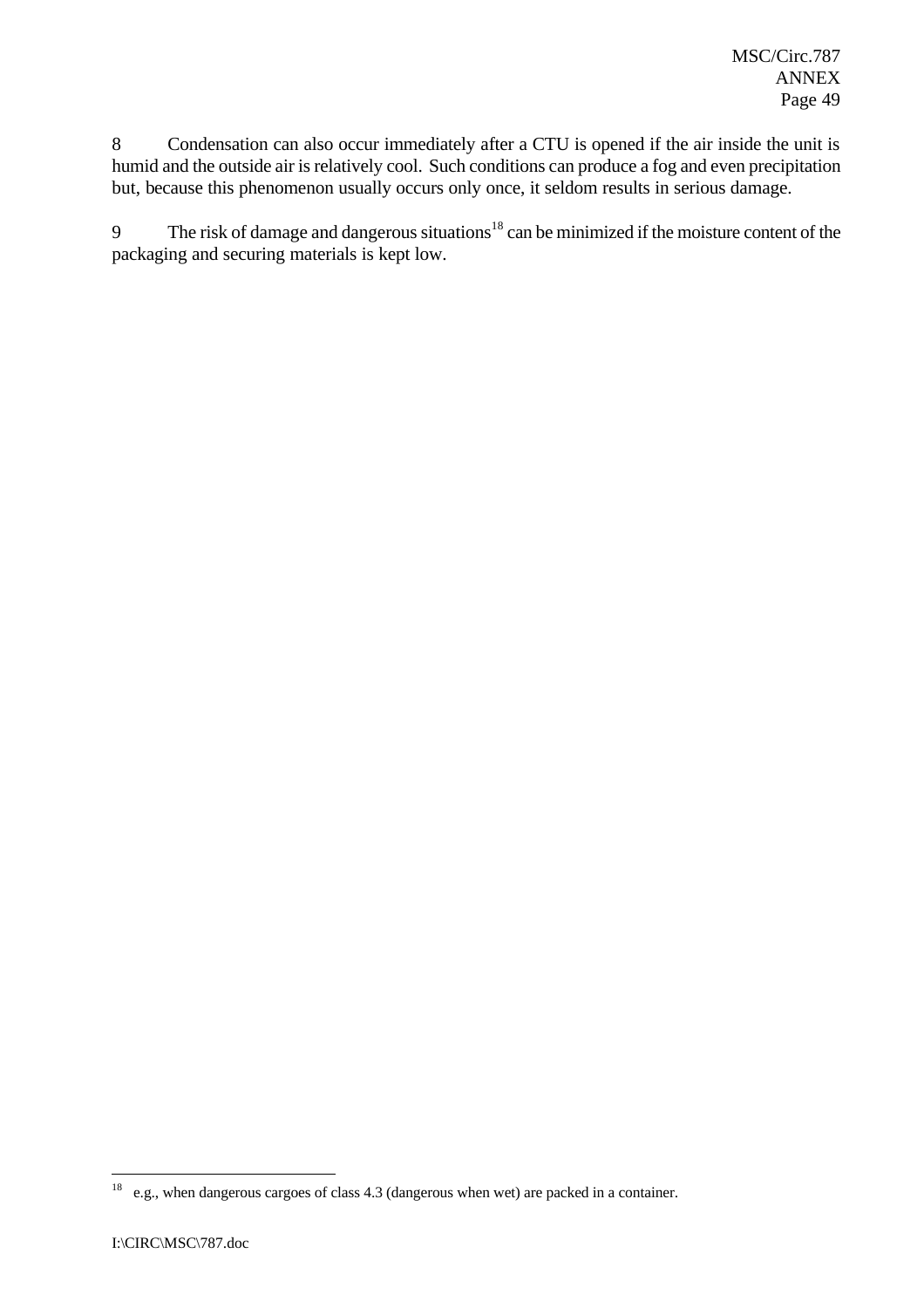#### **LABELS, PLACARDS, MARKS AND SIGNS**

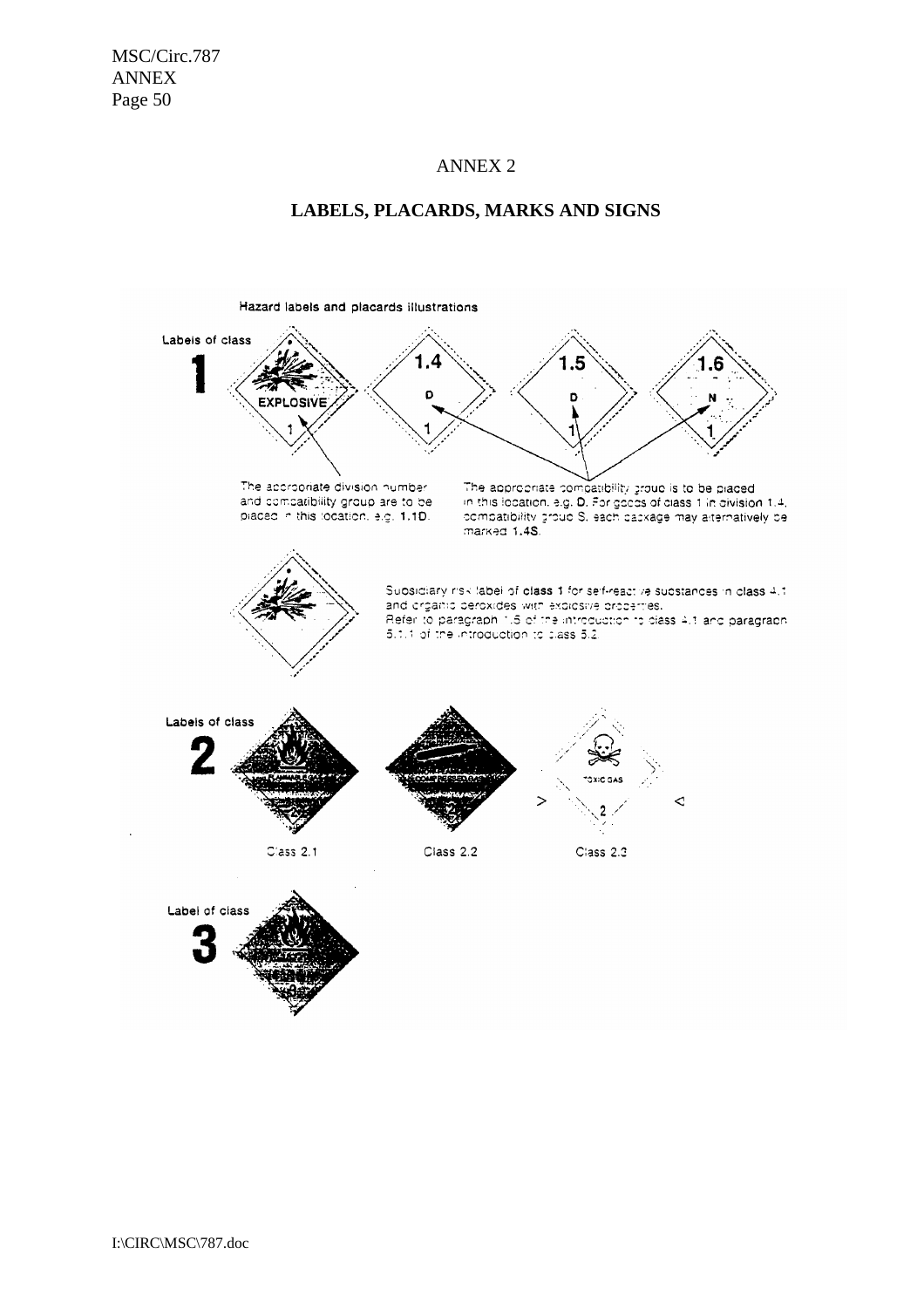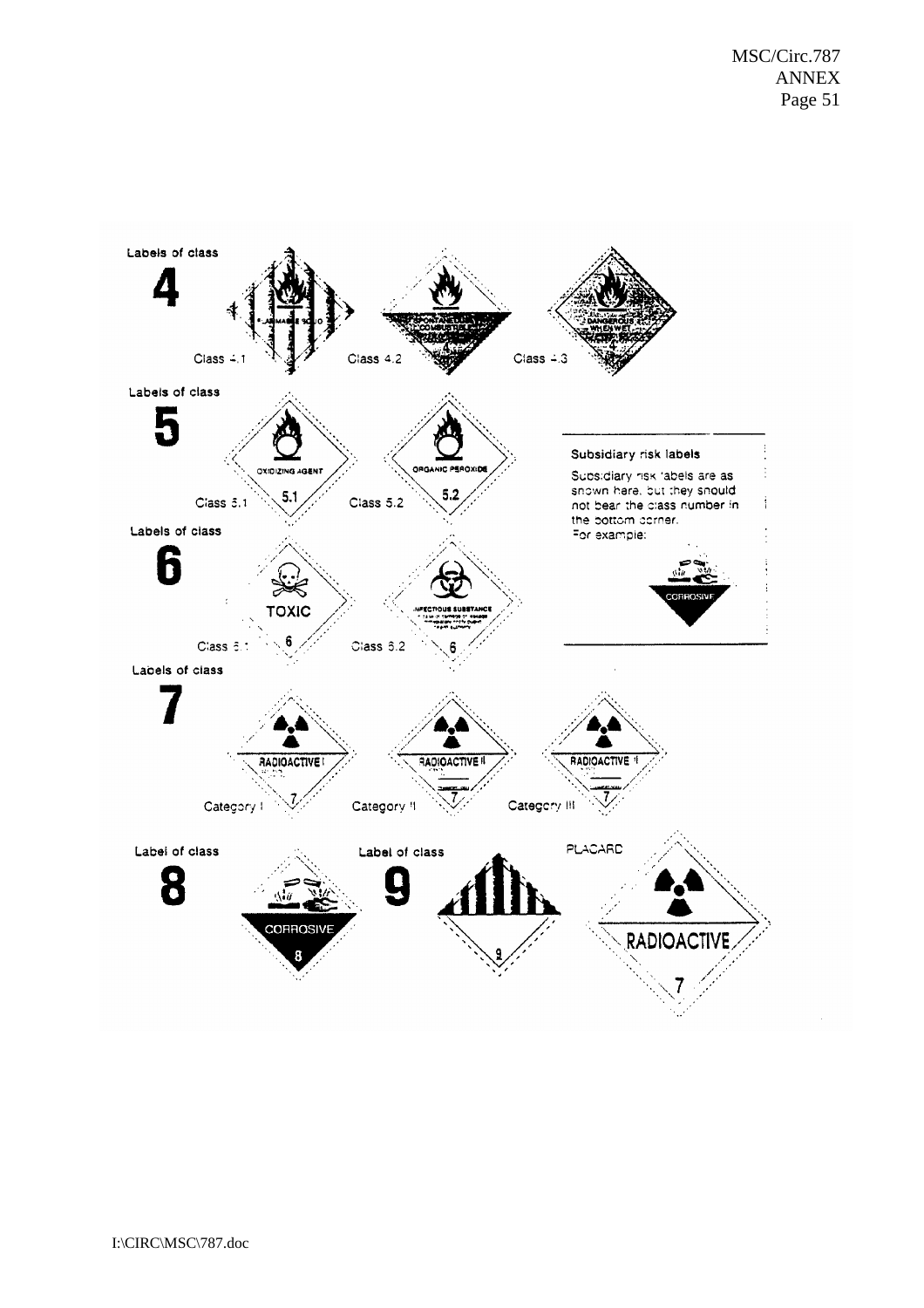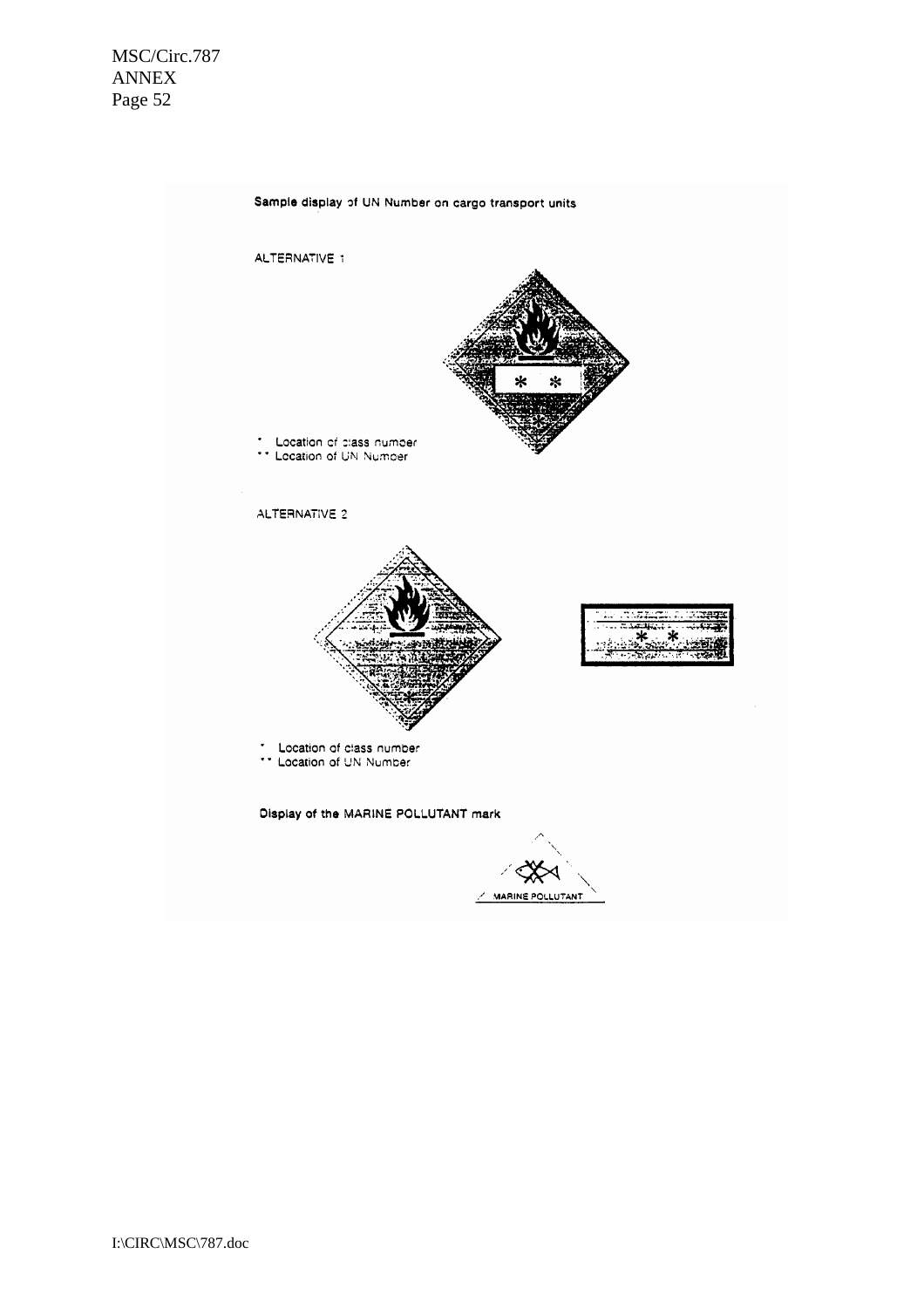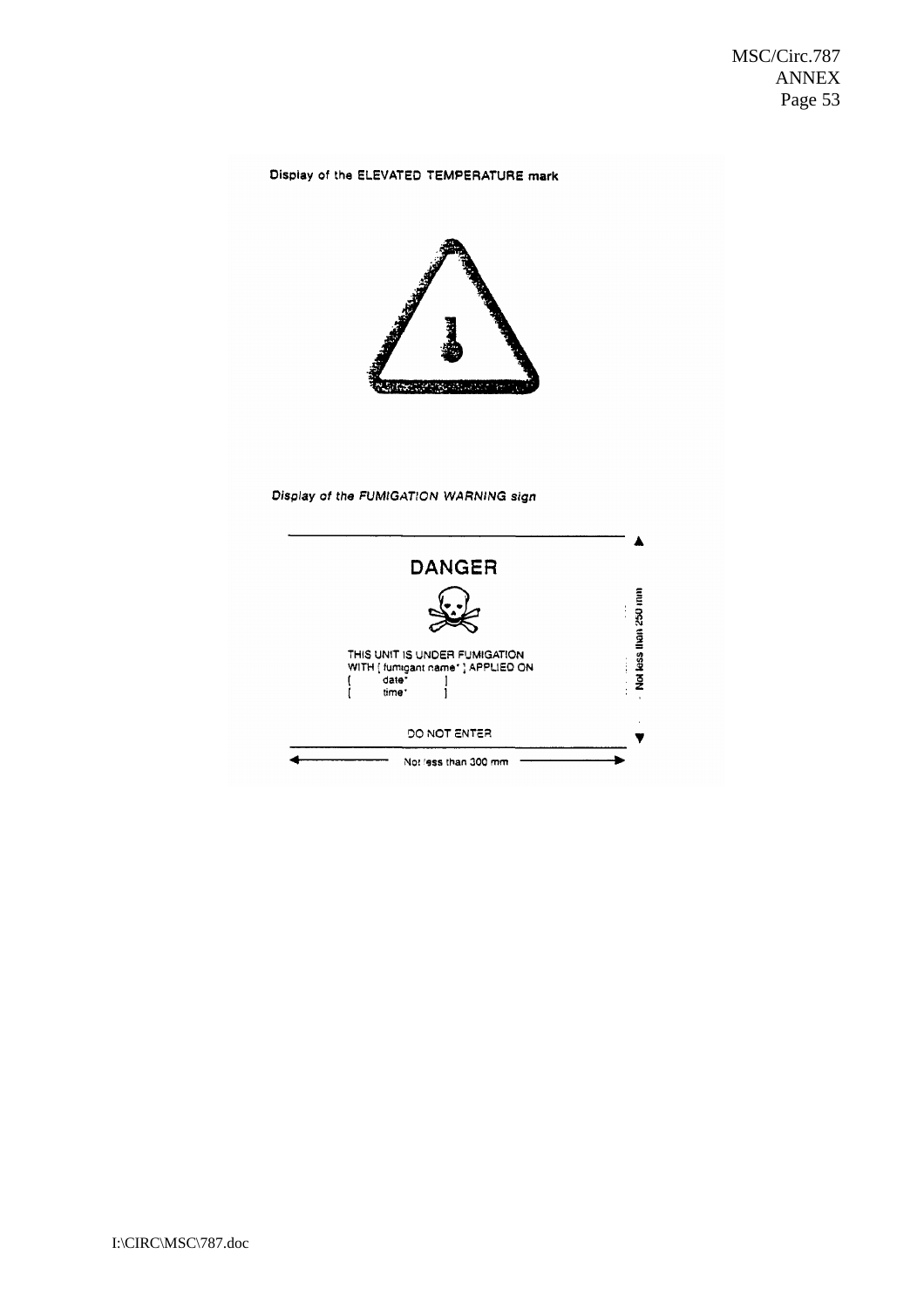

Note: The text under "WARNING" should refer to the refrigerant gas used.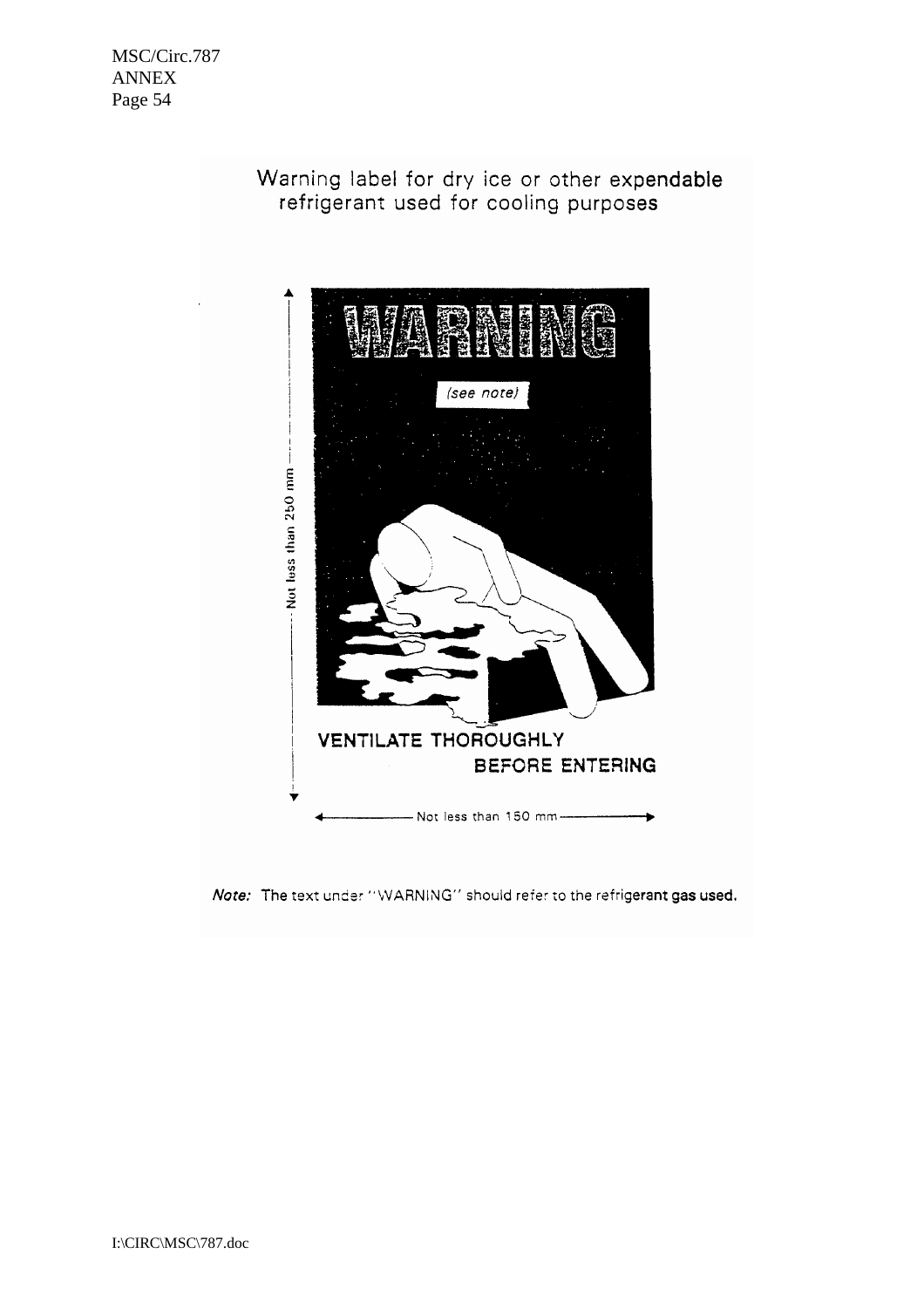## **CONSEQUENCES OF OVERLOADING OF CTUs**

1 Occupational safety hazards caused by overweight CTUs in a multimodal transport chain include hazards:

- .1 to ship and shore-side handlers in the event of structural failure of the unit;
- .2 to unit handlers and plant operators, particularly lift truck drivers whose vehicles may be damaged or may become unstable;
- .3 of accidents to road and rail vehicles when the overloaded container exceeds the maximum permissible weight of the vehicles. The hazards are aggravated by the fact that the road vehicle driver is often not aware that his vehicle is overloaded and does not adjust his driving habits accordingly. A further hazard can arise from the special conditions in intermodal road/rail transport in Europe, as rail-car design does not provide for a large overweight safety margin.

2 The principal hazard is of accidents involving loading or unloading a CTU on or off a ship or vehicle and container-handling equipment in the terminal area, especially when units are to be stacked pending shipment or dispatch to consignees.

Note: When high-density goods, such as heavy machinery or metal ingots, are packed into a CTU, the selection of the type and capacity of the unit should be taken into account to prevent overloading.

3 Most cranes can be expected to have weight limit controls but, as these are designed to prevent overstressing of the crane, they will not necessarily assist in the detection of overweight CTUs.

4 When an overweight CTU is offloaded from a ship or vehicle, its condition may only be discovered upon being removed for stacking in the terminal area and the handling equipment being found to have inadequate lifting capacity. Handling equipment, in some ports, may not be available for handling heavy units.

5 The problem of overweight CTUs should be properly addressed at the initial phase of packing the unit. Packing of units, either at the manufacturing or producing premises, consolidation depots, or consignor's warehouse, should be under the supervision of trained operatives who are provided with adequate information on the cargo to be packed and who possess sufficient authority to control the operation to prevent overloading.

6 In view of the above, all measures should be taken to prevent overloading of CTUs. However, if a container is found to be overloaded, it should be removed from service until it can be repacked within its maximum gross weight.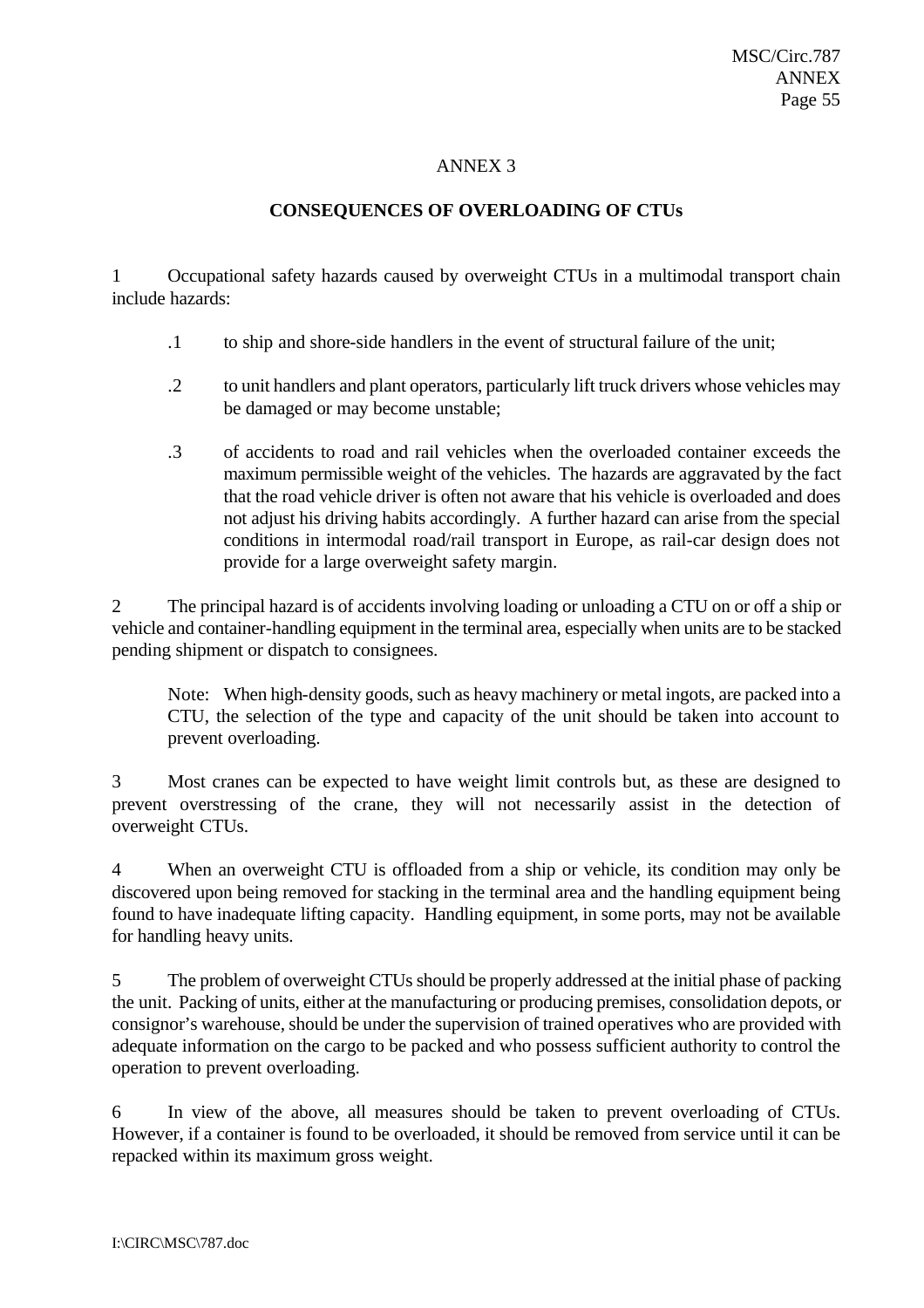## **LIST OF RELEVANT INTERNATIONAL ORGANIZATIONS**

Further information, particularly on regulations and legal provisions at the international level, can be obtained from the organizations listed below:

### **United Nations Conference on Trade and Development (UNCTAD)**

Palais des Nations CH-1211 Geneva 10 Switzerland  $Fax: + 41-22-907-0050$ 

### **United Nations Economic Commission for Europe (ECE)**

Transport Division Palais des Nations CH-1211 Geneva 10 Switzerland  $Fax: + 41-22-917-0039$ 

### **International Labour Office (ILO)**

Maritime Industries Branch 4, route des Morillons CH-1211 Geneva Switzerland Fax: + 41-22-799-7050

### **International Maritime Organization (IMO)**

Cargoes and Facilitation Section 4 Albert Embankment London SE1 7SR United Kingdom Tel: + 44 20 7735 7611 email: info@imo.org.

### **International Organization for Standardization (ISO)**

1-3, rue de Varembé CH-1211 Geneva **Switzerland**  $Fax: + 41-22-733-3430$ 

#### **International Cargo-Handling Co-ordination Association (ICHCA)**

71 Bondway London SW8 1SH United Kingdom  $Fax: + 44-171-8201-703$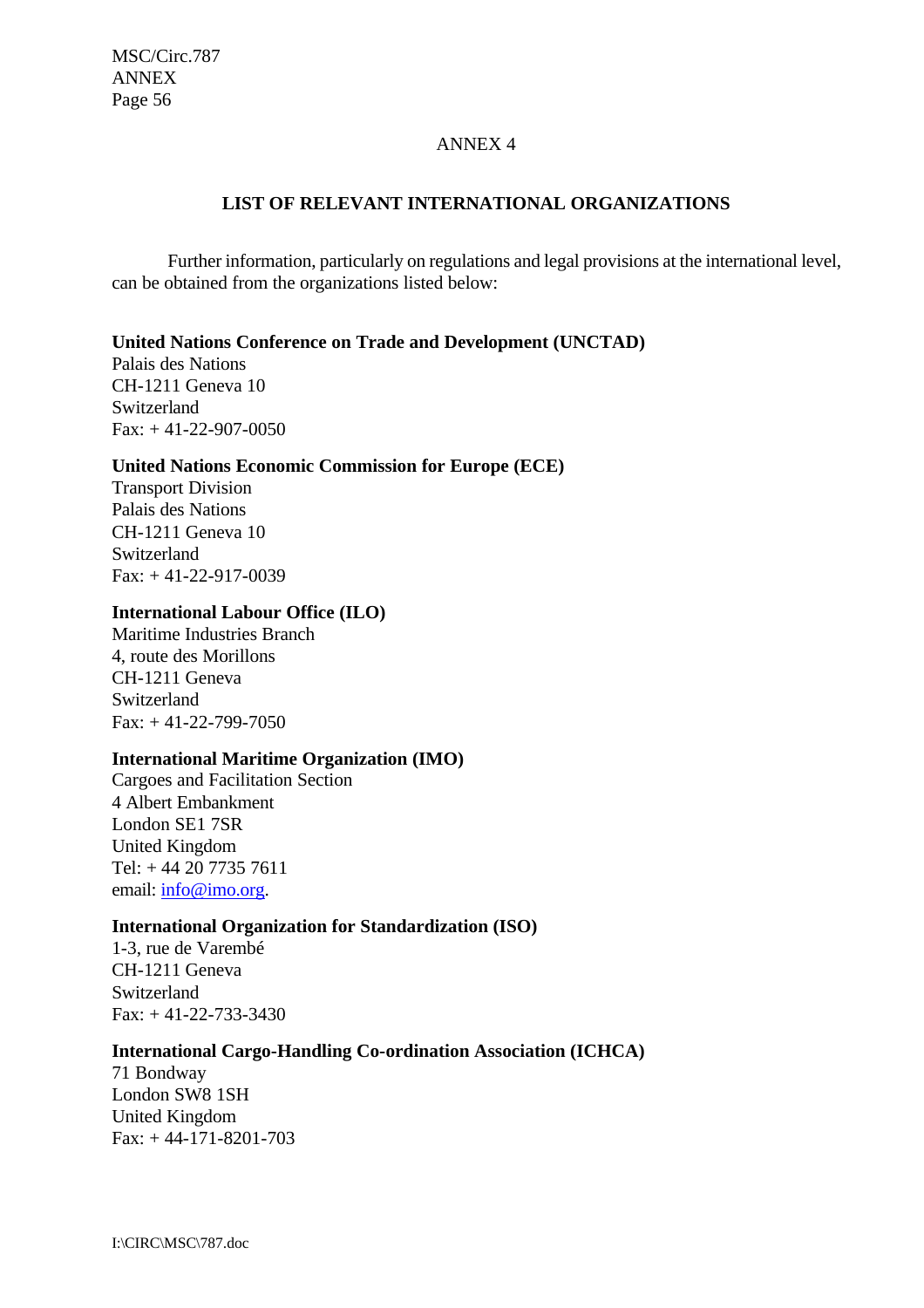### **Institute of International Container Lessors (IICL)**

Bedford Consultants Building, Box 605 Bedford, New York 10506 USA Fax: +914-234-3641

## **Central Commission of Navigation on the Rhine (CCNR)**

2, place de la République F-67082 Strasbourg France Fax: + 33-88-32 10 72

## **Danube Commission (CD)**

25, rue Benczur H-1068 Budapest Hungary  $Fax: + 36-1-268-1980$ 

### **European Standardization Committee (CEN)**

Rue de Strassart 36 B-1050 Bruxelles Belgium  $Fax: + 32-2-519-6819$ 

### **International Union of Railways (UIC)**

16, rue Jean Rey F-75015 Paris France Fax: + 33-1-44-49-20-29

### **International Road Transport Union (IRU)**

Centre international 3, rue de Varembé - B.P. 44 CH-1211 Geneva Switzerland Fax: + 41-22-733-0660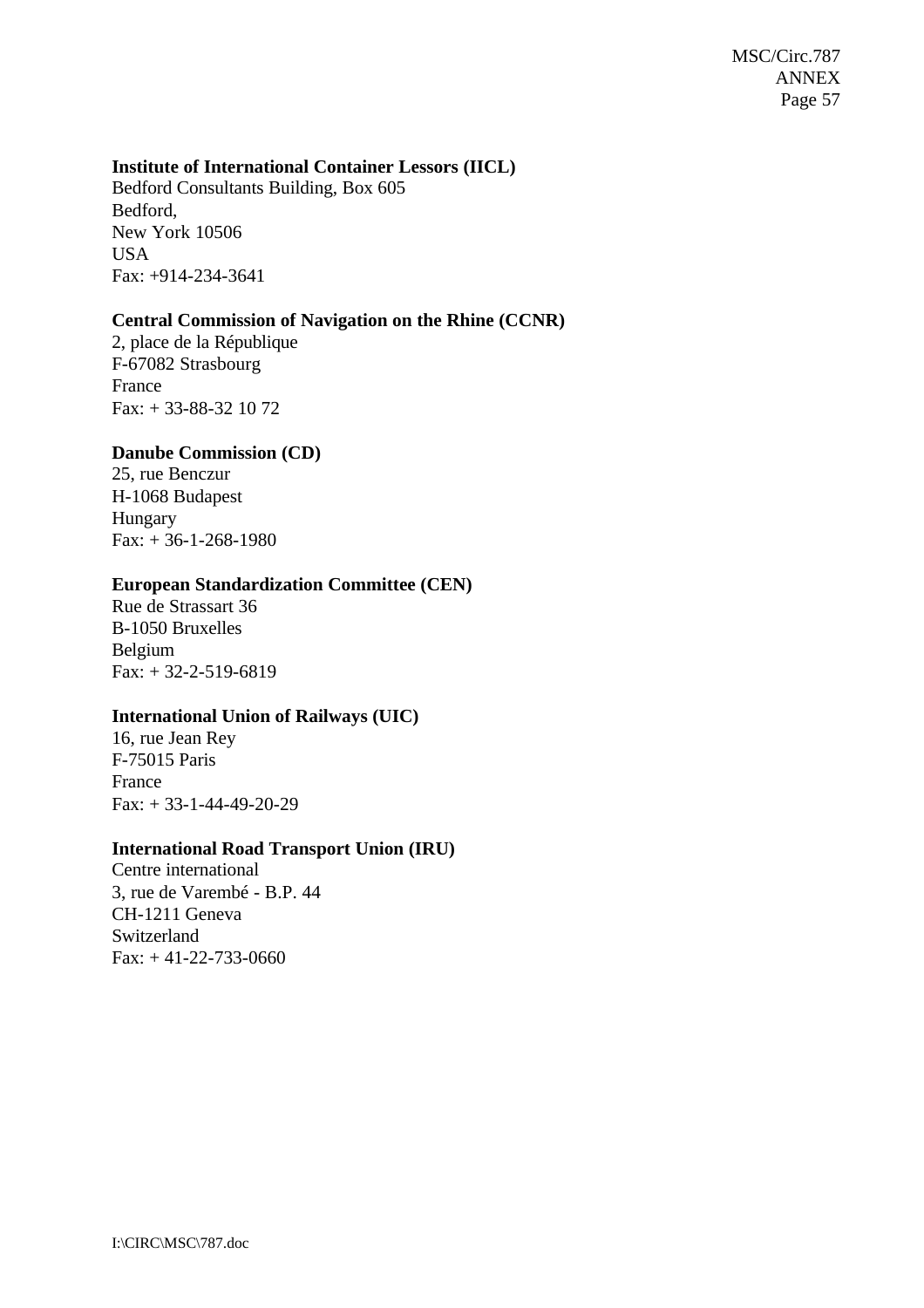# **ILLUSTRATIONS ON "DO" AND DON'T"**

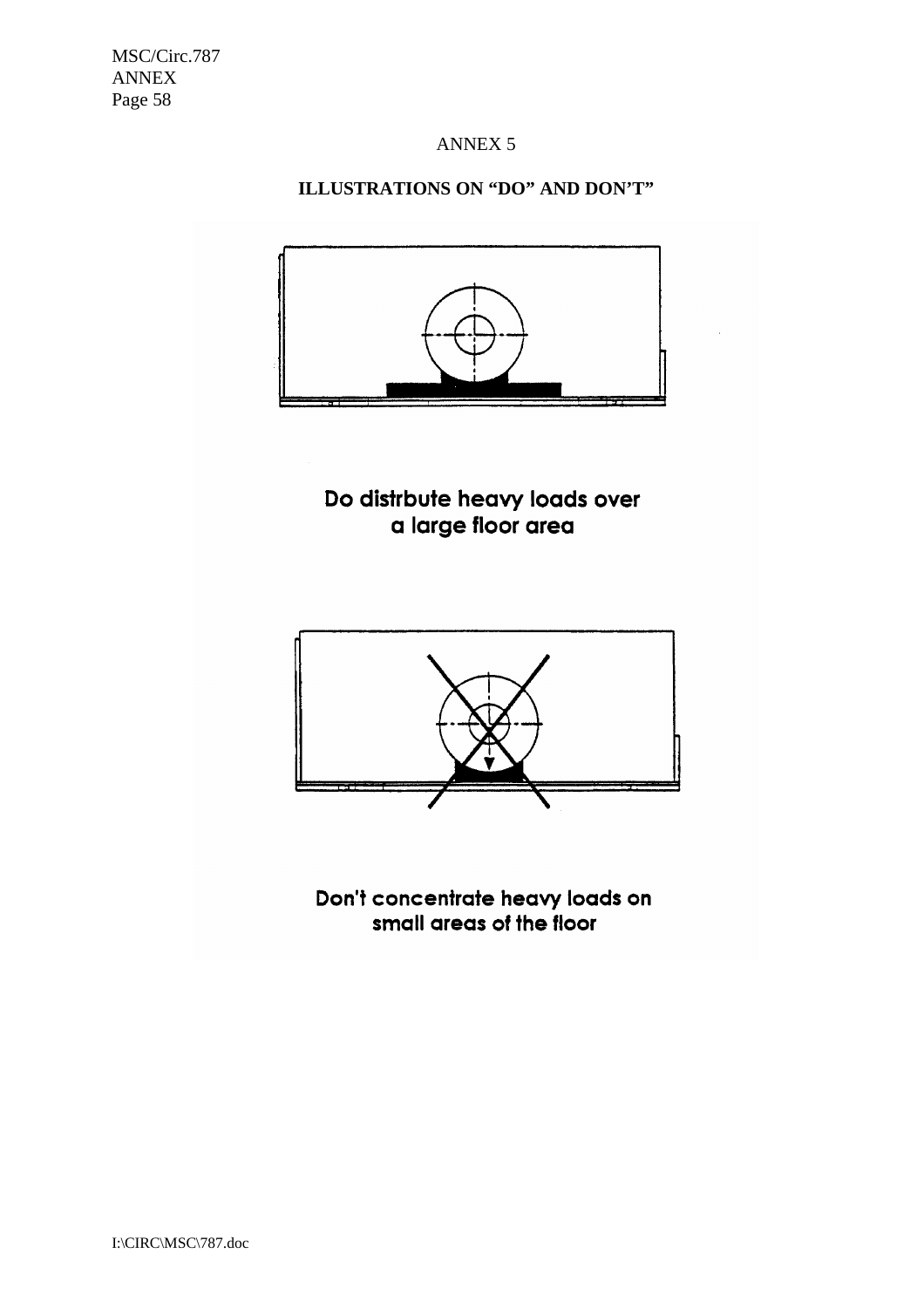

DO load with the center of gravity in the center of the container



Don't load with excentric load distribution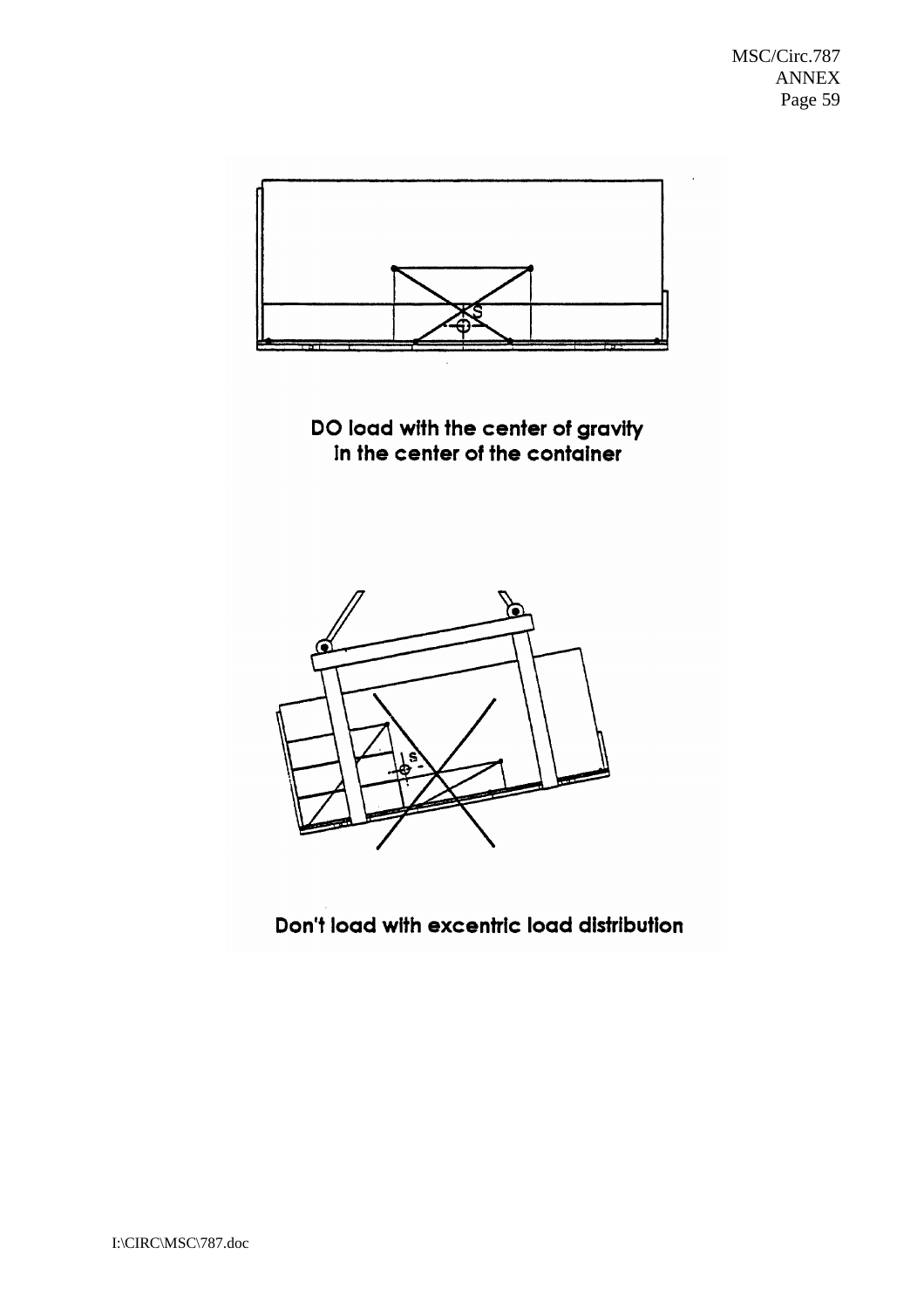

Do secure loads in a way that forces are distributed over a large area of a unit



Don't secure load with devices that produce heavy forces into small areas of the inside structure of a unit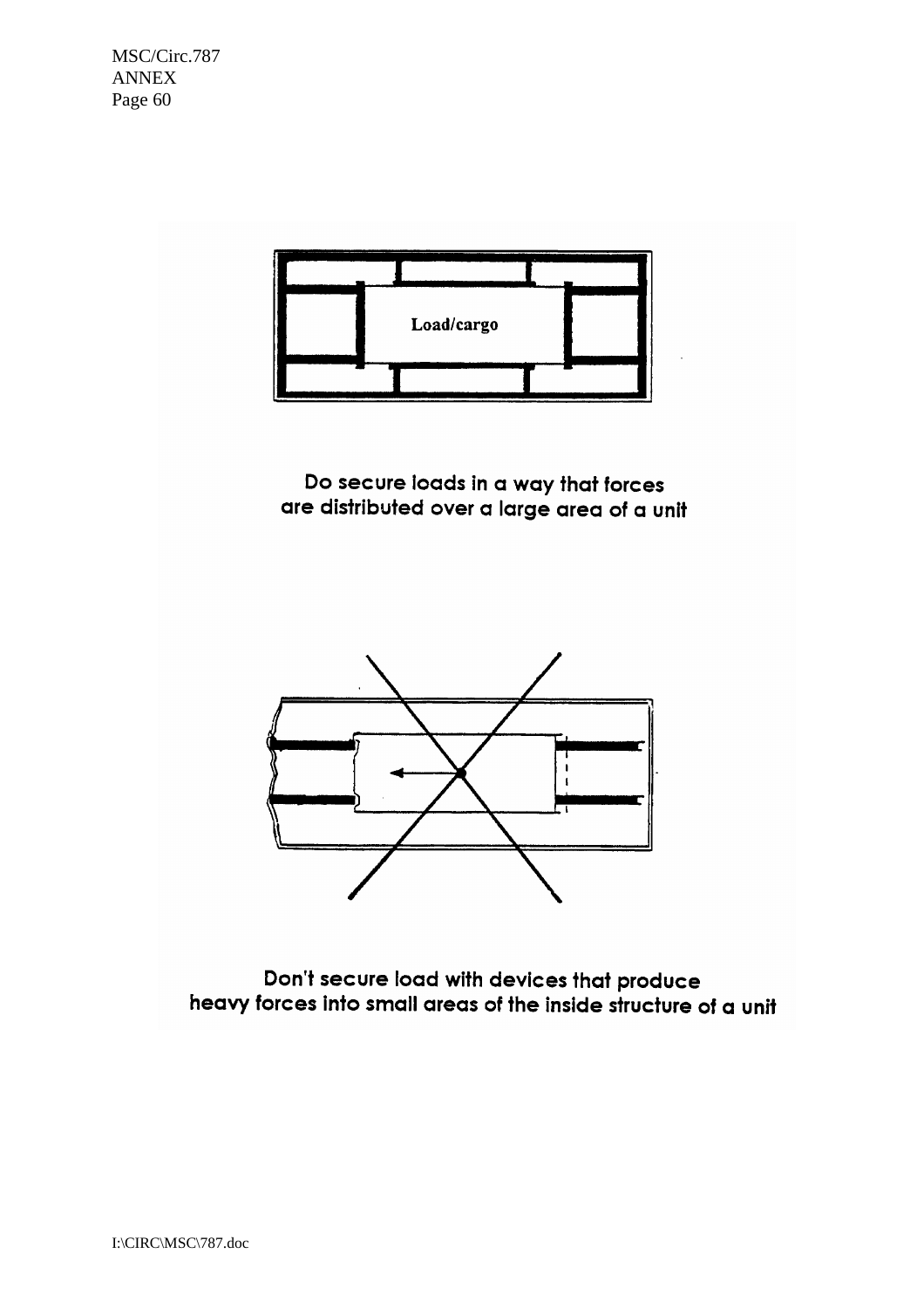

Do use a block stow when packing of cargo



Do use non slip surface material against sliding of packages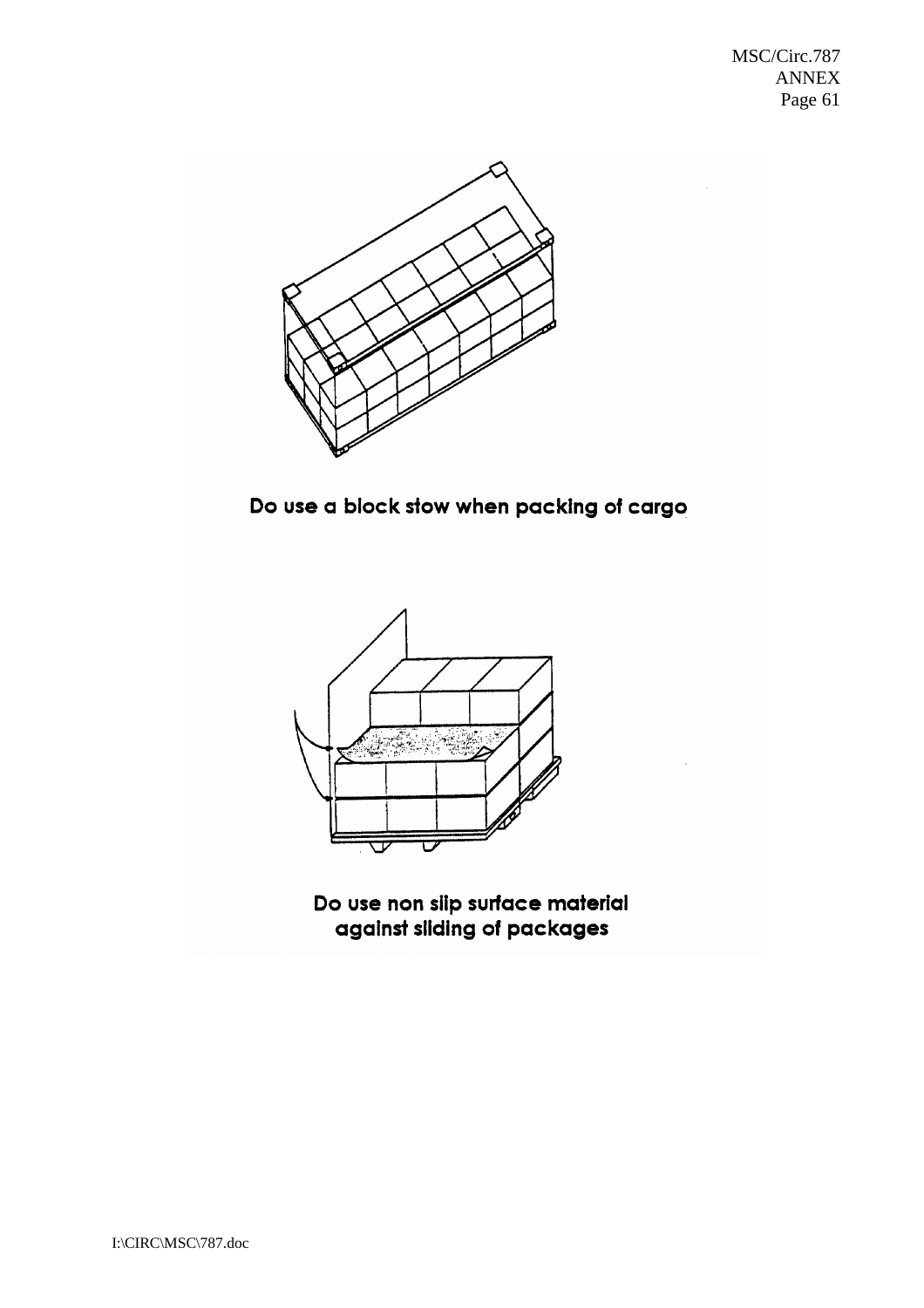

Don't build up irregular layers of packages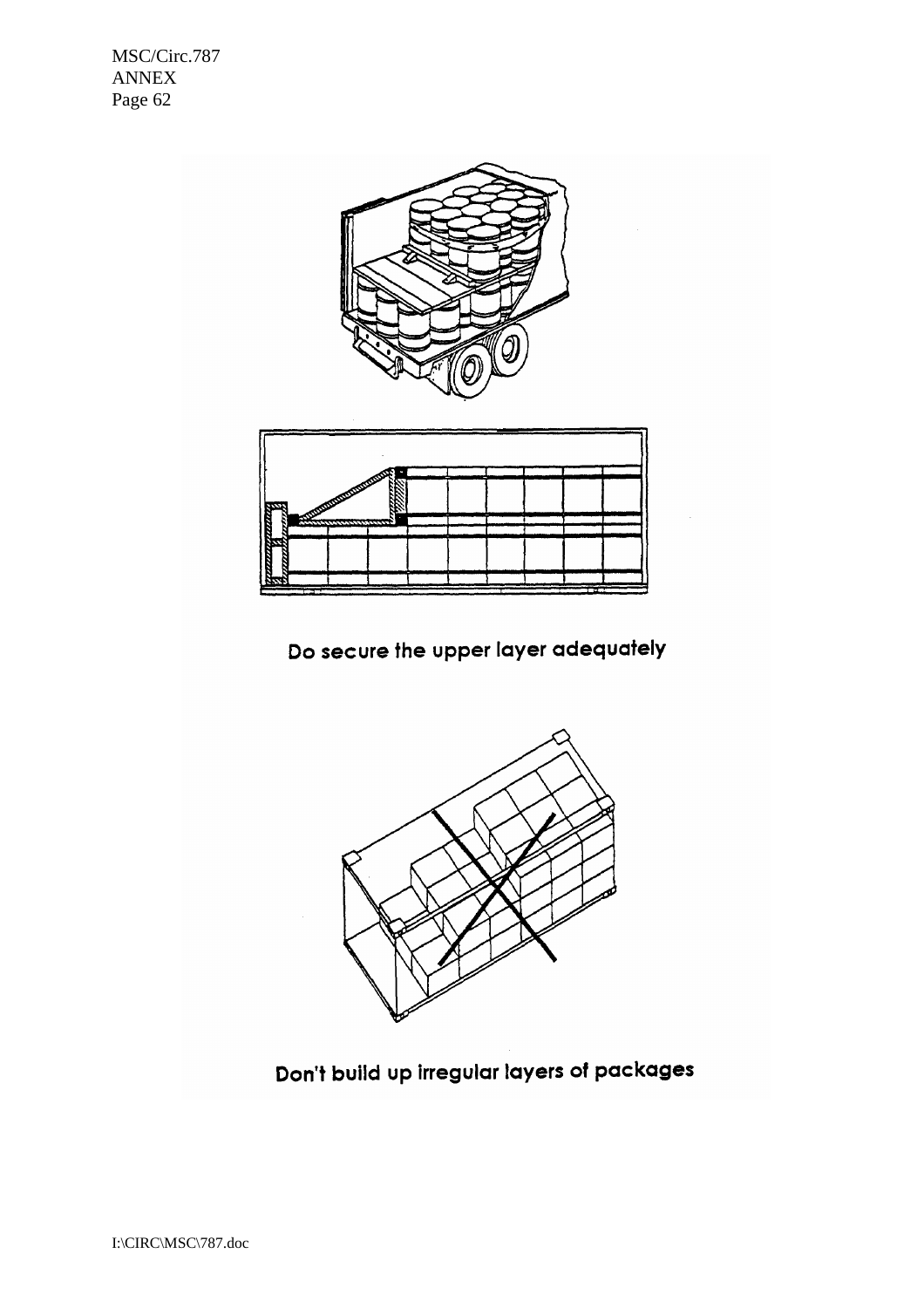

Do secure each single loaded item independently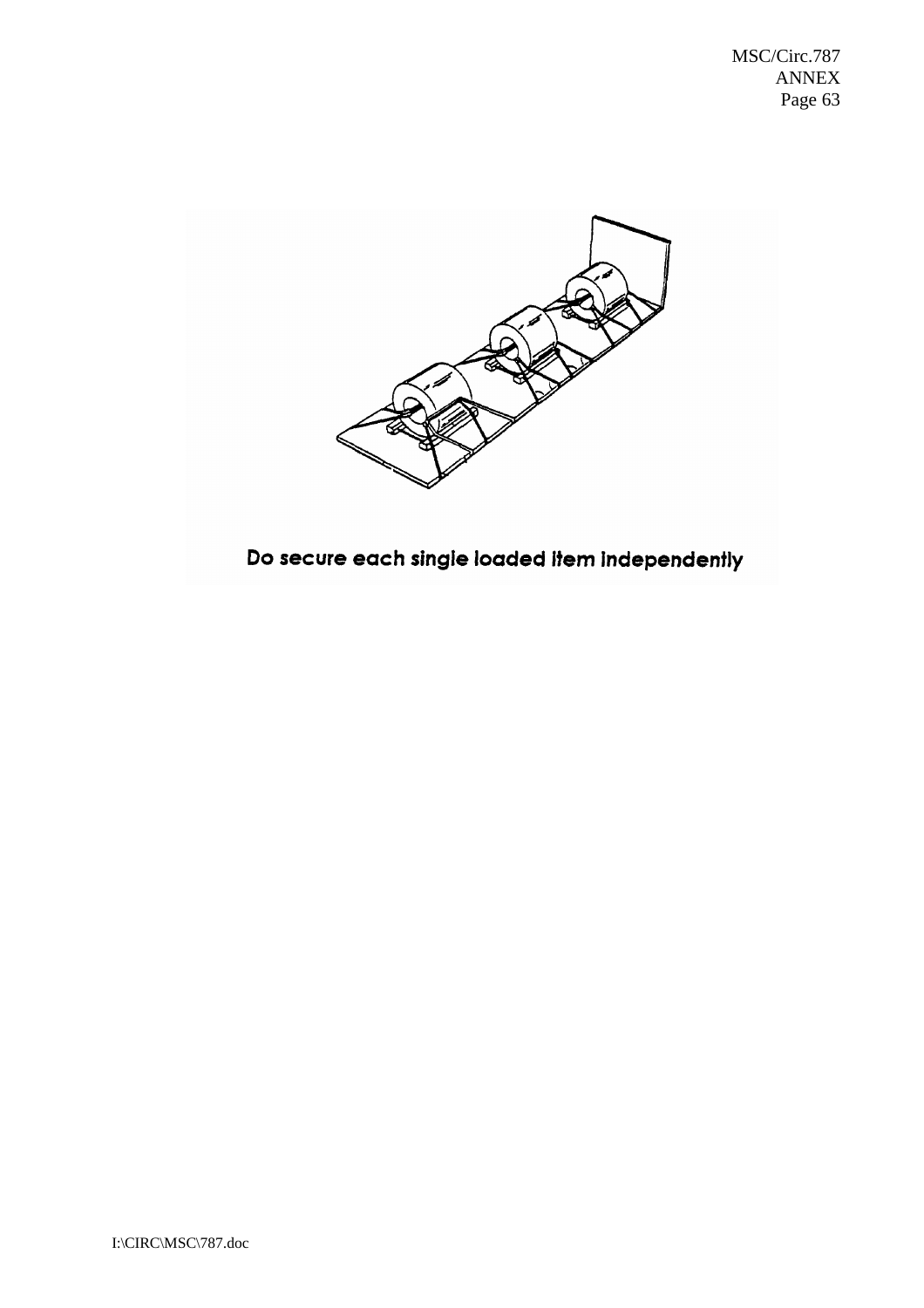# **TOPICS TO BE INCLUDED IN A TRAINING PROGRAMME FOR THE PACKING AND SECURING OF CARGOES IN CARGO TRANSPORT UNITS (CTUs)**

### 1 **Consequences of badly packed and secured cargo**

- 1.1 Injuries to persons and damage to the environment
- 1.2 Damage to ships and CTUs
- 1.3 Damage to cargo
- 1.4 Economic consequences

## 2 **Liabilities**

- 2.1 Different parties involved in cargo transport
- 2.2 Legal responsibility
- 2.3 Goodwill responsibility
- 2.4 Quality assurance

## 3 **Forces acting on the cargo during transport**

- 3.1 Road transport
- 3.2 Rail transport
- 3.3 Sea transport

### 4 **Basic principles for cargo packing and securing**

- 4.1 Prevention from sliding
- 4.2 Prevention from tipping
- 4.3 Influence of friction
- 4.4 Basic principles for cargo securing
- 4.5 Dimensions of securing arrangements for combined transportation

## 5 **CTUs – types**

- 5.1 Containers
- 5.2 Flats
- 5.3 Swap-bodies
- 5.4 Road vehicles
- 5.5 Rail-cars/wagons

### 6 **Cargo care consciousness and cargo planning**

- 6.1 Choice of transport means
- 6.2 Choice of CTU type
- 6.3 Check of CTU prior to stowage
- 6.4 Cargo distribution in CTUs
- 6.5 Requirements from the receiver of cargo regarding cargo packing
- 6.6 Condensation risks in CTUs
- 6.7 Symbols for cargo handling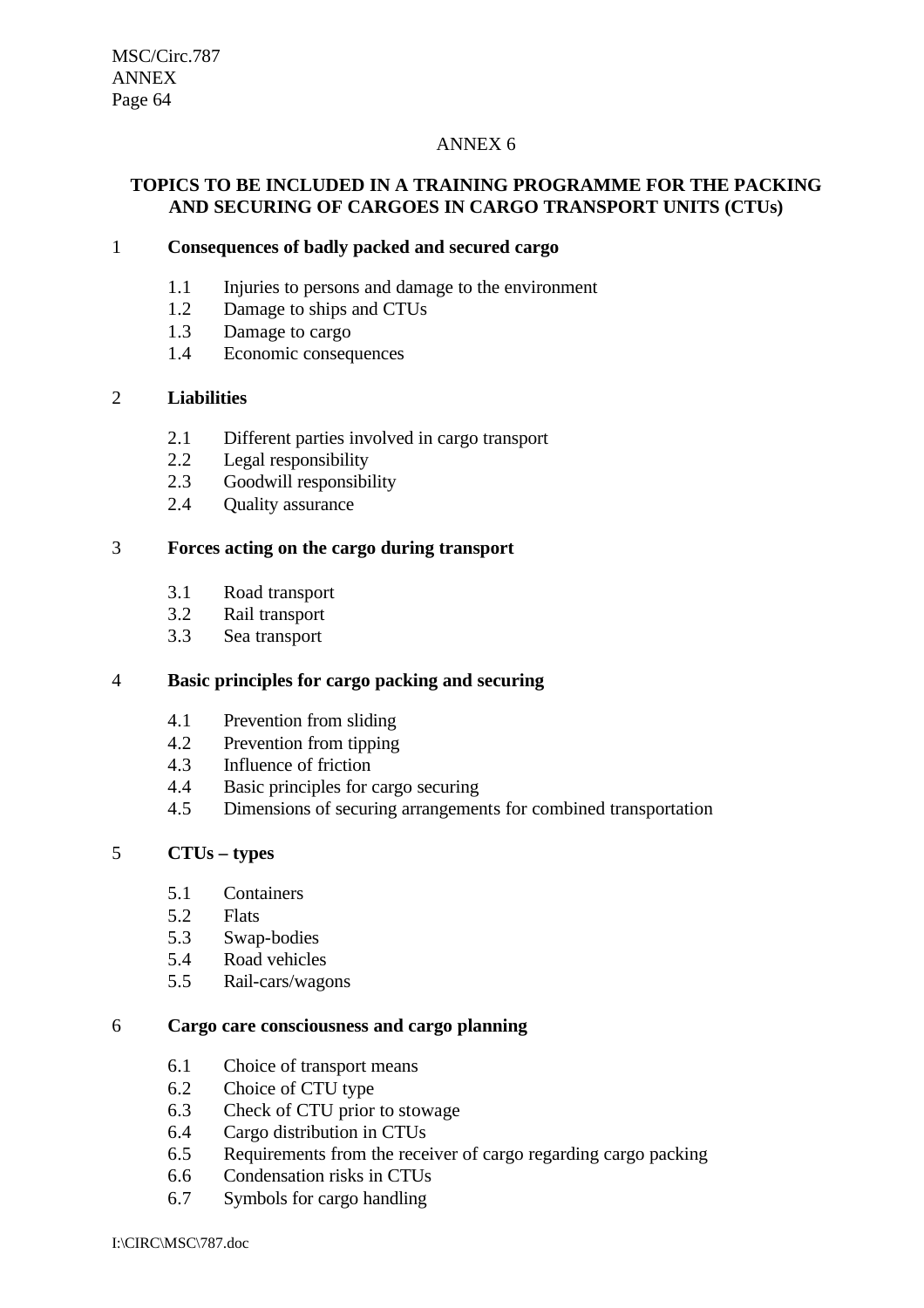## 7 **Different methods for cargo packing and securing**

- 7.1 Lashing
- 7.2 Blocking and bracing
- 7.3 Increasing friction

## 8 **Equipment for securing and protection of cargo**

- 8.1 Fixed equipment on CTUs
- 8.2 Reusable cargo securing equipment
- 8.3 One-way equipment
- 8.4 Inspection and rejection of securing equipment

# 9 **Packing and securing of unitized cargo (bulk)**

- 9.1 Case cargoes
- 9.2 Palletized cargoes
- 9.3 Bales and bundles
- 9.4 Bags on pallets
- 9.5 Big bags
- 9.6 Slabs and panels
- 9.7 Barrels
- 9.8 Pipes
- 9.9 Cartons cargoes

## 10 **Packing and securing of non-unitized cargo (break-bulk)**

- 10.1 Different types of packaged cargoes loaded together
- 10.2 Stowage of heavy and light cargoes together
- 10.3 Stowage of rigid and non-rigid cargoes together
- 10.4 Stowage of long and short cargoes together
- 10.5 Stowage of high and low cargoes together
- 10.6 Stowage of liquid and dry cargoes together

### 11 **Packing and securing of paper products**

- 11.1 General guidelines for the packing and securing of paper products
- 11.2 Vertical rolls
- 11.3 Horizontal rolls
- 11.4 Sheet paper on pallets

## 12 **Packing and securing of cargo requiring special techniques**

- 12.1 Steel coils
- 12.2 Cable drums
- 12.3 Wire rolls
- 12.4 Steel slabs
- 12.5 Steel plates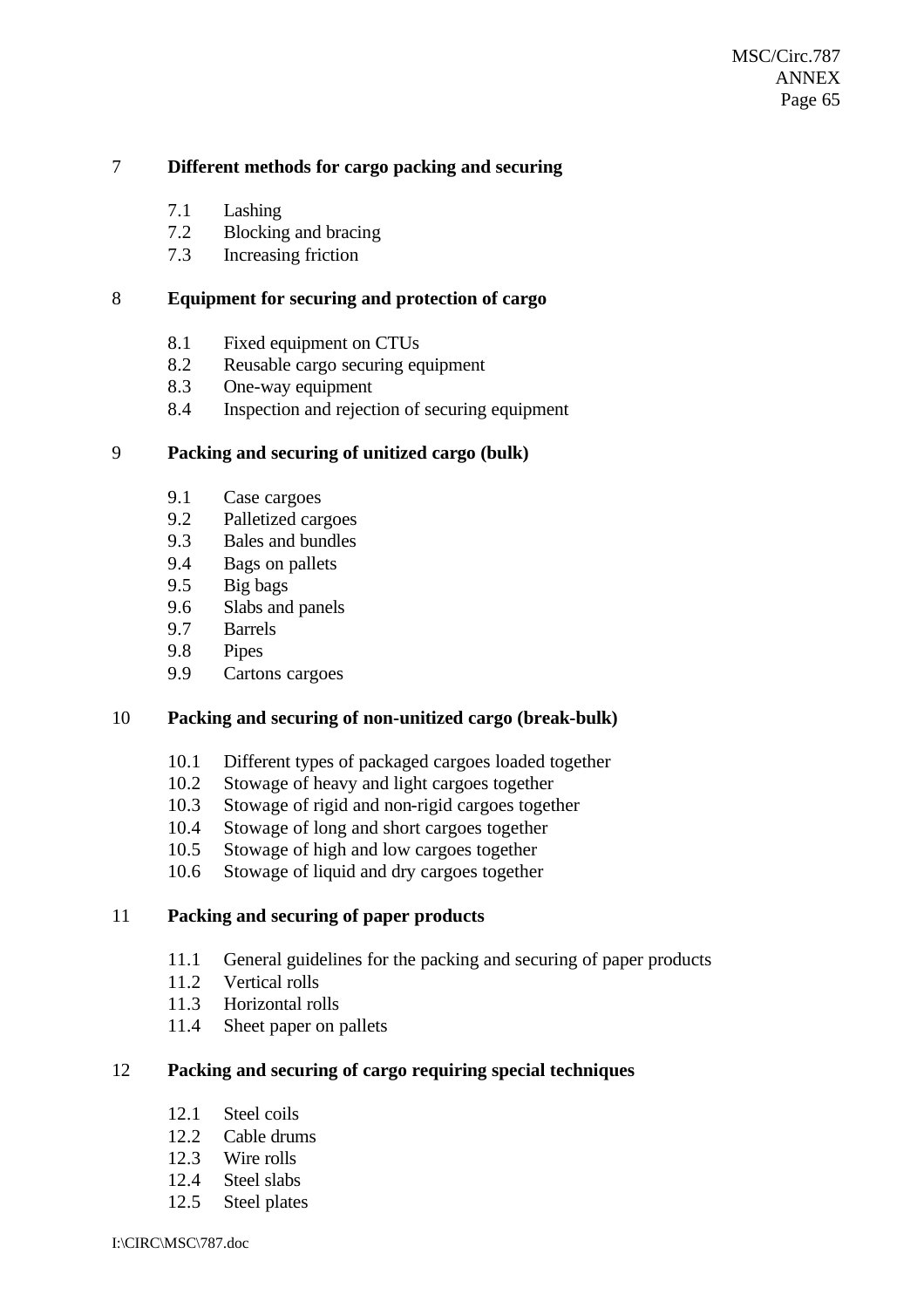- 12.6 Big pipes
- 12.7 Stone blocks
- 12.8 Machines

# 13 **Stowage and securing of dangerous cargoes**

- 13.1 Regulations for the transport of dangerous cargoes
- 13.2 Definitions
- 13.3 Packing regulations
- 13.4 Packing, separation and securing
- 13.5 Labelling and placarding
- 13.6 Information transfer when transporting dangerous cargoes
- 13.7 Liabilities